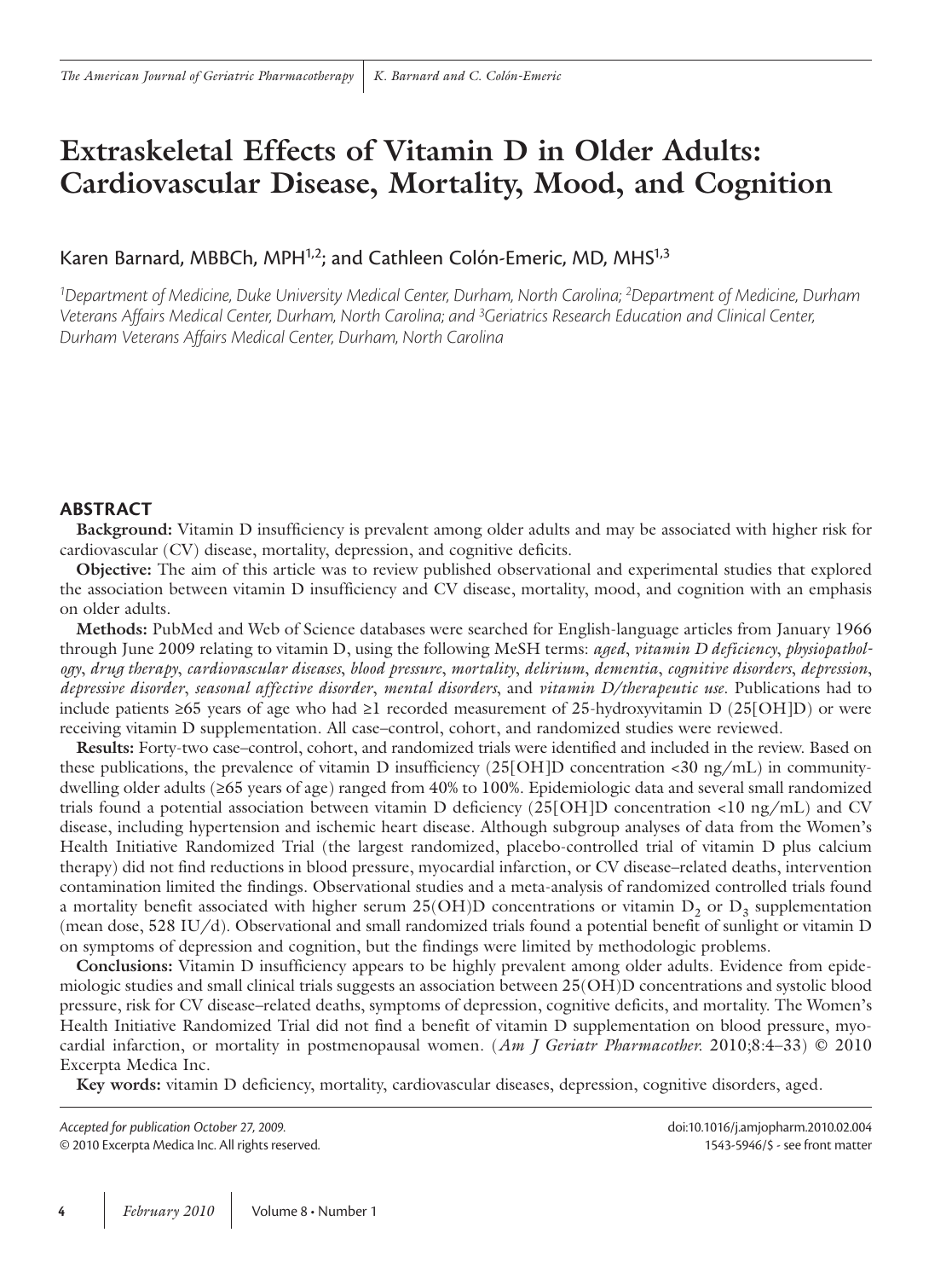# **INTRODUCTION**

Although the fundamental role of vitamin D in calcium and phosphorus homeostasis and skeletal changes has long been recognized, $1$  the extraskeletal roles of vitamin D in humans have been less fully explored. Vitamin D is now recognized to be an active hormone with endocrine and paracrine effects on many organs and tissues in the body.1,2 The active form, 1,25-dihydroxyvitamin D (1,25[OH]2D), acts not only in the intestines, kidneys, bones, and parathyroid glands to maintain calcium and phosphorus homeostasis, $2,3$  but also in other tissues to affect regulation of hormone secretion, regulation of immune function, and cellular proliferation and differentiation.<sup>4,5</sup>

The role of vitamin D in fracture and fall prevention has been reviewed extensively by other authors.<sup>1,6,7</sup> Over the past several years, research has found that many other tissues in the body contain receptors for 1,25(OH)2D (vitamin D receptors, or VDRs).1,4,8 Furthermore, most of these tissues also contain the enzyme  $1-\alpha$ -hydroxylase, which converts 25-hydroxyvitamin D (25[OH]D) to 1,25(OH)2D, suggesting a paracrine mechanism of action of vitamin D locally within tissues.2 It appears that 1-α-hydroxylase requires an adequate amount of the substrate, 25(OH)D, for regulation. Therefore, the maintenance of adequate 25(OH)D concentrations is necessary for these nonskeletal functions of vitamin  $D^{1,4}$ This article briefly reviews the basic physiology, definitions, and prevalence of vitamin D insufficiency and provides a systematic review of the evidence for the role of vitamin D in cardiovascular (CV) disease, mortality, mood, and cognition, with an emphasis on older adults. (Throughout the review, "older adults" are ≥65 years of age unless indicated otherwise.)

#### **METHODS**

The authors conducted a review of the literature focusing on human studies published in English in the PubMed and Web of Science databases from January 1966 through June 2009. Relevant MeSH terms were identified after a review of the literature and consultation with an academic medical librarian. A combination of searches was performed using the following MeSH terms: *aged, vitamin D deficiency, physiopathology, drug therapy, cardiovascular diseases, blood pressure, mortality, delirium, dementia, cognitive disorders, depression, depressive disorder, seasonal affective disorder, mental disorders,* and *vitamin D/therapeutic use*. Additional articles were found by searching the reference lists of the identified studies. Publications had to include patients ≥65 years of age who had ≥1 recorded measurement of 25(OH)D or were receiving vitamin D supplementation. All case–control, cohort, and randomized studies were included. Study data were abstracted into tables by the first author. Cochrane collaboration quality criteria9 were used to identify methodologic issues.

#### **RESULTS**

Forty-two case–control, cohort, and randomized trials were identified and included in the review.

#### **Basic Physiology and Metabolism of Vitamin D**

The 2 natural sources of vitamin D are sunlight and food.<sup>1,10</sup> Vitamin D<sub>2</sub> (cholecalciferol) is the form of vitamin D that is synthesized in the skin under the influence of ultraviolet B (UVB) rays; it is also found in certain fish, fortified dairy products, and most dietary supplements. Vitamin  $D_2$  (ergocalciferol) is produced by irradiated fungi and is the form of vitamin D found in prescription supplements (as capsules [50,000 IU]\* or liquid  $[8000 \text{ IU/mL}]^{\dagger}$ .

After vitamin D is formed in the skin, it is converted to 25(OH)D in the liver under the influence of the enzyme vitamin D 25-hydroxylase. This transport and storage form of vitamin D then circulates to the kidneys, where it is converted to the active form  $(1,25[\text{OH}]2D)$ ; calcitriol) by the enzyme  $1-\alpha$ -hydroxylase. Calcitriol is the active form of vitamin D, which binds to VDRs in the intestines, bones, and kidneys to increase calcium absorption from the intestines, promote calcium deposition in bones, and decrease parathyroid hormone concentrations (PTH).<sup>11</sup>

VDR expression has also been documented in other tissues, including the brain, heart, skeletal muscle, breast, prostate, colon, activated macrophages, and skin.1,12 VDR expression appears to decrease with age.13 In vitro studies with human and animal cells have found that most tissues and cells not only express VDRs but also express the same  $1-\alpha$ -hydroxylase as that found in the kidneys.<sup>1</sup> Therefore, it appears as if these cells may produce the active form of vitamin D locally (in a paracrine fashion) to use in cellular functions. This forms the biologic basis for the association between 25(OH)D concentrations and extraskeletal conditions reviewed in this article.

#### **Definitions**

The transport and storage form of vitamin D, 25(OH)D, is measured to assess the vitamin D suffi-

<sup>∗</sup>Trademark: Ergocalciferol (Banner Pharmacaps, Inc., High Point, †North Carolina). †Trademark: Drisdol® (sanofi-aventis U.S. LLC, Bridgewater, New

Jersey).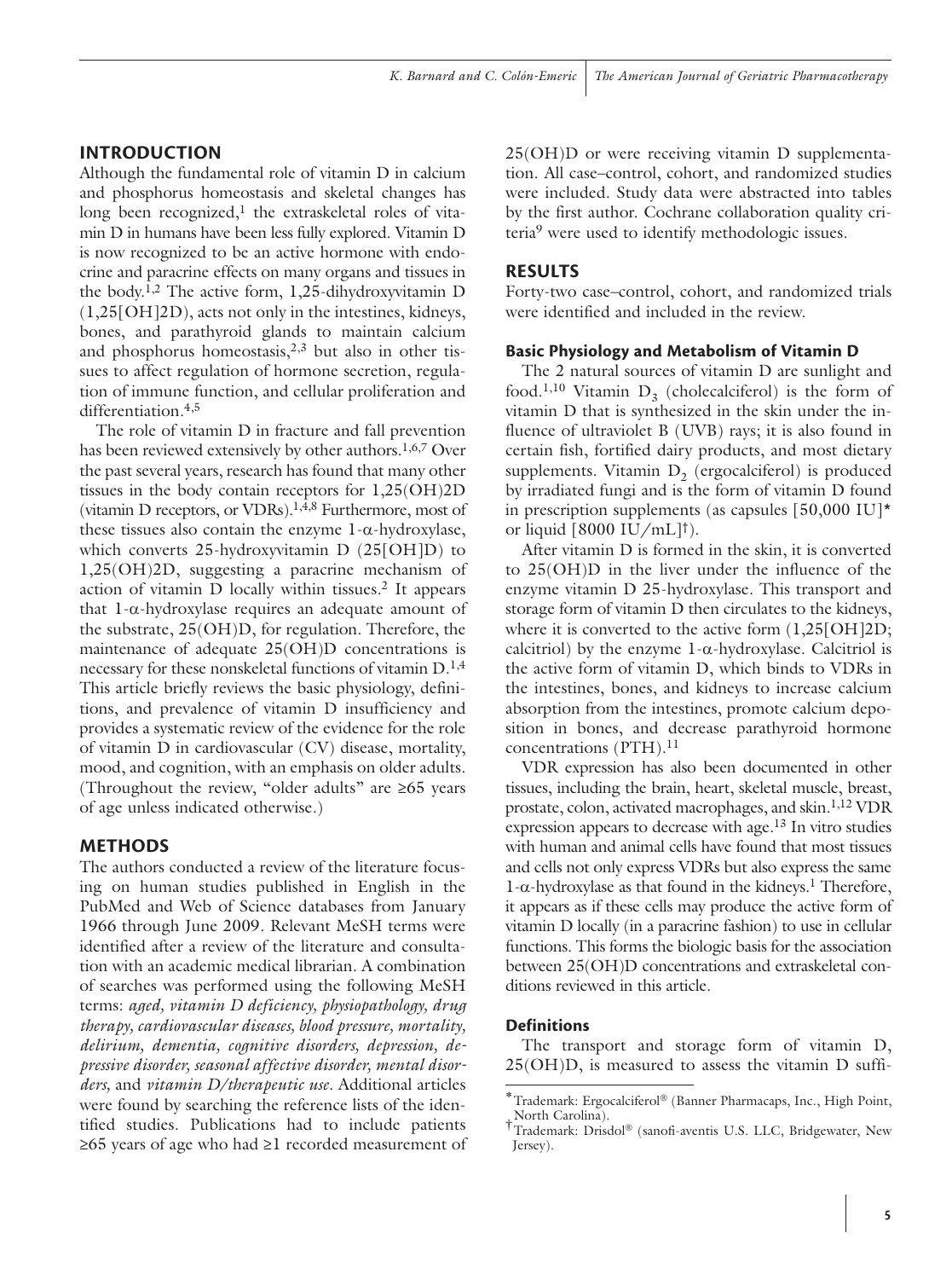ciency status of persons with normal renal function<sup>14</sup>; when serum concentrations of 25(OH)D are low, 1,25(OH)2D concentrations will decrease due to a lack of substrate.15,16 Although no scientific consensus or standardized laboratory measurement is available,<sup>17</sup> most experts now classify 25(OH)D concentrations as follows:  $\geq$ 30 ng/mL, optimal; 21 to 29 ng/mL, insufficient; and  $\leq 20$  ng/mL, deficient.<sup>1,10,18,19</sup> These cutoffs are based on observations that concentrations of 20 to  $30 \text{ ng/mL}$  suppress PTH,<sup>20</sup> a concentration of  $32 \text{ ng/mL}$ is better than 20 ng/mL for calcium absorption,<sup>1</sup> and concentrations ≥40 ng/mL are associated with a decreased risk of fracture.21 In older adults, neuromuscular performance has been reported to peak at a concentration of  $32 \text{ ng/mL}.^{22}$ 

### **Prevalence of Vitamin D Insufficiency/Deficiency**

Vitamin D insufficiency/deficiency is a worldwide problem, affecting all ages and races.<sup>1</sup> Optimal 25(OH)D concentrations for skeletal health are  $>$ 30 ng/mL.<sup>21,22</sup> Serum 25(OH)D concentrations are generally lower in blacks than in whites and people who avoid the sun.17,23,24 The increased use of sunscreens is hypothesized to increase the prevalence of vitamin D deficiency.10 Older adults, as a result of hyperparathyroidism related to renal insufficiency, tend to require more vitamin D to achieve adequate levels of  $25(OH)D^{25}$  As a result of the change in the definition of adequate concentrations, the prevalence of vitamin D deficiency is higher than previously thought. The prevalence of vitamin D deficiency among older men and women living in the United States and Europe ranges from 40% to 100%.<sup>1</sup>

The National Health and Nutrition Examination Survey (NHANES) from 2000 to 200417 found that  $\approx$  25% of men >50 years of age and 30% to 35% of women >50 years of age had 25(OH)D concentrations <50 nmol/L and <20 nmol/L, respectively. Looker et  $a^{26}$  compared  $25(OH)D$  concentrations between the NHANES conducted from 1988 to 1994 and that conducted from 2000 to 2004. After adjusting for assay shifts and age, 25(OH)D concentrations decreased 5 to 9 nmol/L (2–3.6 ng/mL) from the 1988–1994 survey to the 2000–2004 survey. In the latter survey, the adjusted mean (SD) serum 25(OH)D concentrations differed significantly by age (63.86 nmol/L [25.6 ng/mL] in subjects 12–19 years of age and 57.5 nmol/L [23 ng/mL] in those  $\geq$  70 years of age; *P* < 0.001). Two studies performed in Colorado<sup>27</sup> and Georgia<sup>28</sup> found that despite reported consumption of more than the required daily intake of vitamin  $D(400-600 \text{ IU}/d)$ , the prevalence of vitamin D insufficiency (defined as

 $\langle 32 \text{ ng/mL} \rangle$  and  $\langle 20 \text{ ng/mL} \rangle$ , respectively) among community-dwelling older adults (mean age, 77.8 and 77.0 years, respectively) ranged from 36.7% to 74.0%. In a study of nonagenarian adults in Barcelona, Spain,29 the prevalence of vitamin D insufficiency was 90.6%. The prevalence may be even higher in institutionalized populations. Cashman et al<sup>30</sup> conducted a randomized, placebo-controlled, double-blind trial in adults ≥64 years of age to determine the daily amount of vitamin  $D_3$ required to maintain serum 25(OH)D concentrations between 25 and 80 nmol/L (10 and 32 ng/mL). They found that older adults required between 7.9 µg (316 IU) and  $42.8 \mu$ g (1712 IU) of vitamin  $D_3$  daily during the winter.

# **Role of Vitamin D in CV Disease**

VDRs are found extensively within the tissues of the CV system, including vascular smooth muscle,<sup>31</sup> endothelium,32 and cardiac myocytes.32 Mechanisms that may explain an association between vitamin D and CV disease include a decrease in inflammatory markers, 33 a direct effect on the blood vessel wall,<sup>31</sup> and decreased renin activity.34 Upregulation of the renin-angiotensin system (resulting in hypertension and left ventricular [LV] hypertrophy) has been reported in studies of VDR knockout mice.35 The evidence for an association between vitamin D and blood pressure and other CV diseases is reviewed in the following sections and summarized in **Table I**36–46 and **Table II**. 47–53

# *Blood Pressure*

#### *Cross-Sectional Studies*

Two cross-sectional studies<sup>36,37</sup> have reported an association between serum 25(OH)D concentrations and systolic blood pressure (SBP). Scragg et al<sup>36</sup> examined 12,644 predominantly white patients >20 years of age from the NHANES III study<sup>54</sup> and excluded those with a diagnosis of hypertension. Multivariable-adjusted analyses by quintile of 25(OH)D concentration found SBP was 1.8 mm Hg lower ( $P = 0.045$ ) and pulse pressure was 1.6 mm Hg lower ( $P = 0.012$ ) in the highest quintile  $(≥85.7 \text{ nmol/L})$  than in the lowest quintile ( $\leq$ 40.4 nmol/L). Increasing 25(OH)D from 20 to 100 nmol/L predicted a decrease in SBP of 1.8 mm Hg in patients <50 years of age and 4.6 mm Hg in those ≥50 years of age. Ethnic differences in 25(OH)D concentrations explain 50% of the increased prevalence of hypertension in blacks compared with whites.

Judd et al<sup>37</sup> performed an analysis on 7699 patients (predominantly white women; 37% of the sample was >50 years of age) with no prior diagnosis of hyperten-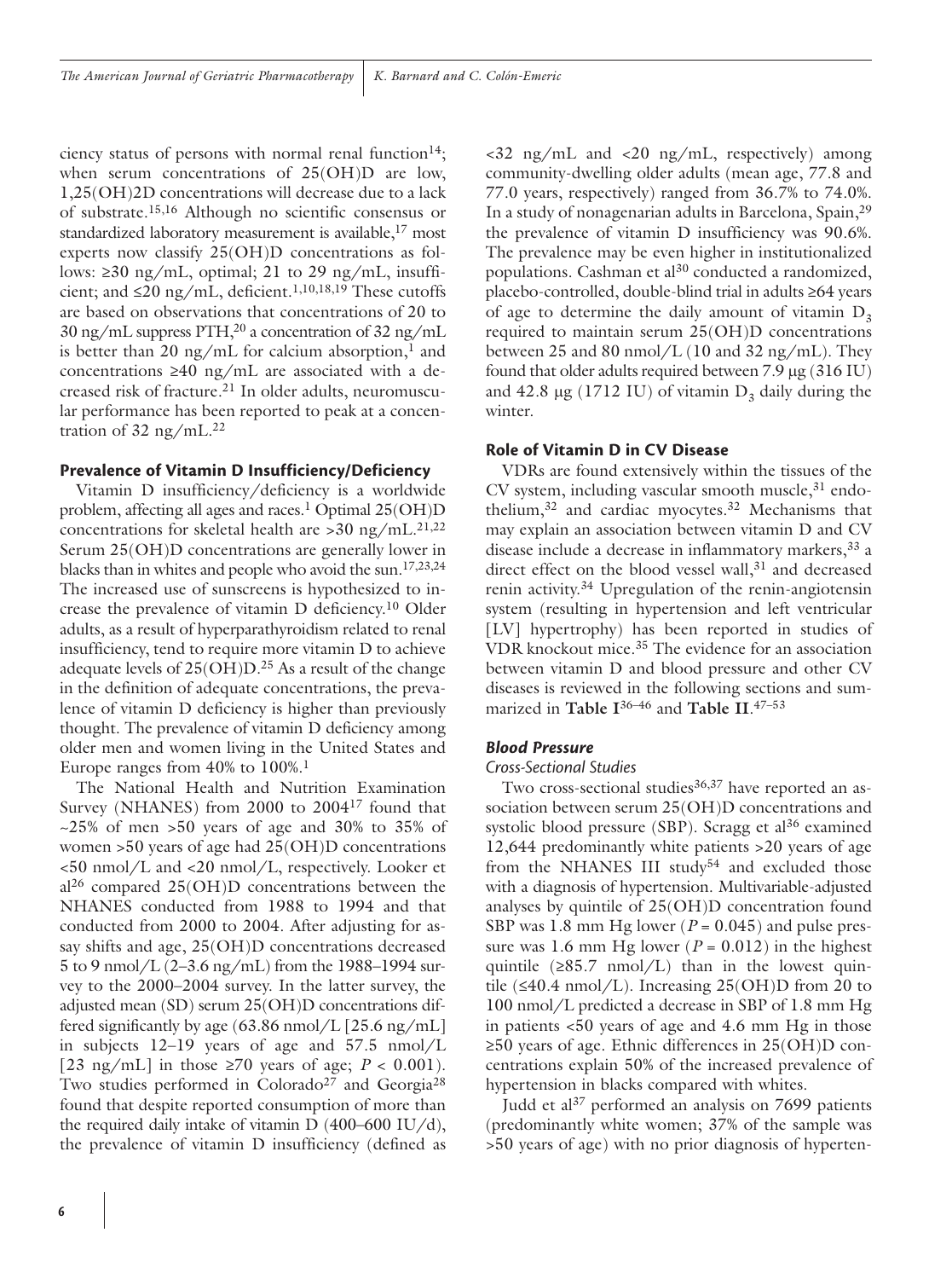| Study                                                     | Population                                                                                                                   | Design                                                   | Outcome<br>Measures    | Intervention | Results                                                                                                                                                                                                                                                                                                                                                                                                                                                                                               | Comments                      |
|-----------------------------------------------------------|------------------------------------------------------------------------------------------------------------------------------|----------------------------------------------------------|------------------------|--------------|-------------------------------------------------------------------------------------------------------------------------------------------------------------------------------------------------------------------------------------------------------------------------------------------------------------------------------------------------------------------------------------------------------------------------------------------------------------------------------------------------------|-------------------------------|
| <b>Cross-sectional studies</b><br>Scragg et al,<br>200736 | 12,644 Patients;<br>aged, >20 y (25% ≥60 y);<br>52% women; 42% white,<br>30% Mexican American.<br>28% black;<br>normotensive | Cross-sectional,<br>using data from<br><b>NHANES III</b> | Mean, 3 BP<br>readings | None         | Multivariable adjusted analyses, including<br>BMI by quintile of 25(OH)D<br>concentration, found SBP 1.8 mm Hg<br>lower ( $P = 0.045$ ) and pulse pressure<br>1.6 mm Hg lower ( $P = 0.012$ ) in the<br>highest quintile; increasing 25(OH)D from<br>20 to 100 nmol/L predicted a decrease in<br>SBP of 1.8 mm Hg in those <50 y and 4.6<br>mm Hg in those ≥50 y; ethnic differences<br>in 25(OH)D concentrations explain 50%<br>of the increased prevalence of HTN in<br>blacks compared with whites | Single 25(OH)D<br>measurement |
| Judd et al, 2008 <sup>37</sup>                            | 7699 Patients;<br>37% > 50 y; 53% women;<br>61% white, 39% black;<br>normotensive                                            | Cross-sectional.<br>using data from<br><b>NHANES III</b> | Mean, 3 BP<br>readings | None         | Yearly age-related increases in SBP<br>lessened with increasing 25(OH)D<br>concentrations: <20 ng/mL $\rightarrow$ 0.50 mm Hg/y,<br>20-30 ng/mL $\rightarrow$ 0.48 mm Hg/y,<br>>32 ng/mL $\rightarrow$ 0.40 mm Hg/y; in white<br>participants, 25(OH)D concentrations<br>>80 nmol/L (32 ng/mL) reduced the<br>predicted age-related increase in SBP by<br>20% compared with those with 25(OH)D<br>concentrations <50 nmol/L (25 ng/mL;<br>$P < 0.001$ )                                               | Single 25(OH)D<br>measurement |

# **Table I. Studies evaluating the association between 25(OH)D concentrations, dietary vitamin D intake, sunlight, and blood pressure.36–46**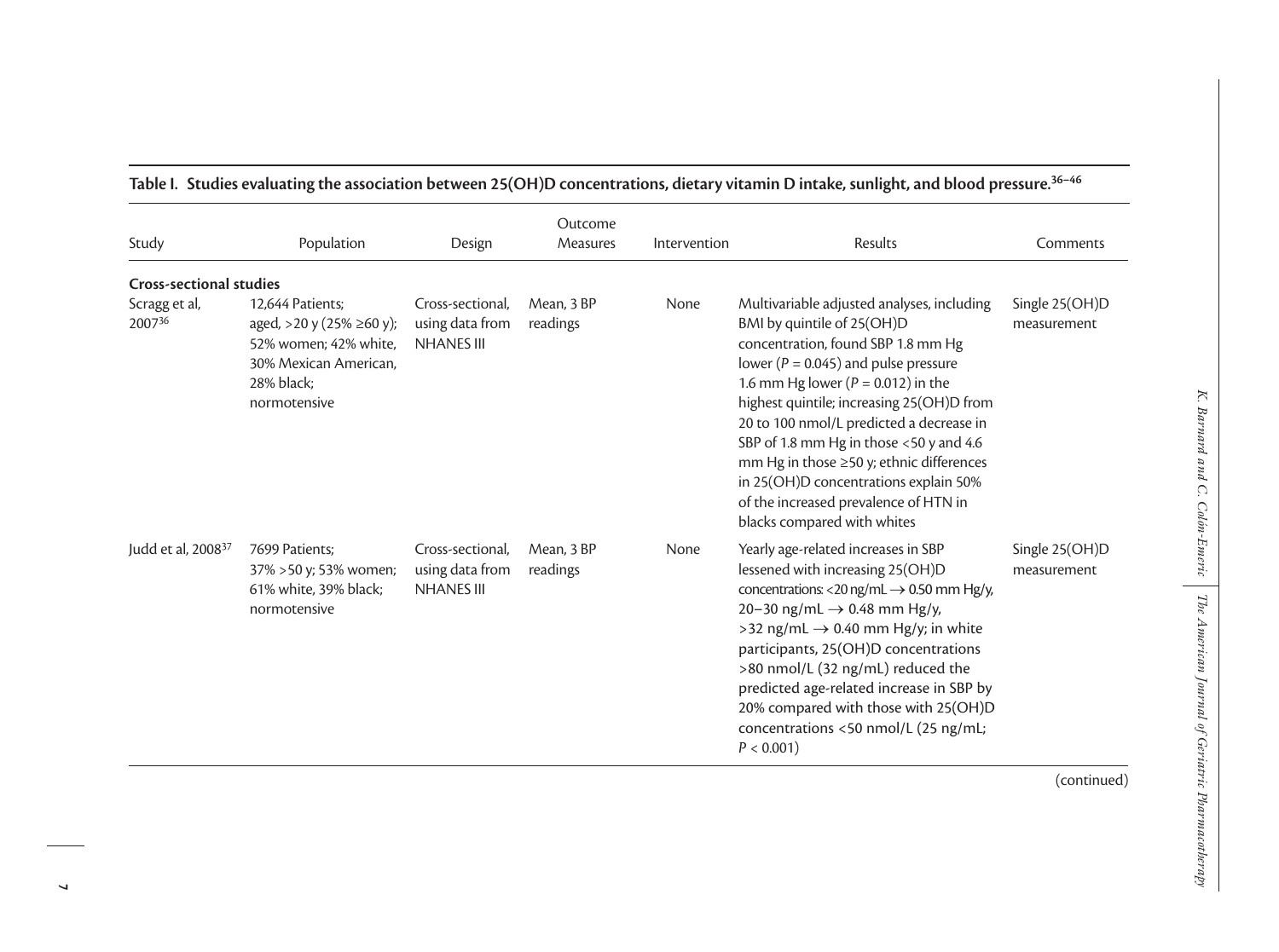| Table I (continued).       |                                                                                        |                                                                  |                                                                                                     |              |                                                                                                                                                                                                                                                                                                                                                                                                             |                                                                                                                                     |  |
|----------------------------|----------------------------------------------------------------------------------------|------------------------------------------------------------------|-----------------------------------------------------------------------------------------------------|--------------|-------------------------------------------------------------------------------------------------------------------------------------------------------------------------------------------------------------------------------------------------------------------------------------------------------------------------------------------------------------------------------------------------------------|-------------------------------------------------------------------------------------------------------------------------------------|--|
| Study                      | Population                                                                             | Design                                                           | Outcome<br>Measures                                                                                 | Intervention | Results                                                                                                                                                                                                                                                                                                                                                                                                     | Comments                                                                                                                            |  |
| Snijder et al,<br>200738   | 1205 Subjects;<br>aged $\geq 65$ y; mostly<br>white                                    | Cross-sectional<br>analysis within<br>the LASA                   | SBP and DBP                                                                                         | None         | Multivariable logistic regression analyses<br>found no association between 25(OH)D<br>and BP (DBP = $\beta$ -coefficient, 0.00, P = NS;<br>SBP = $\beta$ -coefficient, 0.06, P = NS); intact<br>PTH concentrations were positively<br>associated with BP (DBP = $\beta$ -coefficient,<br>1.93, $P = 0.03$ ; SBP = $\beta$ -coefficient, 4.67,<br>$P = 0.01$ ) after adjustment for<br>confounding variables | Single 25(OH)D<br>and BP measure-<br>ments; low<br>prevalence of<br>25(OH)D<br>deficiency may<br>have attenuated<br>the association |  |
| Sowers et al.<br>198539    | 222 Women aged 55-80 y<br>and 86 women aged<br>20-35 y; normotensive                   | Cross-sectional                                                  | <b>BP</b><br>measurement,<br>dietary recall                                                         | None         | Older women who reported a daily<br>consumption of <400 IU vitamin D had a<br>mean SBP of 139 mm Hg, whereas those<br>who reported a daily consumption of<br>≥400 IU had a mean SBP of 133 mm Hg<br>$(P = 0.037)$ ; mean DBP was similar in the<br>2 groups (75 and 74 mm Hg, respectively);<br>analysis was adjusted for age, BMI, alcohol<br>use, and calcium intake                                      | Dietary intakes<br>were based on<br>patient<br>recollection                                                                         |  |
| lorde and Bonaa.<br>200040 | 8053 Women and<br>7543 men;<br>aged 25-69 y;<br>community-dwelling<br>adults in Norway | Cross-sectional<br>analysis within<br>Norwegian<br>health survey | BP, BMI,<br>smoking,<br>calcium and<br>vitamin D<br>intake<br>(questionnaire),<br>physical activity | None         | Weak positive correlation between<br>vitamin D intake and SBP in women<br>( $\beta$ -coefficient, 0.026) and DBP in men<br>( $\beta$ -coefficient, 0.023; $P < 0.05$ ), but this<br>did not remain significant after adjusting<br>for confounding variables                                                                                                                                                 | Low estimated<br>vitamin D intake<br>(240-360 IU) may<br>not have been<br>sufficient to affect<br>incident BP                       |  |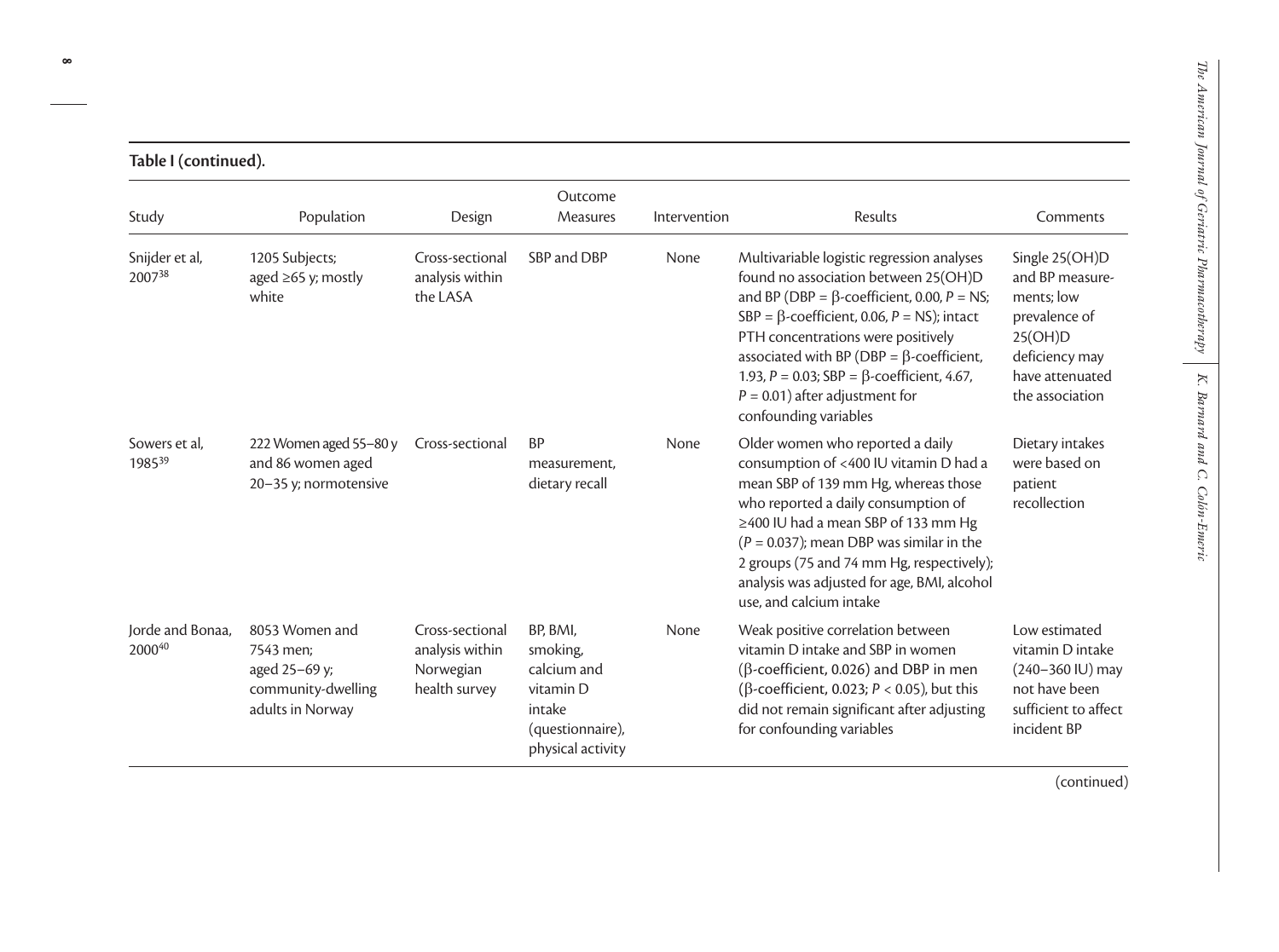| Study                        | Population                                                                                                                                | Design                                                                                           | Outcome<br>Measures                                                      | Intervention                                                               | Results                                                                                                                                                                                                                                                                                                                                                                                          | Comments                                                                |
|------------------------------|-------------------------------------------------------------------------------------------------------------------------------------------|--------------------------------------------------------------------------------------------------|--------------------------------------------------------------------------|----------------------------------------------------------------------------|--------------------------------------------------------------------------------------------------------------------------------------------------------------------------------------------------------------------------------------------------------------------------------------------------------------------------------------------------------------------------------------------------|-------------------------------------------------------------------------|
| <b>Observational studies</b> |                                                                                                                                           |                                                                                                  |                                                                          |                                                                            |                                                                                                                                                                                                                                                                                                                                                                                                  |                                                                         |
| Forman et al,<br>200741      | 1198 Women and<br>613 men; mean age,<br>>60 y; normotensive                                                                               | 2 Prospective<br>cohort studies<br>from the HPFS<br>and NHS<br>followed for<br>$4-8y$            | Self-reported<br>incident HTN                                            | None                                                                       | 4-Year follow-up: multivariable RR for HTN<br>in patients with 25(OH)D concentrations<br><15 ng/mL was 6.13 (95% CI, 1.00-37.8)<br>for men and 2.67 (95% CI, 1.05-6.79) for<br>women; 8-year follow-up: multivariable RR<br>for HTN in patients with 25(OH)D<br>concentrations <15 ng/mL was 3.53 (95%<br>Cl, 1.02-12.3) for men and 1.70 (95% Cl,<br>0.92-3.16) for women                       | HTN was self-<br>reported                                               |
| Forman et al,<br>200842      | 1484 Women (742 cases<br>with incident HTN,<br>742 controls);<br>mean age, 43 y;<br>mean BMI, <30 kg/m <sup>2</sup>                       | Nested case-<br>control study<br>within the<br>NHS <sub>II</sub>                                 | Self-reported<br><b>HTN</b>                                              | None                                                                       | Median plasma 25(OH)D lower among<br>cases (25.6 ng/mL) compared with<br>controls (27.3 ng/mL; $P < 0.001$ ); adjusted<br>OR comparing the lowest and highest<br>quartiles of 25(OH)D was 1.66 (95% CI,<br>$1.11 - 2.48$                                                                                                                                                                         | BP was self-<br>reported; may not<br>be applicable to<br>older patients |
| Forman et al,<br>200543      | NHS I: 77,436 women<br>aged 30-55 y in 1976;<br>NHS II: 93,803 women<br>aged 25-42 y in 1989;<br>HPFS: 51,529 men<br>aged 40-75 y in 1986 | 3 Cohorts from<br>NHS I, NHS II,<br>and HPFS<br>followed for 18,<br>8, and 16 y,<br>respectively | Self-reported<br>incident HTN,<br>vitamin D<br>intake<br>(questionnaire) | None                                                                       | NHS I: Women in the highest quartile of<br>vitamin D intake (median, 646 IU daily)<br>had multivariable RR 0.98; 95% CI, 0.93-<br>1.04; $P = NS$ ; NHS II: multivariable RR for<br>the highest quartile of intake was 1.13;<br>95% CI, 0.99-1.29; P = NS; HPFS: multi-<br>variable RR for men in the highest quartile<br>of intake (mean, 748 IU daily) was 1.03;<br>95% CI, 0.93-1.15; $P = NS$ |                                                                         |
| Randomized controlled trials |                                                                                                                                           |                                                                                                  |                                                                          |                                                                            |                                                                                                                                                                                                                                                                                                                                                                                                  |                                                                         |
| Krause et al,<br>199844      | 10 Men and 8 women;<br>median age, 48 y; mild<br><b>HTN</b>                                                                               | Randomized<br>controlled trial                                                                   | <b>BP</b>                                                                | UVB or UVA<br>irradiation<br>at subery-<br>thematous<br>doses over<br>6 wk | Significant rise in 25(OH)D concentrations<br>in the UVB group (from 57.6 to 151.2 nmol/L;<br>$P < 0.001$ ); significant reduction in 24-h<br>ambulatory SBP and DBP in the UVB<br>group (-6 and -6 mm Hg each; both,<br>$P < 0.001$ )                                                                                                                                                           | Small sample size,<br>younger<br>population                             |

# **Table I (continued).**

*K. Barnard and C. Colón-Emeric*

 $K.$  Barnard and  $C.$  Colón-Emeric

*The American Journal of Geriatric Pharmacotherapy*

The American Journal of Geriatric Pharmacotherapy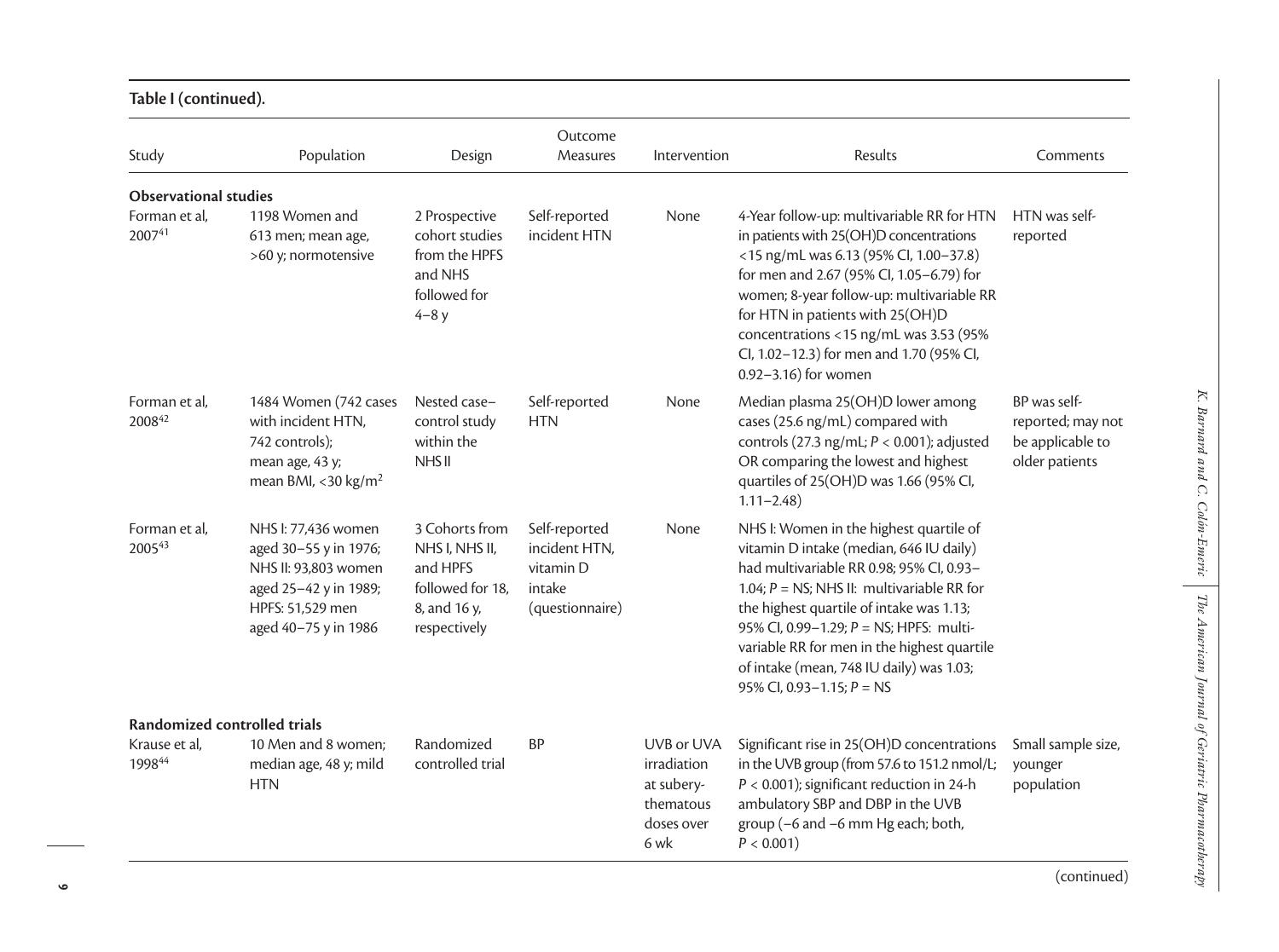| Table I (continued). |
|----------------------|
|----------------------|

| Study                     | Population                                                                                                  | Design                                                 | Outcome<br><b>Measures</b>                 | Intervention                                                                                                          | <b>Results</b>                                                                                                                                                                                             | Comments                                                    |
|---------------------------|-------------------------------------------------------------------------------------------------------------|--------------------------------------------------------|--------------------------------------------|-----------------------------------------------------------------------------------------------------------------------|------------------------------------------------------------------------------------------------------------------------------------------------------------------------------------------------------------|-------------------------------------------------------------|
| Pfeifer et al,<br>200145  | 148 Women; mean<br>age, 74 y; in Germany;<br>normotensive;<br>vitamin D<br>concentrations<br>$<$ 20.8 ng/mL | Randomized,<br>placebo-<br>controlled,<br>double-blind | <b>BP</b>                                  | 1200 mg of<br>calcium plus<br>800 IU of<br>vitamin $D_3/d$<br>$(Ca+D)$ or<br>1200 mg<br>calcium/d<br>(Ca) for<br>8 wk | SBP decreased from 144.1 to 131.0 mm Hg<br>in the Ca+D group and from 140.6 to<br>134.9 mm Hg in the Ca group ( $P = 0.02$ )                                                                               |                                                             |
| Margolis et al,<br>200846 | 36,282 Postmenopausal<br>women; aged $50-79$ y;<br>40 clinical centers in the<br><b>United States</b>       | WHIRT; double-<br>blind, placebo-<br>controlled        | Change in BP<br>and incident<br><b>HTN</b> | 1000 $mg$ of<br>elemental<br>calcium plus<br>$400$ IU of<br>vitamin $D3$<br>or placebo<br>daily for 7 y               | No significant difference in mean change<br>in SBP (0.22 mm Hg; 95% CI, -0.05 to 0.49<br>mm Hg) or DBP (0.11 mm Hg; 95% CI,<br>$-0.04$ to 0.27 mm Hg); HR for incident<br>HTN, 1.01 (95% Cl, 0.96 to 1.06) | Dropout and<br>intervention<br>contamination<br>problematic |

25(OH)D = 25-dihydroxyvitamin D; NHANES = National Health and Nutrition Examination Survey; BP = blood pressure; BMI = body mass index; SBP = systolic BP; HTN = hypertension; LASA = Longitudinal Aging Study Amsterdam; DBP = diastolic BP; PTH = parathyroid hormone; HPFS = Health Professionals' Follow-Up Study; NHS = Nurses' Health Study; RR = relative risk; OR = odds ratio; UVB = ultraviolet B; UVA = ultraviolet A; WHIRT = Women's Health Initiative Randomized Trial; HR = hazard ratio.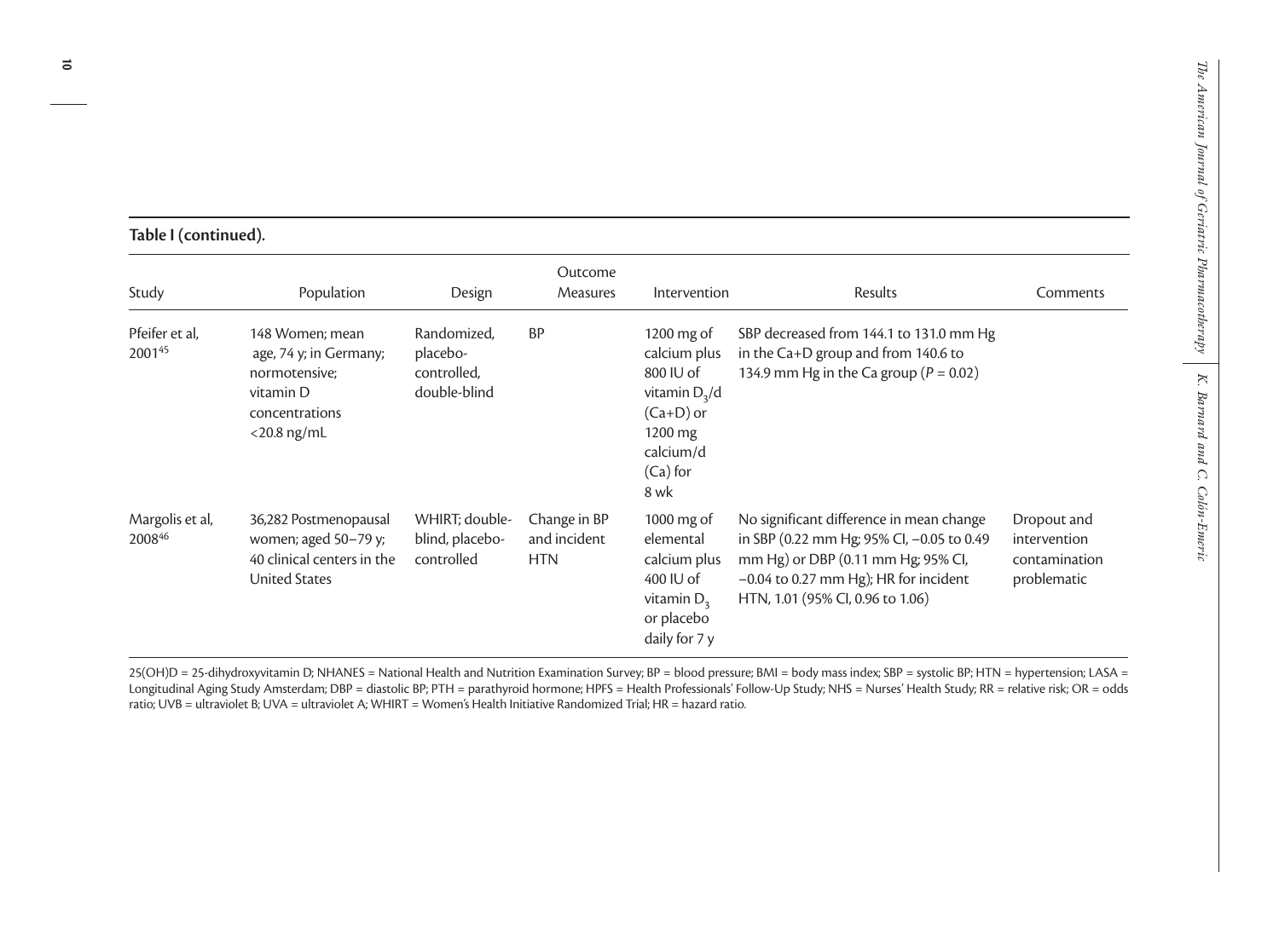| Study                          | Population                                                                                                       | Design                                          | Outcome<br>Measures                                                                             | Intervention | Results                                                                                                                                                                                                                                                                                            | Comments                                                                                     |
|--------------------------------|------------------------------------------------------------------------------------------------------------------|-------------------------------------------------|-------------------------------------------------------------------------------------------------|--------------|----------------------------------------------------------------------------------------------------------------------------------------------------------------------------------------------------------------------------------------------------------------------------------------------------|----------------------------------------------------------------------------------------------|
| <b>Cross-sectional studies</b> |                                                                                                                  |                                                 |                                                                                                 |              |                                                                                                                                                                                                                                                                                                    |                                                                                              |
| Lund et al,<br>197847          | 128 Patients (age<br>not stated)<br>admitted for chest<br>pain compared<br>with 409 "normal<br>persons"; Denmark | Cross-sectional                                 | 25(OH)D, calcium,<br>magnesium,<br>phosphorus, lipids                                           | None         | 25(OH)D concentrations: angina =<br>23.5 ng/mL; $Ml = 24.0$ ng/mL; normal =<br>28.8 ng/mL; all, $P = NS$                                                                                                                                                                                           | No mention of<br>comorbidities                                                               |
| Scragg et al,<br>199048        | 179 Cases and<br>179 controls;<br>predominantly<br>male; mean age,<br>53 y; New Zealand                          | Case-control                                    | MI cases found in<br>registry with<br>25(OH)D<br>concentrations on<br>admission                 | None         | 25(OH)D concentrations were 13.3 ng/mL<br>in the cases and 14.5 ng/mL in the<br>controls ( $P = 0.017$ ); OR of MI for<br>25(OH)D concentrations (nmol/L):<br>$<$ 25 = 1.00; 25-32 = 0.56 (95% CI, 0.30-<br>1.03); $33-42 = 0.33$ (95% CI, 0.17-<br>$0.64$ ); $\geq$ 43 = 0.30 (95% CI, 0.15-0.61) | Vitamin D<br>concentrations<br>measured in<br>routine clinical<br>care may<br>introduce bias |
| <b>Observational studies</b>   |                                                                                                                  |                                                 |                                                                                                 |              |                                                                                                                                                                                                                                                                                                    |                                                                                              |
| Giovannucci et al,<br>200849   | 454 Male health<br>care professionals<br>and 900 controls;<br>mean age, 63.8 y;<br><b>United States</b>          | Nested case-<br>control, HPFS<br>10-y follow-up | MI                                                                                              | None         | Adjusted RR for MI (nonfatal + fatal) =<br>2.42 (95% Cl, 1.53-3.84) in men with<br>25(OH)D deficiency (concentrations<br>$\leq$ 15 ng/mL)                                                                                                                                                          | Outcome<br>measures by<br>survey and chart<br>review                                         |
| Wang et al,<br>200850          | 1739 Patients; mean<br>age, 59 y;<br>55% women; all<br>white; community<br>dwelling; no prior<br>CV disease      | PCFO study;<br>mean follow-up,<br>5.4y          | Hospital records<br>reviewed for CV<br>events (MI, heart<br>failure, angina,<br>stroke, or TIA) | None         | Subjects with 25(OH)D ≤15 ng/mL,<br>adjusted HR = 1.62 (95% Cl, 1.11-<br>2.36) for incident CV events<br>compared with those with 25(OH)D<br>$\geq$ 15 ng/mL                                                                                                                                       |                                                                                              |
|                                |                                                                                                                  |                                                 |                                                                                                 |              |                                                                                                                                                                                                                                                                                                    | (continued)                                                                                  |

*K. Barnard and C. Colón-Emeric*

*The American Journal of Geriatric Pharmacotherapy*

 $K.$  Barnard and C. Colón-Emeric The American Journal of Geriatric Pharmacotherapy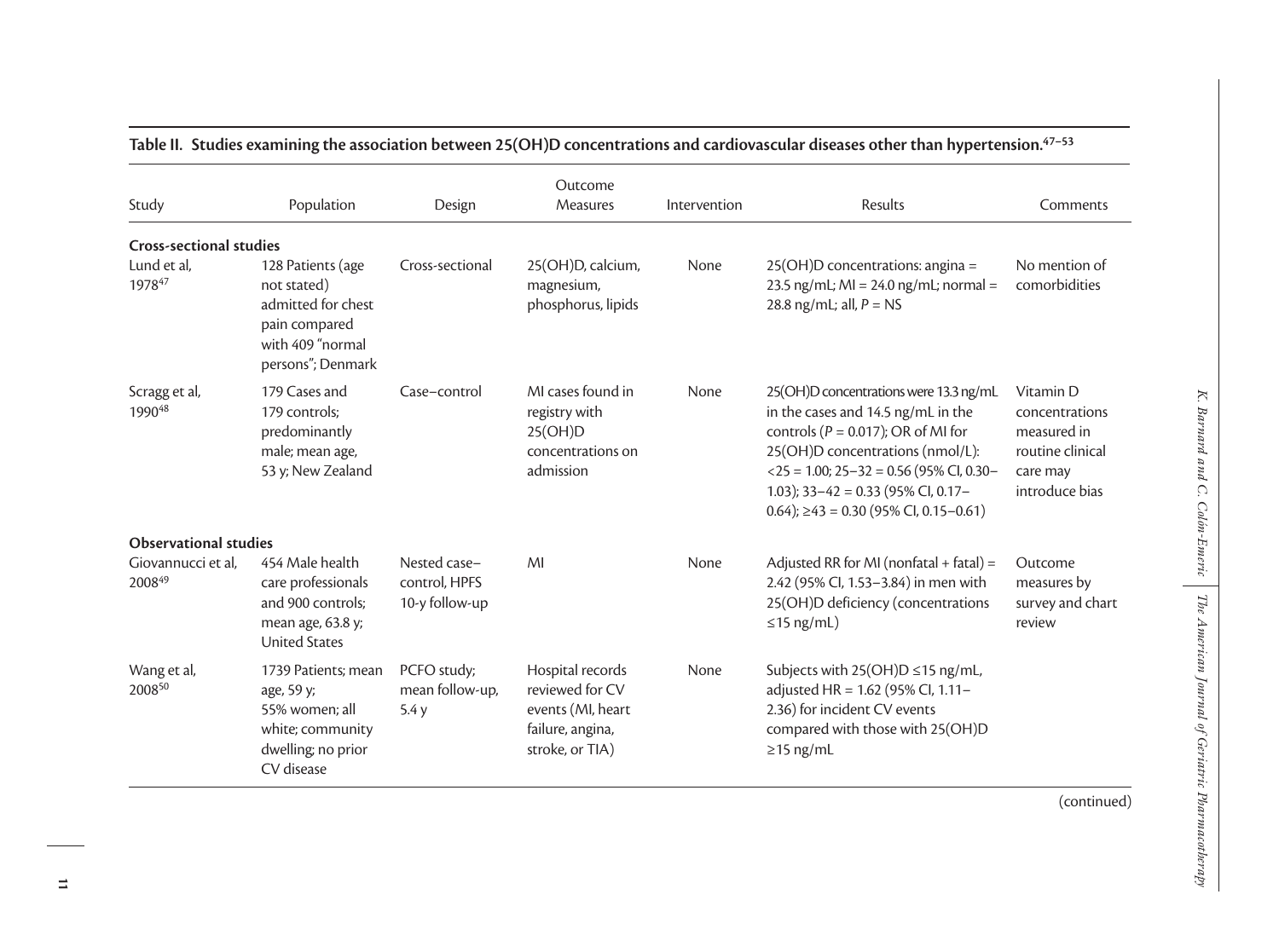| Study                 | Population                                                         | Design                                                                                                                                                 | Outcome<br>Measures                                                                                                                                                                                    | Intervention | Results                                                                                                                                                                                                                                                                                                                                                                                                                                                                                                                                                                                                                                                                                                                                                                                                                                                                                                                | Comments                                                                                                                                           |
|-----------------------|--------------------------------------------------------------------|--------------------------------------------------------------------------------------------------------------------------------------------------------|--------------------------------------------------------------------------------------------------------------------------------------------------------------------------------------------------------|--------------|------------------------------------------------------------------------------------------------------------------------------------------------------------------------------------------------------------------------------------------------------------------------------------------------------------------------------------------------------------------------------------------------------------------------------------------------------------------------------------------------------------------------------------------------------------------------------------------------------------------------------------------------------------------------------------------------------------------------------------------------------------------------------------------------------------------------------------------------------------------------------------------------------------------------|----------------------------------------------------------------------------------------------------------------------------------------------------|
| Pilz et al,<br>200851 | 3299 Patients:<br>aged 54-72.9 y;<br>30% female; white;<br>Germany | Cross-sectional<br>and prospective<br>analyses; LURIC<br>study<br>(prospective<br>cohort study of<br>patients referred<br>for coronary<br>angiography) | Measurements of<br>heart failure<br>(serum NT-pro-<br>BNP, LV function,<br>NYHA class by<br>nonvalidated<br>questionnaire) and<br>mortality due to<br>heart failure and<br>SCD (death<br>certificates) | None         | Multivariable adjusted regression<br>$\beta$ -coefficient for 25(OH)D and<br>NT-pro-BNP = $-0.082$ (P < 0.001);<br>25(OH)D lower with decreased LV<br>function ( $P < 0.001$ ); example: 10.3%<br>with severely impaired LV function<br>had 25(OH)D concentrations<br>$<$ 10 ng/mL and 4.3% had 25(OH)D<br>concentrations $\geq$ 30 ng/mL (P <<br>0.001); higher NYHA class associated<br>with lower vitamin D concentrations<br>$(P < 0.001)$ ; example: NHYA class 4,<br>4.7% had 25(OH)D concentrations<br><10 ng/mL and class 1, 1.2% had<br>25(OH)D concentrations ≥30 ng/mL<br>$(P < 0.001)$ ; multivariable adjusted HR<br>for death due to heart failure = $2.63$<br>$(95\%$ Cl, 1.07–6.44) and SCD = 5.35<br>(95% Cl, 2.09-13.67) for those with<br>25(OH)D concentrations <10 ng/mL<br>compared with concentrations<br>≥30 ng/mL; 25(OH)D concentrations<br>not associated with prevalent CAD or<br>fatal MI | Adjustment for<br>multiple<br>confounders<br>including seasonal<br>variation in<br>25(OH)D con-<br>centrations; single<br>vitamin D<br>measurement |

# **Table II (continued).**

**12**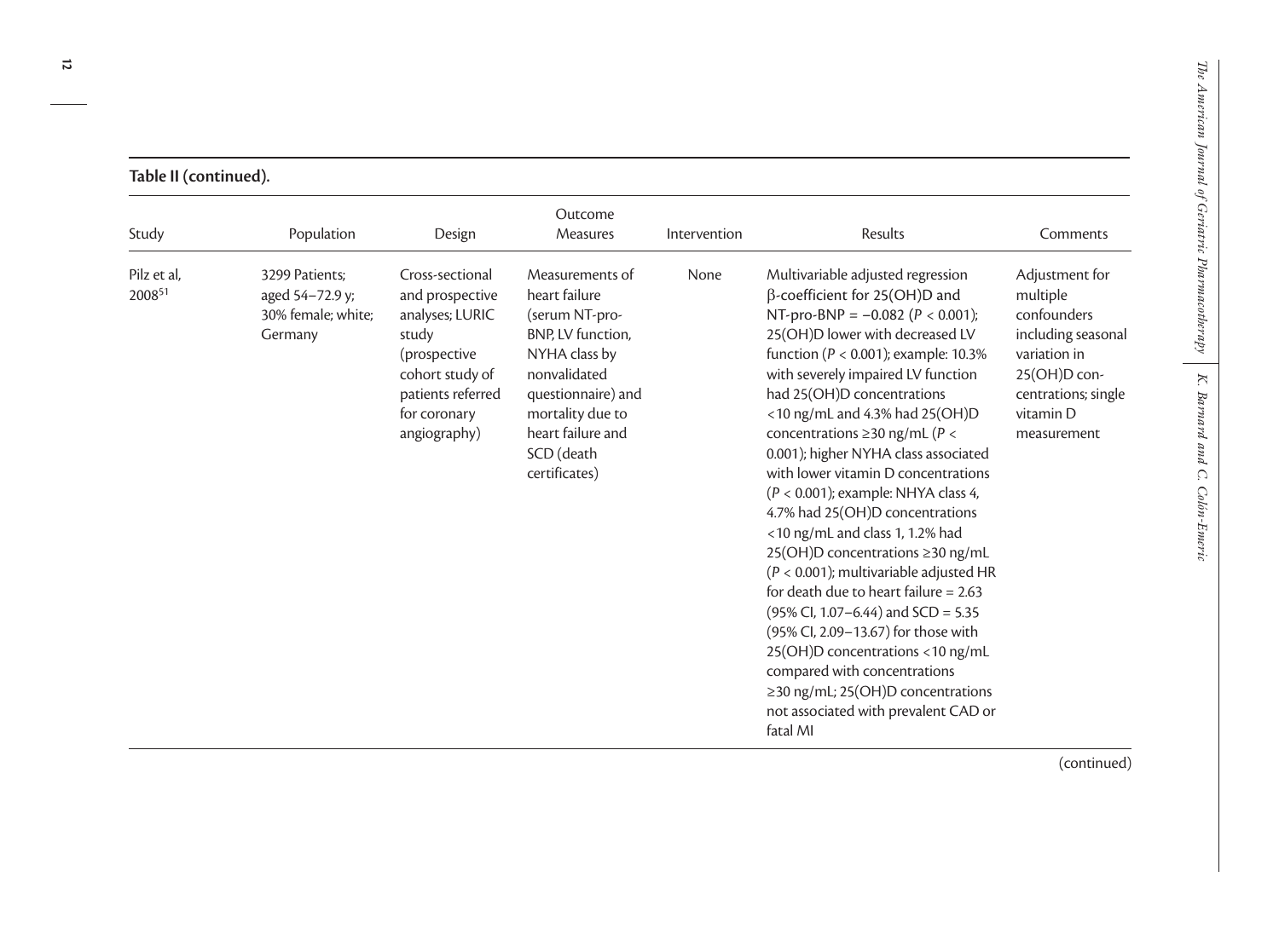| Study                        | Population                                                                                                               | Design                                                 | Outcome<br>Measures                                                                           | Intervention                                                                                                                                  | Results                                                                                                                                                                                                                                                                                                                                                                                                                                                                                                                                                                                                                 | Comments                                                    |
|------------------------------|--------------------------------------------------------------------------------------------------------------------------|--------------------------------------------------------|-----------------------------------------------------------------------------------------------|-----------------------------------------------------------------------------------------------------------------------------------------------|-------------------------------------------------------------------------------------------------------------------------------------------------------------------------------------------------------------------------------------------------------------------------------------------------------------------------------------------------------------------------------------------------------------------------------------------------------------------------------------------------------------------------------------------------------------------------------------------------------------------------|-------------------------------------------------------------|
| Randomized controlled trials |                                                                                                                          |                                                        |                                                                                               |                                                                                                                                               |                                                                                                                                                                                                                                                                                                                                                                                                                                                                                                                                                                                                                         |                                                             |
| Schleithoff et al,<br>200652 | 102 Men and<br>21 women; mean<br>age, 57 y; with<br>systolic dysfunction<br>(NYHA class ≥2,<br>ejection fraction<br>32%) | Randomized,<br>placebo-<br>controlled                  | Survival rates,<br>natriuretic<br>peptides,<br>concentrations of<br>inflammatory<br>cytokines | Vitamin $D_2$<br>$(2000 \, \text{IU}/\text{d})$<br>plus calcium<br>$(500 \text{ mg/d})$<br>or placebo<br>plus calcium<br>$(500 \text{ mg/d})$ | 25(OH)D concentrations increased<br>from 14.4 at baseline to 41.2 ng/mL in<br>the treatment group vs 15.3 to<br>18.9 ng/mL in the placebo group ( $P <$<br>0.001); IL-10 concentrations increased<br>from 0.56 to 0.80 pg/mL in the<br>treatment group but decreased from<br>0.91 to 0.71 pg/mL in the placebo<br>group ( $P = 0.042$ ); TNF- $\alpha$<br>concentrations decreased from 20.9<br>to 18.9 pg/mL in the treatment group<br>but increased from 23.0 to 25.7 pg/mL<br>in the placebo group ( $P = 0.006$ ); no<br>impact on CRP concentrations, CV<br>events, hemodynamic variables, or<br>survival at 15 mo | High dropout rate<br>for sicker subjects                    |
| Hsia et al,<br>200753        | 36,282 Women;<br>mean age, 50-79 y;<br>40 clinical centers<br>(WHIRT); United<br><b>States</b>                           | Randomized,<br>double-blind,<br>placebo-<br>controlled | All CV disease (MI,<br>fatal or nonfatal;<br>angina; stroke)                                  | 1000 mg of<br>elemental<br>calcium plus<br>400 IU of<br>vitamin $D_3$ or<br>placebo daily<br>for 7 y                                          | MI or CHD death HR = 1.04 (95% CI,<br>$0.92 - 1.18$                                                                                                                                                                                                                                                                                                                                                                                                                                                                                                                                                                     | Dropout and<br>intervention<br>contamination<br>problematic |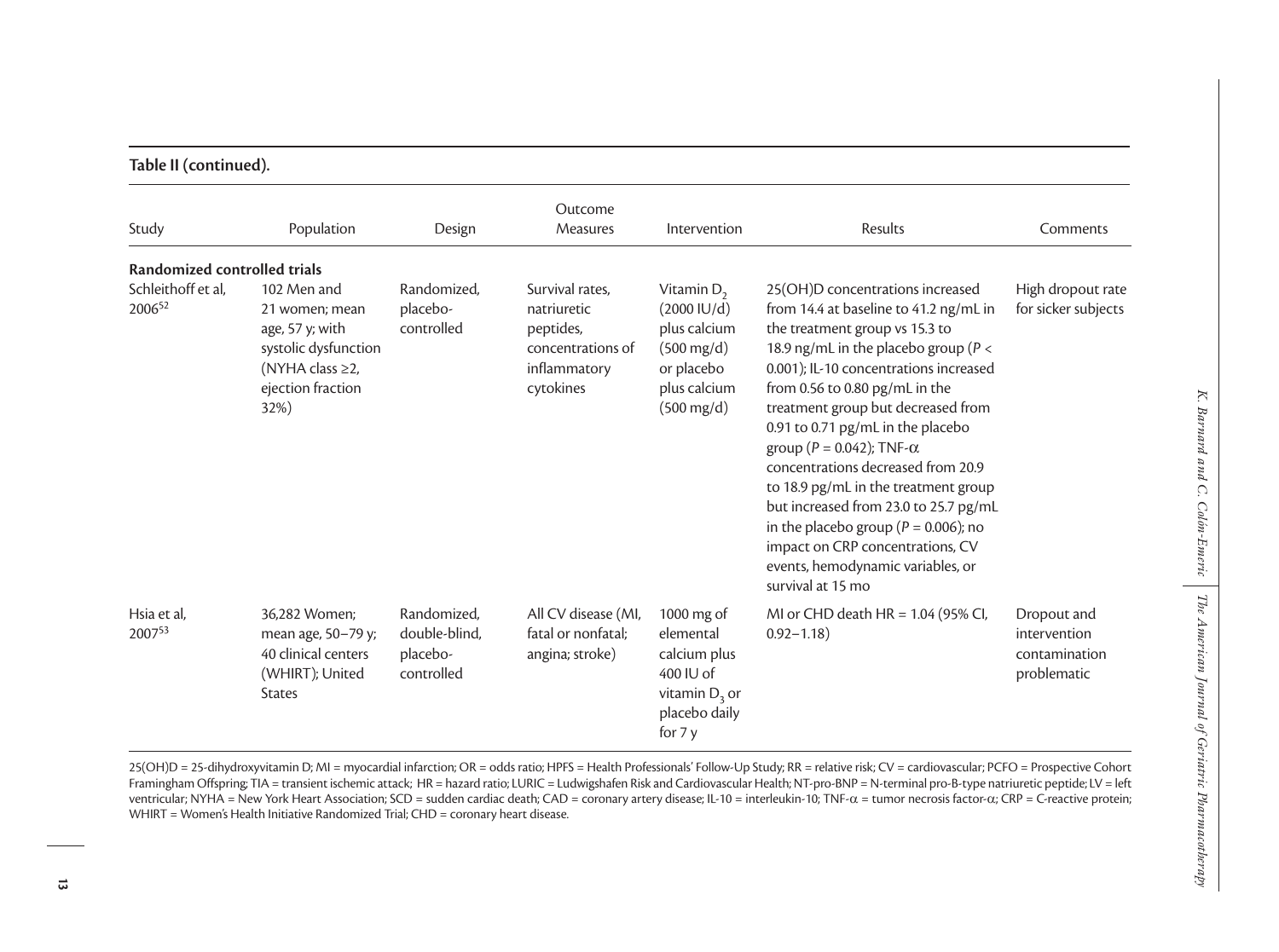sion. After controlling for age, they found no significant linear relationship between 25(OH)D concentration and blood pressure. However, they found a statistically significant interaction between age and 25(OH)D, suggesting that vitamin D moderates the age-associated increase in SBP. For example, in white participants, 25(OH)D concentrations >80 nmol/L (32 ng/mL) reduced the predicted age-related increase in SBP by 20% compared with participants with  $25(OH)D$  concentrations <50 nmol/L (25 ng/mL;  $P < 0.001$ ).

In contrast, Snijder et al<sup>38</sup> found no association between 25(OH)D concentrations and SBP or diastolic blood pressure (DBP) in a cross-sectional analysis of older adults in the Longitudinal Aging Study Amsterdam (LASA). They examined 1205 subjects (predominantly white women  $≥65$  years of age) with single measurements of 25(OH)D, PTH, and blood pressure. Although no significant association was found between SBP or DBP and 25(OH)D concentrations (DBP: β-coefficient, 0.00; and SBP: β-coefficient, 0.06), intact PTH concentrations were positively associated with blood pressure (DBP: β-coefficient, 1.93; *P* = 0.03; and SBP: β-coefficient, 4.67; *P* = 0.01) after adjustment for confounding variables (age, sex, region, season, physical activity, alcohol intake, smoking, use of antihypertensive medication, and waist circumference). A possible explanation for the negative results is that only 10% of their subjects were 25(OH)D deficient (<12 ng/mL).

# *Cohort Studies*

Two large cohort studies examined the relationship between 25(OH)D concentrations and incident hypertension.<sup>41,42</sup> Forman et al<sup>41</sup> performed a combined analysis using the Nurses' Health Study (NHS) and the Health Professionals' Follow-Up Study (HPFS). Blood samples and questionnaires were analyzed for 1198 women and 613 men (mean age, 66 years) without a history of hypertension. After 4 years of follow-up, the multivariable relative risk (RR) of incident hypertension for men with 25(OH)D concentrations <15 ng/mL was 6.13 (95% CI, 1.00–37.8) compared with those with concentrations >30 ng/mL; the multivariable RR for women with 25(OH)D concentrations <15 ng/mL was 2.67 (95% CI, 1.05–6.79). The risk was attenuated after 8 years of follow-up (3.53; 95% CI, 1.02–12.3 for men and 1.70; 95% CI, 0.92–3.16 for women). The investigators also performed a pooled RR assessment combining men and women with measured 25(OH)D concentrations using a random-effects model. They found an RR for incident hypertension of 3.18 (95% CI, 1.39–7.29).

In 2008, Forman et al<sup>42</sup> performed a nested casecontrol study of incident hypertension and 25(OH)D concentrations within the NHS II. Subjects (742 women and controls; mean age, 43 years) were matched for age, race, and month of blood collection and adjusted for body mass index (BMI), physical activity, family history of hypertension, oral contraceptive use, and plasma concentrations of PTH, calcium, phosphorus, creatinine, and uric acid. The median plasma 25(OH)D concentrations were lower among those with incident hypertension (25.6 ng/mL) than among controls  $(27.3 \text{ ng/mL}; P < 0.001)$ . The adjusted odds ratio (OR) for incident hypertension comparing the lowest and highest quartiles of 25(OH)D was 1.66 (95% CI, 1.11–2.48).

Three observational studies<sup>39,40,43</sup> evaluated the relationship between vitamin D intake and blood pressure or risk of incident hypertension. In a cross-sectional analysis, Sowers et al<sup>39</sup> evaluated blood pressure and calcium and vitamin D intake (assessed by 24-hour recall) in 222 normotensive women aged 55 to 80 years. No association was found between calcium intake and blood pressure. Women who reported a daily consumption of <400 IU of vitamin D had a mean SBP of 139 mm Hg, whereas those who reported a daily consumption of ≥400 IU had a mean SBP of 133 mm Hg (*P* = 0.04). The mean DBP was similar in the 2 groups (75 and 74 mm Hg, respectively). The analysis was adjusted for age, BMI, alcohol use, and calcium intake.

In contrast to these significant findings, Forman et al<sup>43</sup> and Jorde and Bonaa<sup>40</sup> found no significant association between self-reported vitamin D intake and incident hypertension in 3 large cohort studies: NHS I (77,436 women aged 30–55 years in 1976); NHS II (93,803 women aged 25–42 years in 1989); and HPFS (51,529 men aged 40–75 years in 1986); follow-up periods were 18, 8, and 16 years, respectively. For example, women in the highest quartile of vitamin D intake (median, 646 IU daily) had an RR of 0.98 (95% CI,  $0.93-1.04$ ;  $P = NS$ ).<sup>43</sup>

Jorde and Bonaa<sup>40</sup> performed a cross-sectional analysis within the Norwegian health survey, a population cohort study started in Tromsø, Norway, in 1994, including 8053 women and 7543 men 25 to 69 years of age. Subjects completed surveys of their dairy intake, and blood pressure and BMI were measured by study personnel. These investigators found a weak positive correlation between vitamin D intake and blood pressure (β-coefficient, 0.026 for SBP in women and 0.023 for DBP in men;  $P < 0.05$ ), which did not remain significant after adjusting for confounding variables (age,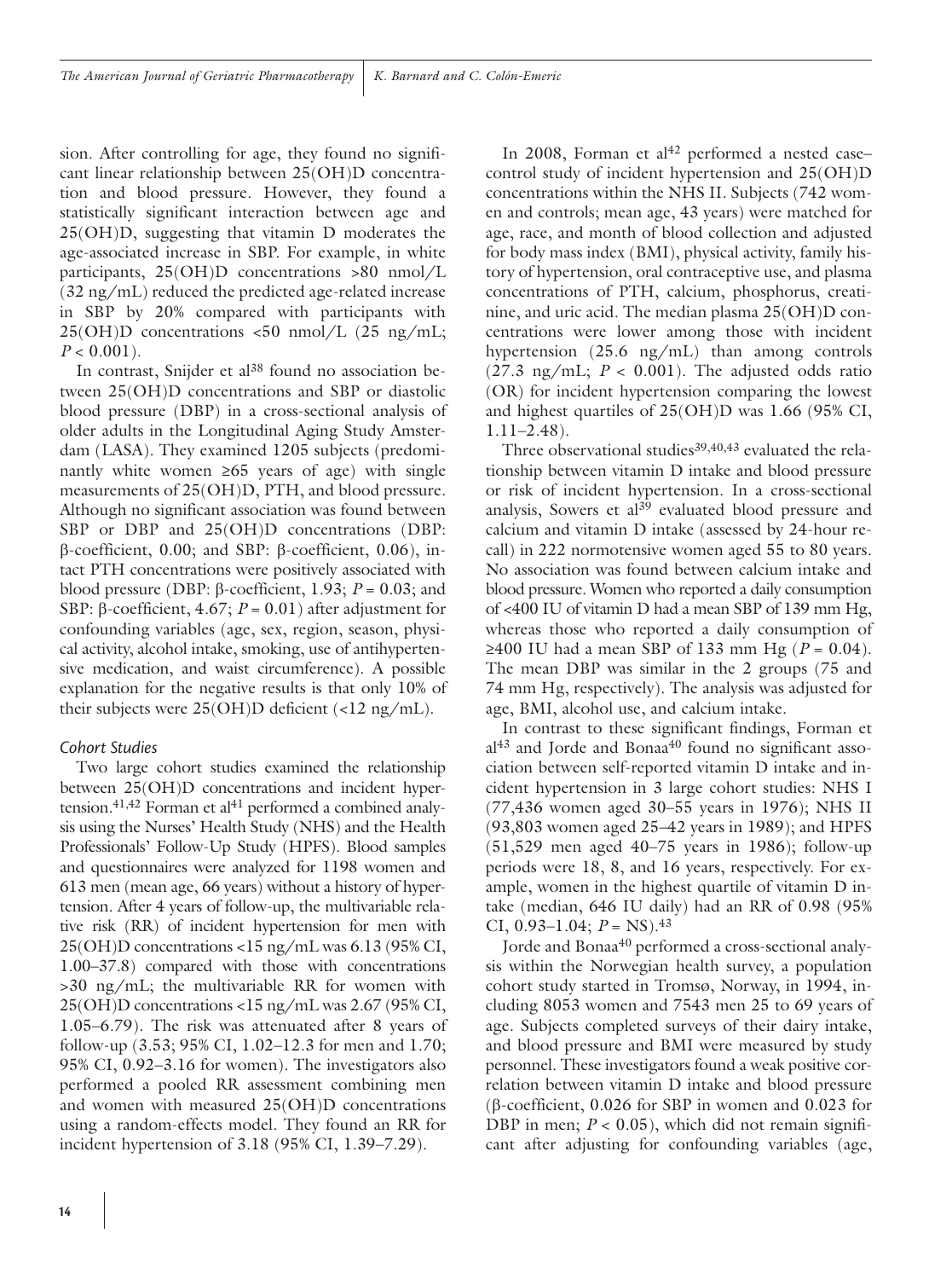BMI, alcohol, coffee consumption, cigarette smoking, physical activity, and daily vitamin D intake). Estimated mean daily vitamin D intake for women and men was 240 and 360 IU, respectively. This level of supplementation may not have been sufficient to detect a correlation with incident hypertension.

### *Randomized Trials*

Three randomized trials<sup>44-46</sup> have evaluated the effects of vitamin D supplements or UVB light therapy on blood pressure. In the first 2 trials,  $44,45$  blood pressure was a primary outcome; in the third trial,<sup>46</sup> blood pressure was an outcome in a post hoc subgroup analysis. In 1998, Krause et al<sup>44</sup> randomized 18 subjects (10 men, 8 women) 26 to 66 years of age with mild hypertension to fullbody ultraviolet A (UVA) or UVB light therapy 3 times per week for 6 weeks. In the UVB group, significant declines were observed in 24-hour ambulatory SBP  $(-6 \text{ mm Hg}; 95\% \text{ CI}, -14 \text{ to } -1 \text{ mm Hg})$  and DBP (–6 mm Hg; 95% CI, –12 to –2 mm Hg; *P* < 0.001). In addition, 25(OH)D concentrations increased 162% (from 57.6 to 151.2 nmol/L; *P* < 0.001) and PTH concentrations decreased 15% (from 3.9 to 3.3 pmol/L; *P* < 0.01), whereas in the UVA group, no significant changes were observed in blood pressure (SBP, 0 mm Hg; 95% CI, –2 to 10 mm Hg; and DBP, 2 mm Hg; 95% CI, –1 to 3 mm Hg), biochemical indices of 25(OH)D (38.4 to 45.6 nmol/L), or PTH  $(4.3 \text{ to } 4.5 \text{ pmol/L}).$ 

Pfeifer et al<sup>45</sup> performed a double-blind controlled trial in 148 community-dwelling women (mean age, 74 years). The subjects received either 1200 mg of calcium plus 800 IU of vitamin  $D_3$  or 1200 mg of calcium alone daily. Measurements of 25(OH)D, 1,25(OH)2D, PTH, blood pressure, and heart rate were compared at baseline and after 8 weeks of supplementation. Sixty (81%) of the 74 subjects in the calcium plus vitamin D group compared with 35 (47%) of the 74 subjects in the calcium-only group had a decrease in SBP ≥5 mm Hg (*P* = 0.04). No significant change in DBP was observed between the 2 groups. Increases in serum 25(OH)D concentrations from baseline were significantly higher in the calcium plus vitamin D group than in the calciumonly group ( $P < 0.01$ ).

In contrast, a subgroup analysis of the Women's Health Initiative Randomized Trial (WHIRT)<sup>46</sup> found no effect of calcium and vitamin D supplementation on blood pressure in 36,282 postmenopausal women. Subjects were randomized to receive either calcium 1000 mg and 400 IU of vitamin  $D_3$  or placebo daily for a mean of 7 years. After a mean follow-up of 7 years, no significant differences were found in blood pressure

or risk of incident hypertension between the 2 groups. However, the interpretation of these results is limited due to contamination of the intervention; 39% of control subjects took calcium and 43% took vitamin D at baseline, and 41% of the treatment subjects discontinued calcium and vitamin D therapy during the trial.

In summary, cross-sectional and cohort studies examining the relationship between vitamin D concentrations or vitamin D intake and blood pressure have reported conflicting results. Two small clinical trials<sup>44,45</sup> found a significant decrease in SBP in response to light therapy or vitamin D supplementation. However, the post hoc analysis from the WHIRT<sup>46</sup> did not find a benefit of calcium and vitamin D supplementation on blood pressure. A large, randomized, placebocontrolled trial, in which sufficient doses of vitamin D  $(\geq 1000 \text{ IU/d})$  are given and  $25(OH)D$  concentrations are monitored, is needed to resolve the question of whether an association exists between blood pressure and vitamin D status.

### *CV Diseases Other Than Hypertension*

### *Cross-Sectional Studies*

In 1978, a Danish cross-sectional study<sup>47</sup> reported that baseline 25(OH)D concentrations were lower in 128 patients with angina (23.5 ng/mL) than in 409 control subjects (28.8 ng/mL). However, this difference was not statistically significant. In 1990, a case– control study of 179 patients from New Zealand<sup>48</sup> found that the odds of having a myocardial infarction (MI) increased with decreasing quartiles of vitamin D concentrations. The ORs were as follows: 25(OH)D concentrations <25 nmol/L (<10 ng/mL): OR = 1.00; 25–32 nmol/L (10–13 ng/mL): OR = 0.56 (95% CI, 0.30–1.03); 33–42 nmol/L  $(13.1–17$  ng/mL): OR = 0.33 (95% CI, 0.17–0.64);  $\geq$ 43 nmol/L (>17 ng/mL):  $OR = 0.30$  (95% CI, 0.15–0.61).

# *Observational Studies*

In 2008, 3 observational studies using existing population cohorts were published. Giovannucci et al<sup>49</sup> performed a nested case–control study within the HPFS, a prospective cohort study of male health care professionals in the United States. They included 454 cases with incident, nonfatal MI or fatal CV events and 900 controls (mean age, 63.8 years). After adjusting for matched variables (age, smoking, month of blood collection), men with 25(OH)D concentrations ≥30 ng/mL had ~50% the risk of MI compared with those with  $25(OH)D$  concentrations  $\leq 15$  ng/mL, independent of other CV risk factors.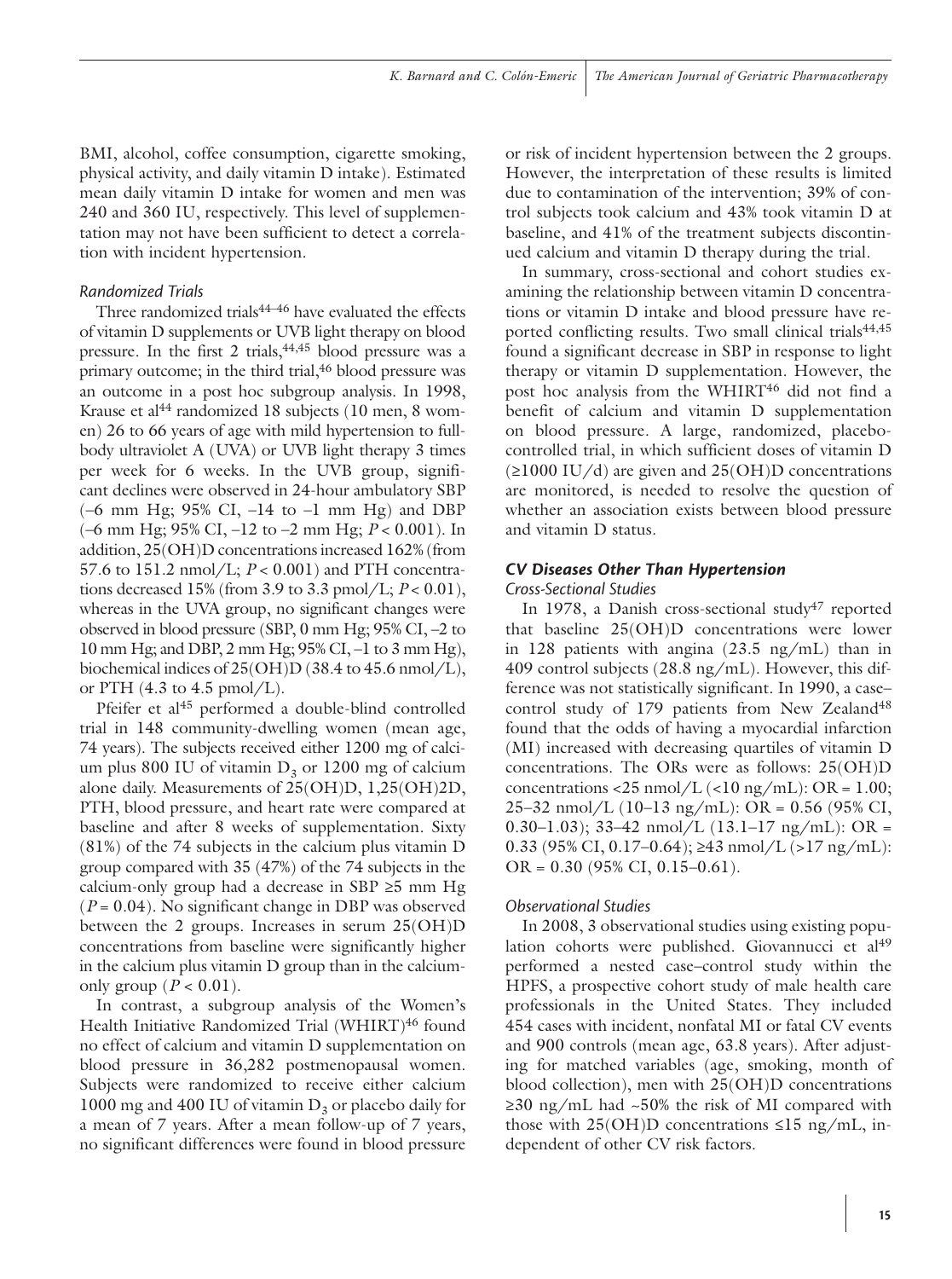Wang et al<sup>50</sup> performed a prospective study on incident CV disease among 1739 offspring from participants in the Framingham study (mean age, 59 years; 55% women; all white) followed for a mean of 5.4 years. After adjustment for CV risk factors, subjects with 25(OH)D concentrations <15 ng/mL had a multivariable-adjusted hazard ratio (HR) of 1.62 (95% CI,  $1.11-2.36$ ;  $P = 0.01$ ) for incident CV events compared with subjects with 25(OH)D concentrations ≥15 ng/mL. Interestingly, 37% of the study population had vitamin D concentrations <15 ng/mL, consistent with a diagnosis of vitamin D deficiency. This study used 15 ng/mL as the cutoff for vitamin D deficiency. Given that cutoffs for 25(OH)D deficiency are now <20 ng/mL and optimal concentrations are considered by many to be >30 ng/mL, this study may underestimate the HR for incident CV events.

Pilz et al<sup>51</sup> performed an observational analysis of the association between 25(OH)D and 1,25(OH)2D concentrations and heart failure and sudden cardiac death. The investigators used data from a prospective cohort study of 3299 patients with 25(OH)D concentrations who were referred to a tertiary center in Germany for coronary angiography. The subjects were white and 54 to 72.9 years of age; 30% were female. Measurements of heart failure included serum *N*-terminal pro-B-type natriuretic peptide (NT-pro-BNP), LV function by ventriculography, and New York Heart Association (NYHA) class. Mortality rates due to heart failure and sudden cardiac death were obtained from death certificates. The results revealed a multivariable adjusted regression β-coefficient for 25(OH)D and NT-pro-BNP of –0.082 (*P* < 0.001). Concentrations of 25(OH)D decreased with decreased LV function (*P* < 0.001) (example: 10.3% of patients with severely impaired LV function had 25[OH]D concentrations <10 ng/mL and 4.3% had 25[OH]D concentrations  $\geq 30$  ng/mL; *P* < 0.001). Higher NYHA class was associated with lower vitamin D concentrations (*P* < 0.001) (example: for NYHA class 4, 4.7% had 25[OH]D concentrations <10 ng/mL; for class 1, 1.2% had 25[OH]D concentrations ≥30 ng/mL; *P* < 0.001). Multivariable adjusted HR for death due to heart failure was 2.63 (95% CI, 1.07–6.44) and sudden cardiac death was 5.35 (95% CI,  $2.09-13.67$ ) for those with  $25(OH)D$  concentrations <10 ng/mL compared with  $\geq$ 30 ng/mL. Interestingly, 25(OH)D concentrations were not associated with prevalent coronary artery disease or fatal MI. The investigators adjusted for many potential confounding variables and adjusted 25(OH)D concentrations according to seasonal variation.

#### *Randomized Trials*

A prespecified subgroup analysis of the WHIRT,<sup>53</sup> the largest randomized controlled trial of vitamin D plus calcium therapy, did not find a reduction in MI- or coronary hearty disease (CHD)-related deaths. Among 36,282 postmenopausal women randomized to receive 1000 mg of elemental calcium plus 400 IU of vitamin  $D<sub>3</sub>$  or placebo daily for 7 years, the HR for death due to MI or CHD was 1.04 (95% CI, 0.92–1.18). As discussed, methodologic problems with contamination limited the findings. None of the identified studies found a trend to harm with vitamin D supplementation.

One hypothesized explanation for the relationship between CV disease, low vitamin D, and elevated PTH concentrations may be the development of an inflammatory state.<sup>55</sup> Schleithoff et al<sup>52</sup> randomized 123 subjects (mean age, 57 years) with systolic dysfunction (NYHA class, ≥2; ejection fraction, 32%) to receive either vitamin  $D<sub>2</sub>$  (2000 IU) plus calcium (500 mg) or placebo plus calcium (500 mg) daily. The primary end points were survival rates and concentrations of natriuretic peptides and inflammatory cytokines. At baseline, the vitamin  $D_2$ -supplemented group had significantly higher concentrations of interleukin-10 (IL-10; 0.91 vs  $0.56$  pg/mL;  $P = 0.04$ ) and were less likely to be receiving anticoagulant therapy. Baseline vitamin D concentrations were below the normal range in both groups (14.4 and 15.3 ng/mL in the treatment and placebo groups, respectively). Ninety-three subjects completed the study over 9 months. After 9 months, the vitamin D plus calcium group had significantly greater increases in 25(OH)D concentrations (from 14.4 to 41.2 ng/mL) than did the placebo group (from 15.3 to 18.9 ng/mL;  $P = 0.001$ ). IL-10 concentrations increased in the vitamin D plus calcium group (from 0.56 to 0.80 pg/mL) but decreased in the placebo group (from 0.91 to 0.71 pg/mL; *P* = 0.042). A significantly greater decrease in PTH concentration was found in the vitamin D–supplemented group (from 34.6 to 29.7 pg/mL) than in the placebo group (from 39.2 to 34.8 pg/mL; *P* = 0.007), whereas tumor necrosis factor-α concentrations decreased in the vitamin D–supplemented group (from 20.9 to 18.9 pg/ mL) and increased in the placebo group (from 23.0 to 25.7 pg/mL;  $P = 0.006$ ). No impact was found on C-reactive protein (CRP) concentrations, CV events, hemodynamic variables, or survival at 15-month followup. An important limitation of this study was the high dropout rate, which limited its power to detect a significant difference in CV events.

In summary, data on the association between vitamin D and CV disease are conflicting. Substantial epidemio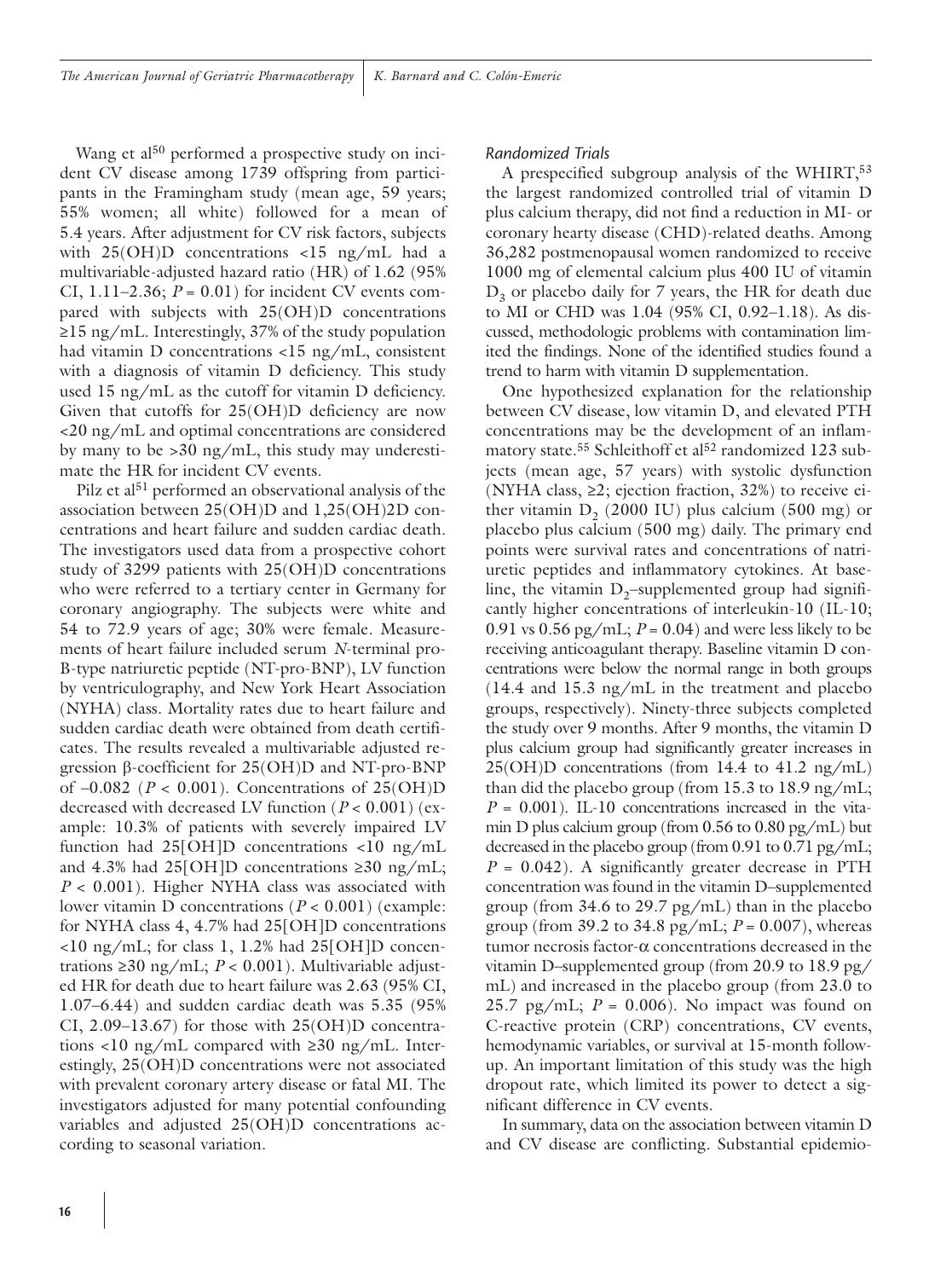logic data $47-51$  and 1 small randomized trial<sup>52</sup> indicate a potential association. Although a prespecified subgroup analysis of data from the WHIRT,<sup>53</sup> the largest randomized controlled trial on vitamin  $D_2$  plus calcium supplementation, failed to find a reduction in MI- or CHD-related deaths, methodologic problems limited the findings. Well-designed, randomized, double-blind, placebo-controlled trials are needed to evaluate the effect of vitamin D supplementation on CV outcomes, but such trials may be difficult to complete given the ethical and practical issues in randomizing high-risk patients to placebo in light of the known beneficial effects of vitamin D on fracture and fall prevention. To date, we have not found a published study suggesting that vitamin D supplementation is detrimental to CV outcomes.

#### **Role of Vitamin D in Mortality**

The studies that have evaluated the association between 25(OH)D concentrations (or vitamin D supplementation) and mortality (all cause or CV disease– related) are reviewed here and shown in tabular form in **Table III**. 56–63

### *Observational Studies*

Two observational studies<sup>56,57</sup> did not find an association between 25(OH)D concentrations and mortality. Visser et al<sup>56</sup> performed a nested prospective study within the LASA to evaluate the associations between serum 25(OH)D concentrations, the risk of nursing home admission, and mortality among communitydwelling adults >65 years of age in the Netherlands over 6 years of follow-up. Although they found a statistically significant association between 25(OH)D concentrations and nursing home admission (multivariableadjusted HR =  $2.88$ ; 95% CI, 1.15–7.23) for  $25(OH)D$ concentrations <25 nmol/L compared with 25(OH)D  $\geq$ 75 nmol/L (*P* = 0.011), they did not find a statistically significant association between 25(OH)D concentrations and mortality after adjusting for sex, age, education, chronic disease, serum creatinine, cognitive status, symptoms of depression, smoking, physical activity, mobility, low serum albumin, or total cholesterol concentration (HR = 1.28; 95% CI, 0.85–1.92) for 25(OH)D concentrations <25 nmol/L compared with  $25(OH)D \ge 75$  nmol/L.

Zittermann et al<sup>57</sup> prospectively followed 510 German patients, 80% of whom had end-stage heart failure, for 1 year. After adjusting for age, BMI, smoking, diagnosis, use of aspirin, renal function, and inflammatory markers, they reported an HR of 1.46 (95% CI, 0.57–

3.78) for 25(OH)D concentrations <7.09 ng/mL and 0.90 (95% CI, 0.34–2.38) for 25(OH)D concentrations 16.39 to 26.95 ng/mL  $(P = NS)$ .

In contrast, 4 observational studies<sup>58-61</sup> reported a significant association between 25(OH)D concentration and mortality. Dobnig et al<sup>58</sup> evaluated mostly white subjects (mean age, 62 years) referred for angiography in Germany and followed them for a median of 7.7 years. Melamed et al<sup>59</sup> used the NHANES III cohort of 13,331 adults ≥20 years of age living in the United States and followed them for a mean of 8.7 years. Ginde et al<sup>60</sup> also used the NHANES III cohort but limited their analysis to those ≥65 years of age and followed them for a median of 7.3 years. All 3 studies examined the HR for death by vitamin D level divided into quartiles or quintiles and found an increased risk of all-cause mortality (after adjusting for the appropriate confounding variables) among subjects with vitamin D insufficiency.

In the study by Dobnig et al,<sup>58</sup> after adjusting for traditional CV risk factors, serum phosphate, calcium, PTH, and 1,25(OH)2D levels, the HR for all-cause mortality was 1.53 (95% CI, 1.17–2.01) for 25(OH)D concentrations <13 ng/mL and 2.08 (95% CI, 1.6–2.70) for concentrations <7.6 ng/mL. The multivariableadjusted HR for CV disease–related mortality was 2.22 (95% CI, 1.57–3.13) for 25(OH)D concentrations <7.6 ng/mL and 1.82 (95% CI, 1.29–2.58) for 25(OH)D concentrations <13 ng/mL. In the study by Melamed et al,59 after adjusting for age, sex, race, season, hypertension, history of CV disease, diabetes, smoking, BMI, HDL-C, total cholesterol, use of cholesterol-lowering medication, estimated glomerular filtration rate categories, serum albumin level, log CRP, physical activity, vitamin D supplementation, and socioeconomic status, the multivariable-adjusted all-cause mortality rate ratio (MRR) for  $25(OH)D$  concentrations <17.8 ng/mL was 1.26 (95% CI, 1.08–1.46). No statistically significant association with CV disease–related mortality was found after adjustment for confounding variables. In addition, no significant interaction was observed between mortality risk, 25(OH)D quartile, and age. However, in women, the adjusted MRR was increased for  $25(OH)D$  concentrations <20 ng/mL (MRR = 1.5; 95% CI, 1.1–1.9) and >50 ng/mL (MRR = 1.6; 95% CI, 1.0–2.0). This finding has not been reproduced in other studies.

In a study in older adults conducted by Ginde et al,<sup>60</sup> after adjusting for demographic variables, CV risk factors, and season, the HR for all-cause mortality for 25(OH)D concentrations <25 nmol/L was 1.83 (95%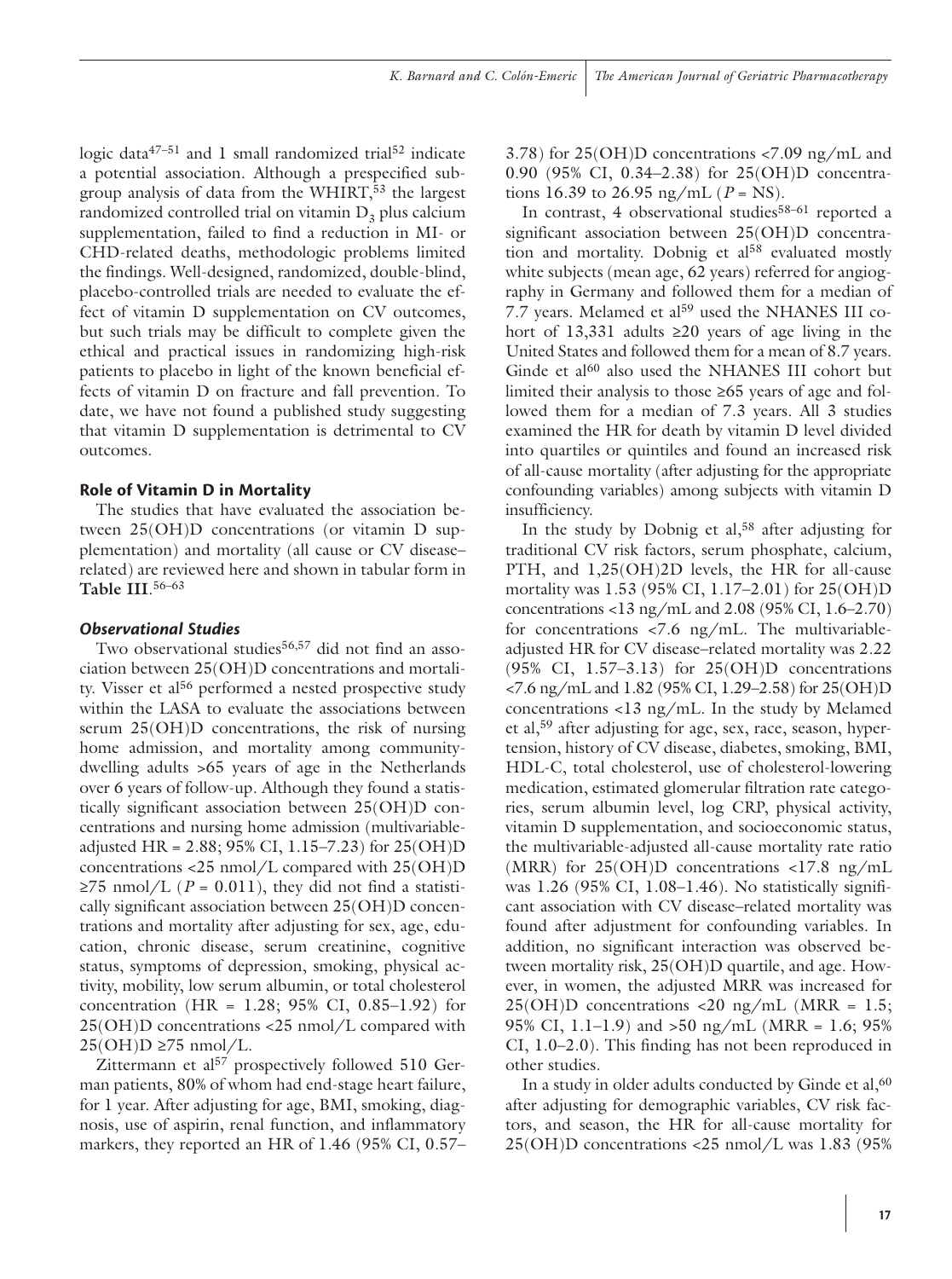| Study                                   | Population                                                                                                                              | Design                                                                                                           | Variables/<br>Intervention                                                                                                                         | Outcomes                                           | Results                                                                                                                                                                                                                                                                            | Comments                                                                                |
|-----------------------------------------|-----------------------------------------------------------------------------------------------------------------------------------------|------------------------------------------------------------------------------------------------------------------|----------------------------------------------------------------------------------------------------------------------------------------------------|----------------------------------------------------|------------------------------------------------------------------------------------------------------------------------------------------------------------------------------------------------------------------------------------------------------------------------------------|-----------------------------------------------------------------------------------------|
| <b>Observational studies</b>            |                                                                                                                                         |                                                                                                                  |                                                                                                                                                    |                                                    |                                                                                                                                                                                                                                                                                    |                                                                                         |
| Visser et al,<br>200656                 | 1260 Community-<br>dwelling older<br>adults; aged 65-85 y;<br>50% women: the<br><b>Netherlands</b>                                      | Nested<br>prospective<br>cohort within<br>the LASA                                                               | 25(OH)D<br>measurement:<br>mortality data<br>from local<br>registries; 6-y<br>follow-up                                                            | Time to<br>nursing home<br>admission.<br>mortality | Multivariable adjusted HR for nursing home<br>admission for $25(OH)D < 25$ nmol/L = 2.88;<br>95% Cl, 1.15-7.23; for 50-74.9 nmol/L =<br>1.78; 95% CI, 0.73-4.33; $P = 0.011$ ; adjusted<br>HR for mortality = NS: HR for $25(OH)D$<br><25 nmol = 1.28; 95% CI, 0.85-1.92; $P = NS$ | Selection bias<br>(excluded sicker<br>patients) may<br>underestimate the<br>association |
| Zittermann<br>et al, 2009 <sup>57</sup> | 510 Patients; mean<br>age, 53 y; > 50% men;<br>80% with end-stage<br>heart failure; mean<br>age, 53 y; > 50%<br>male; white;<br>Germany | Prospective<br>cohort to<br>establish<br>association<br>between<br>1,25(OH)2D<br>concentrations<br>and mortality | 1,25(OH)2D<br>and 25(OH)D<br>concentrations;<br>mortality data<br>from electronic<br>records,<br>follow-up visits,<br>and family; 1-y<br>follow-up | Total and CV<br>disease-related<br>mortality       | 16% Mortality at 1 y (majority from cardiac<br>failure); multivariable adjusted HR for<br>25(OH)D concentrations <7.09 ng/mL,<br>1.46; 95% CI, 0.57-3.78 and for 25(OH)D<br>16.39-26.95 ng/mL, 0.90; 95% Cl, 0.34-2.38;<br>$P = 0.069$                                             | Follow-up rate,<br>100%; only<br>10 patients were<br>aged $>70 y$                       |
| Dobnig et al,<br>200858                 | 3258 White subjects;<br>mean age, 62 y; 70%<br>men; referred for<br>angiography;<br>Germany                                             | Prospective<br>cohort                                                                                            | $25(OH)D$ and<br>1,25(OH)2D<br>measurements;<br>mortality data<br>from local<br>registries; 7.7-y<br>follow-up                                     | All-cause and<br>other mortality                   | Multivariable adjusted HR for all-cause<br>mortality: 25(OH)D <13 ng/mL, 1.53; 95%<br>Cl, 1.17-2.01; <7.6 ng/mL, 2.08; 95% Cl, 1.6-<br>2.70; HR for death from CV disease: < 7.6 ng/mL,<br>2.22; 95% Cl, 1.57-3.13; <13 ng/mL, 1.82;<br>95% Cl, 1.29-2.58                          |                                                                                         |

**Table III.Studies evaluating the effect of vitamin D concentrations or vitamin D supplementation on total mortality.56–63**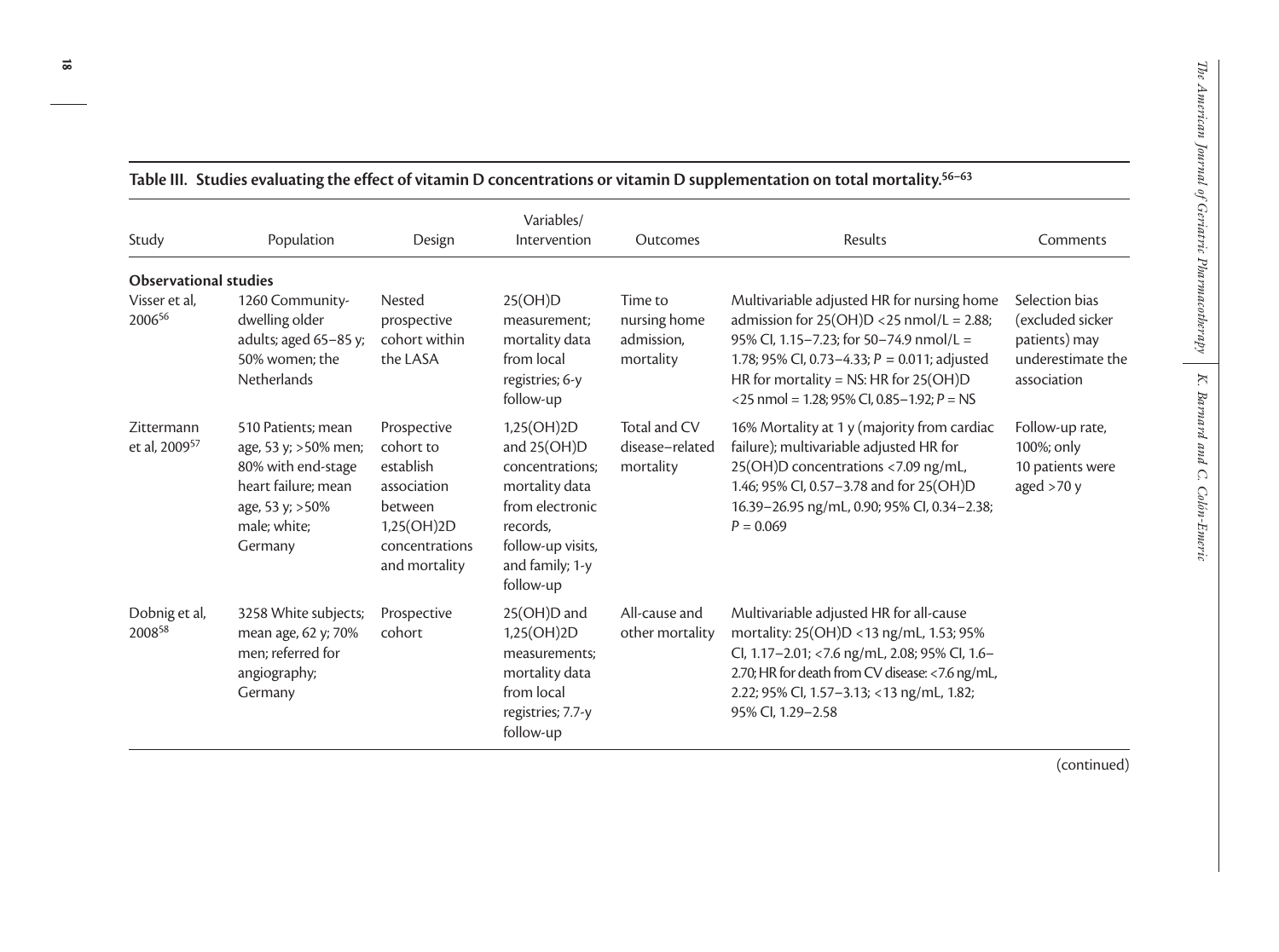| able III (continued). |  |
|-----------------------|--|
|                       |  |

| Study                    | Population                                                         | Design                                                                                                                                                  | Variables/<br>Intervention                                                                                                | Outcomes                                             | Results                                                                                                                                                                                                                                                                                                                                                                                                                                                                                              | Comments |
|--------------------------|--------------------------------------------------------------------|---------------------------------------------------------------------------------------------------------------------------------------------------------|---------------------------------------------------------------------------------------------------------------------------|------------------------------------------------------|------------------------------------------------------------------------------------------------------------------------------------------------------------------------------------------------------------------------------------------------------------------------------------------------------------------------------------------------------------------------------------------------------------------------------------------------------------------------------------------------------|----------|
| Melamed et al,<br>200859 | 13,331 Subjects;<br>mean age, 43 y;<br>54% women                   | Nested<br>prospective<br>cohort within<br><b>NHANES III</b>                                                                                             | 25(OH)D<br>measurement;<br>mortality from<br>National Death<br>Index; 8.7-y<br>follow-up                                  | All-cause,<br>cancer, and<br>CV disease<br>mortality | Multivariable adjusted MRR for 25(OH)D<br>concentrations <17.8 ng/mL, 1.26; 95% Cl,<br>1.08-1.46 compared with highest quartile;<br>in women, 25(OH)D concentrations<br>>50 ng/mL and <20 ng/mL were associated<br>with a higher mortality risk (MRR = $\sim$ 1.6;<br>95% Cl, ~1.0-2.0 and ~1.5; 95% Cl, ~1.1-1.9,<br>respectively); no interaction between<br>mortality risk, 25(OH)D quartile, and age;<br>no significant association with CV disease<br>mortality (MRR = 1.20; 95% CI, 0.87-1.64) |          |
| Ginde et al,<br>200960   | 3408 Subjects; aged<br>≥65 y; 56% women                            | Nested<br>prospective<br>cohort within<br><b>NHANES III</b>                                                                                             | 25(OH)D<br>measurement;<br>mortality data<br>from National<br>Death Index;<br>7.3-y follow-up                             | All-cause,<br>cancer, and<br>CV disease<br>mortality | Multivariable adjusted HR for all-cause<br>mortality for 25(OH)D concentration<br><25 nmol/L, 1.83; 95% CI, 1.14-2.94; P < 0.05;<br>for 25(OH)D 25.0-49.9 nmol/L, 1.47;<br>95% Cl, 1.09-1.97; P < 0.05 compared with<br>25(OH)D ≥75 nmol/L; multivariable<br>adjusted HR for CV disease mortality for<br>25(OH)D concentrations <25 nmol/L, 2.36;<br>95% Cl, 1.17-4.75; P < 0.05                                                                                                                     |          |
| Kuroda et al,<br>200961  | 1232 Post-<br>menopausal<br>volunteers; mean<br>age, 63.9 y; Japan | Prospective<br>observational<br>study to<br>determine<br>association<br>between bone<br>mineral density,<br>25(OH)D<br>concentrations,<br>and mortality | 25(OH)D<br>measurement;<br>mortality data<br>from hospital<br>records,<br>certificates, and<br>family; 6.9-y<br>follow-up | All-cause,<br>cancer, and<br>CV disease<br>mortality | Causes of death were: vascular events<br>(28.0%), cancer (21.5%), senile decay<br>(21.5%), other (10.3%), and unknown<br>(18.7%); multivariable HR for death for<br>25(OH)D concentrations <50 nmol/L vs<br>≥50 nmol/L, 2.17; 95% CI, 1.27-3.72;<br>$P = 0.01$                                                                                                                                                                                                                                       |          |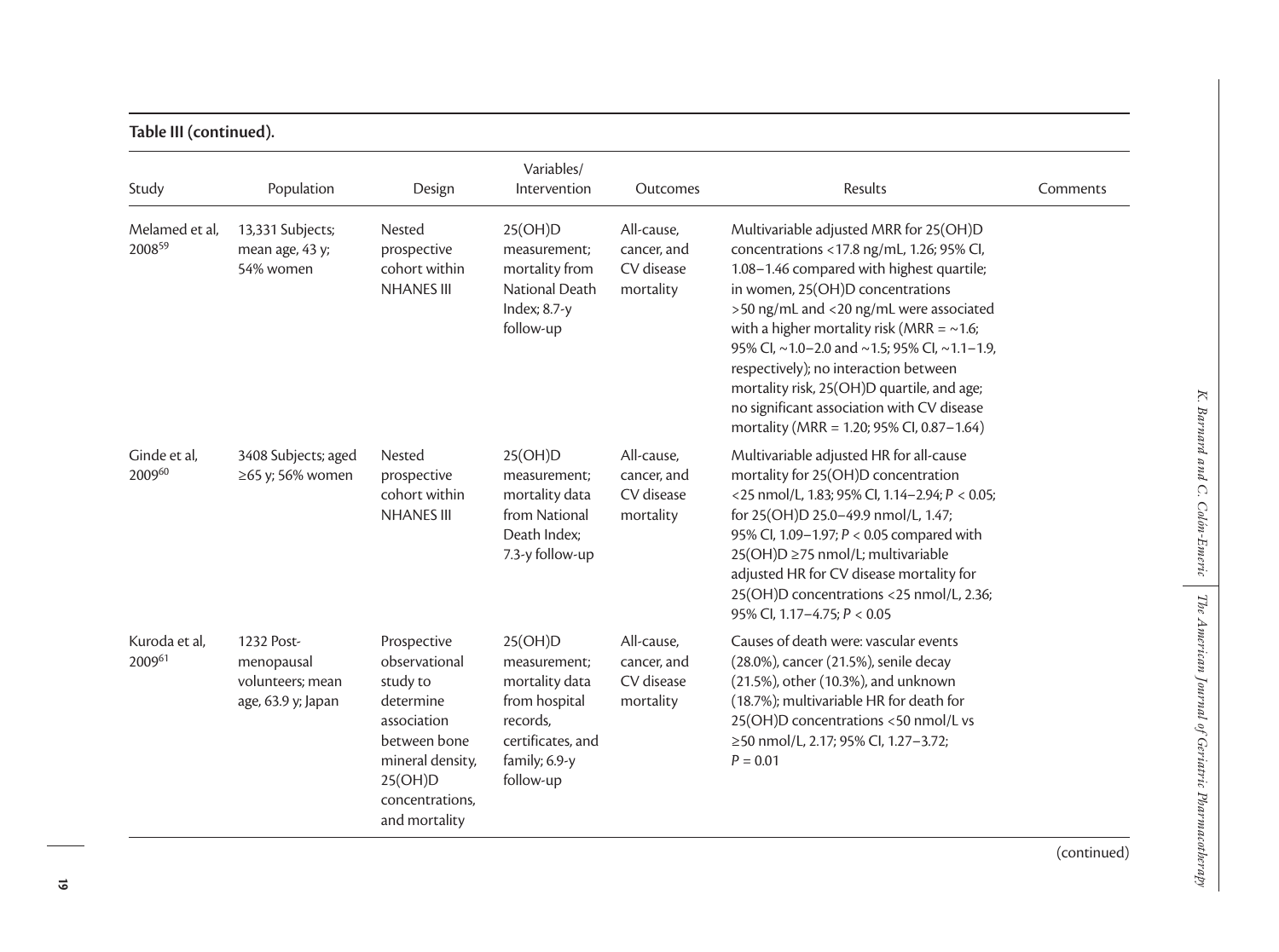|  | Table III (continued). |
|--|------------------------|
|--|------------------------|

| Study                            | Population                                                                                                             | Design                          | Variables/<br>Intervention                                                                                                | Outcomes                                                             | Results                                                                                                                                                                | Comments                                                                                             |
|----------------------------------|------------------------------------------------------------------------------------------------------------------------|---------------------------------|---------------------------------------------------------------------------------------------------------------------------|----------------------------------------------------------------------|------------------------------------------------------------------------------------------------------------------------------------------------------------------------|------------------------------------------------------------------------------------------------------|
|                                  | Randomized controlled trials                                                                                           |                                 |                                                                                                                           |                                                                      |                                                                                                                                                                        |                                                                                                      |
| LaCroix et al,<br>200962         | 36,282 Women,<br>aged 50-79 y,<br>40 US centers,<br><b>WHIRT</b>                                                       | Double-blind<br><b>RCT</b>      | 1000 $mg$ of<br>elemental<br>calcium<br>carbonate and<br>400 IU of<br>vitamin $D_3$ daily<br>vs placebo; 7-y<br>follow-up | Total and<br>cause-specific<br>mortality, by<br>age and<br>adherence | HR for total mortality, 0.91; 95% CI, 0.83-<br>1.01; HR for total mortality in women <70 y,<br>0.89; 95% CI, 0.79−1.01; and in those ≥70 y,<br>0.95; 95% CI, 0.80-1.12 | Dropout and<br>intervention<br>contamination<br>problematic                                          |
| Autier and<br>Gandini,<br>200763 | 57,311 Subjects,<br>aged 33-106 y; 17<br>RCTs and 1 quasi-<br>RCT from Europe,<br>United States, and<br>United Kingdom | Meta-analysis of<br><b>RCTs</b> | Mean daily dose<br>of vitamin $D_2$ or<br>$D_{3}$ , 528 IU; 5.7-y<br>follow-up                                            | All-cause<br>mortality                                               | SRR, 0.93; 95% CI, 0.87-0.99; absolute risk<br>vitamin D vs placebo, 8.2% vs 8.5%; RRR =<br>7%, 95% CI, 1-13; NNT = 169; 95% CI,<br>$91 - 178$                         | Only 1 study had<br>mortality as a<br>primary end<br>point; results<br>similar across all<br>studies |

LASA = Longitudinal Aging Study Amsterdam; 25(OH)D = 25-dihydroxyvitamin D; HR = hazard ratio; 1,25(OH)2D = 1,25-dihydroxyvitamin D; CV = cardiovascular; NHANES = National Health and Nutrition Examination Survey; MRR = mortality rate ratio; WHIRT = Women's Health Initiative Randomized Trial; RCT = randomized controlled trial; SRR = summary relative risk; RRR = relative risk ratio; NNT= number needed to treat.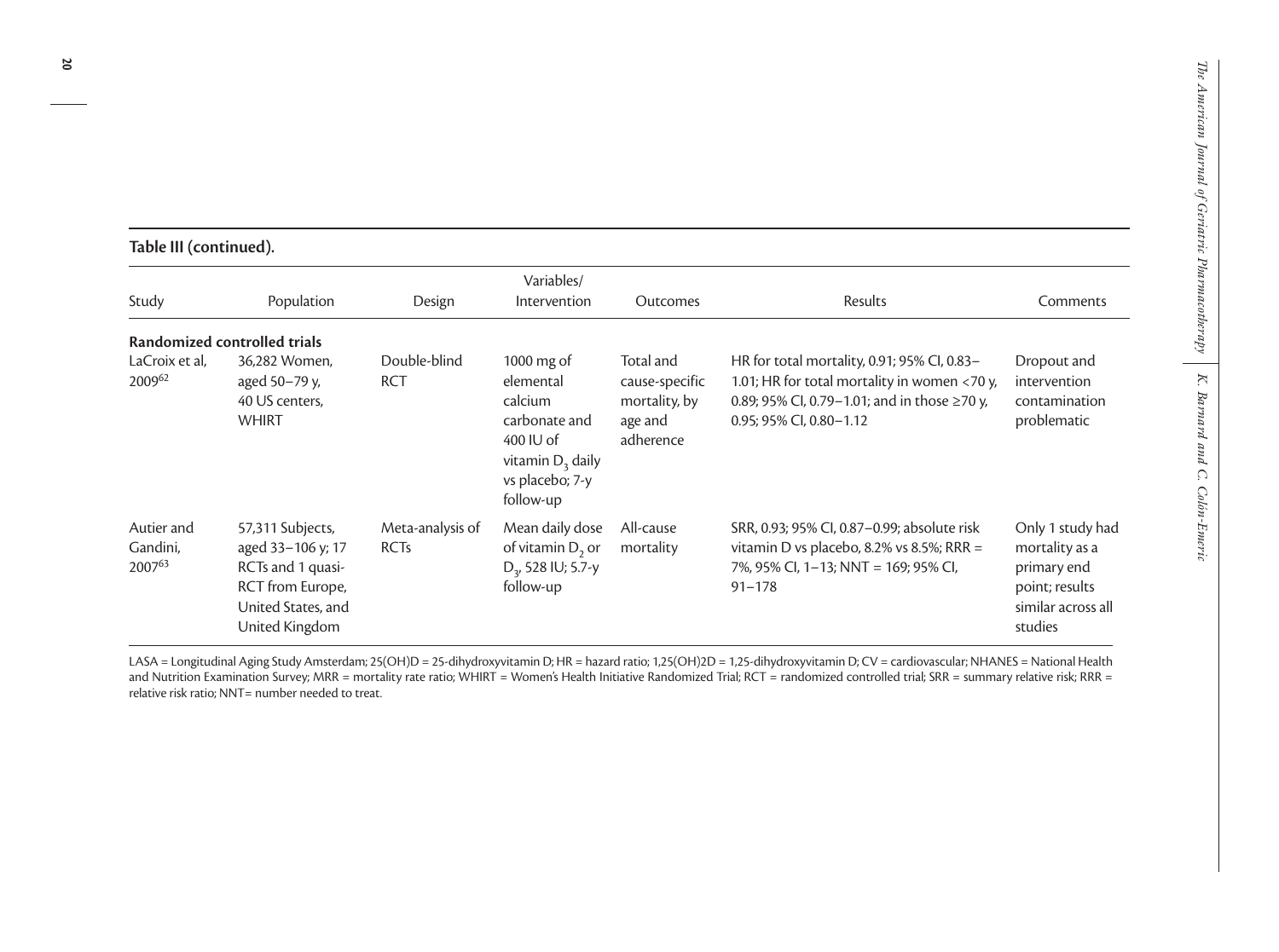CI, 1.14–2.94; *P* < 0.05) and 1.47 (95% CI, 1.09– 1.97; *P* < 0.05) for 25(OH)D concentrations 25.0 to 49.9 nmol/L compared with concentrations ≥75 nmol/L. In addition, the multivariable-adjusted HR for CV disease–related mortality was significantly inversely correlated with  $25(OH)D$  concentrations (<25 nmol/L = 2.36; 95% CI, 1.17–4.75; *P* < 0.05).

Kuroda et al<sup>61</sup> performed a prospective study among 1232 postmenopausal Japanese volunteers (mean age, 63.9 years) to determine the associations between bone mineral density, 25(OH)D concentrations, and mortality. Causes of death were vascular events (28.0%), cancer (21.5%), senile decay (21.5%), other (10.3%), and unknown (18.7%). After adjusting for age, presence of malignancy, and bone mineral density, the HR for death for 25(OH)D concentrations <50 nmol/L (<20 ng/mL) versus ≥50 nmol/L was 2.17 (95% CI,  $1.27 - 3.72$ ;  $P = 0.01$ ).

Several studies have evaluated the association between supplementation of active vitamin D (1,25[OH]2D) and mortality in patients with chronic renal disease and have reported mixed results. Because of the complex interaction between renal disease and vitamin D metabolism, these studies are not reviewed in this article.<sup>64–68</sup>

# *Randomized Controlled Trials and Meta-Analyses*

LaCroix et  $al^{62}$  reported the results of a secondary analysis of the effect of calcium and vitamin D supplementation on mortality using data from the WHIRT. The trial methods and primary outcomes were described in the section on CV disease. The HR for total mortality was 0.91 (95% CI, 0.83–1.01) and 0.89 (95% CI,  $0.79-1.01$ ) in women <70 years of age and 0.95  $(95\% \text{ CI}, 0.80-1.12)$  in women ≥70 years. The HRs for CV, coronary artery, cerebrovascular, and cancer deaths in women ≥70 years were 1.01 (95% CI, 0.78–1.32), 1.02 (95% CI, 0.71–1.47), 1.20 (95% CI, 0.72–2.01), and 0.86 (95% CI, 0.65–1.12), respectively. No statistically significant mortality benefit was found. The interpretation is limited by the fact that although the WHIRT was a large controlled trial with 7 years of follow-up, it was not powered to detect a mortality benefit, and the doses of vitamin D used may not have been adequate.

Autier and Gandini<sup>63</sup> performed a meta-analysis of 18 randomized controlled trials that evaluated the effect of vitamin D supplementation (vitamin  $D_2$  or  $D_3$ ) on a health outcome such as fractures, bone mineral density, falls, and colorectal cancer incidence. All of the trials also reported mortality. Only one of these trials was powered to detect a mortality difference. Seven of these studies did not contain a placebo group. These

studies took place in the United States, Europe, and the United Kingdom, and included the WHIRT. The mean vitamin D supplement was 528 IU daily, and the mean follow-up was 5.7 years. The results show a summary RR of all-cause mortality for all the trials of 0.93 (95% CI, 0.87–0.99). Subjects who received vitamin D supplementation had a 7% RR reduction (ie, 1 death was prevented for every 169 subjects receiving supplementation).69 No reported analysis was conducted to assess a dose-response relationship. Insufficient data were available on serum vitamin D concentrations to draw conclusions regarding an association between vitamin D concentration and mortality.

### **Effect of Vitamin D on Mood and Cognition**

VDRs and the enzyme 1-α−hydroxylase have been isolated in the cerebral cortex and cerebellum, suggesting that the brain may be able to convert 25(OH)D to 1,25(OH)2D for local cellular function.70 This section reviews the studies that examined the effectiveness of vitamin D or sunlight therapy in the treatment of depression in older adults (**Table IV**),<sup>71-76</sup> as well as the associations between 25(OH)D concentrations and mood alone or mood and cognition in adults of all ages, including older adults (**Table V**).72,74,77–79

# *Depression*

#### *Cross-Sectional and Observational Studies*

In cross-sectional and observational studies of the association between 25(OH)D concentrations and depression,71–74 subjects with lower 25(OH)D concentrations were more likely to have diagnoses of depression. Schneider et al<sup>71</sup> reported that among 29 hospitalized subjects with depression, 25(OH)D concentrations were 29.7 ng/mL compared with 43.6 ng/mL in controls (*P* < 0.02). Methodologic concerns included a single measurement of 25(OH)D, no reported CIs, no adjustment for confounding variables, and unclear method of selection of the control group.

Wilkins et al<sup>72</sup> performed a cross-sectional analysis of 40 community-dwelling patients with dementia and 40 controls (mean age, 75 years) in the United States to determine the relationships between 25(OH)D concentrations, cognitive performance, mood, and physical performance. The results related to mood disorders are discussed here; the cognitive results are discussed in the next section. In the total sample, the investigators found  $25(OH)D$  deficiency (7.87 ng/mL) was significantly  $(P = 0.022)$  associated with the presence of a mood disorder (as measured by the Depression Symptoms Inventory). The adjusted OR for mood disorder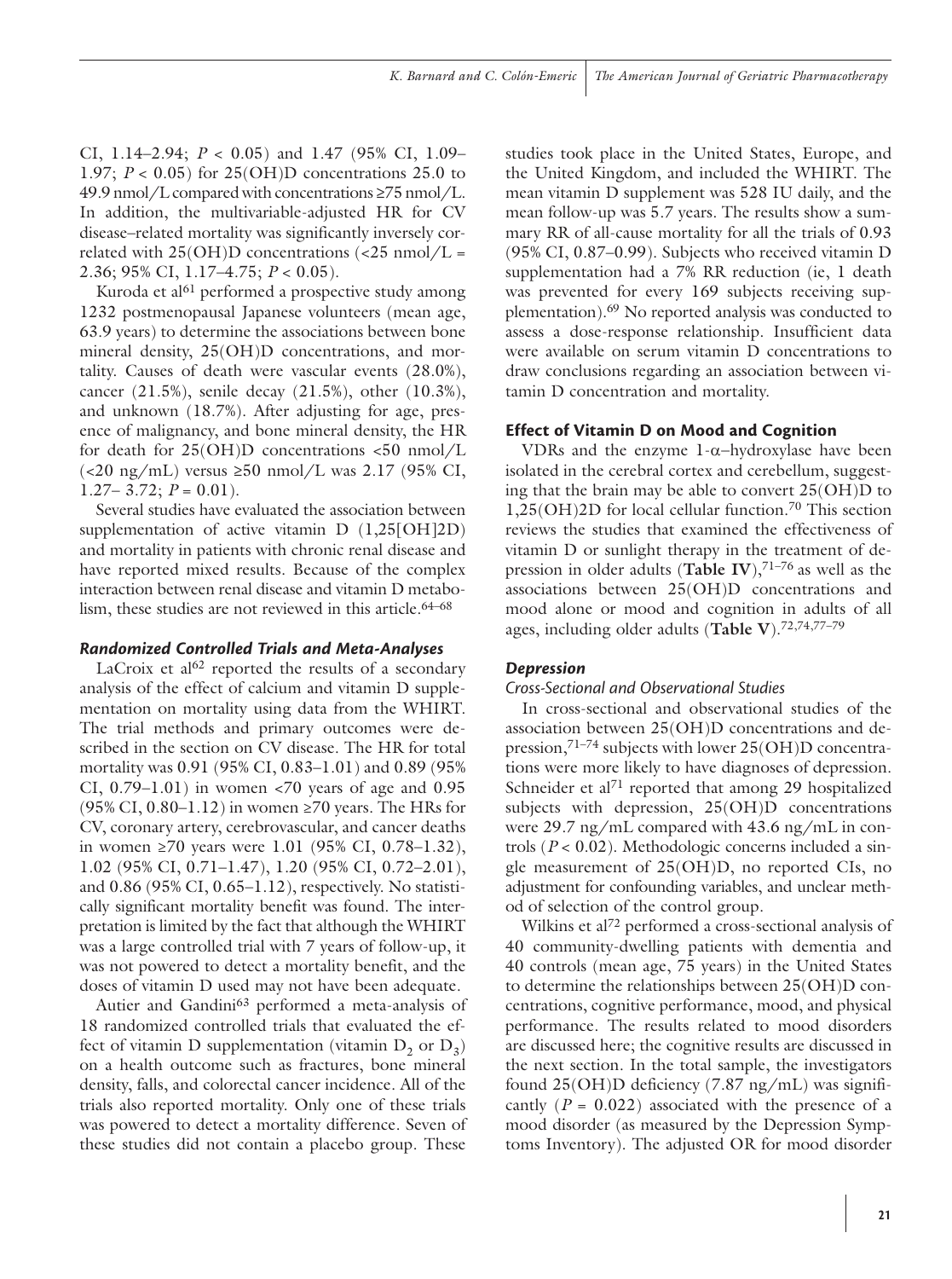| Study                                  | Population                                                                                                                                                     | Design                                                                                                                                                        | Variables/<br>Outcomes                                                                                                                                                             | Intervention | Results                                                                                                                                                                                                                                                                                                                                                                                                           | Comments                                                                                                                                               |
|----------------------------------------|----------------------------------------------------------------------------------------------------------------------------------------------------------------|---------------------------------------------------------------------------------------------------------------------------------------------------------------|------------------------------------------------------------------------------------------------------------------------------------------------------------------------------------|--------------|-------------------------------------------------------------------------------------------------------------------------------------------------------------------------------------------------------------------------------------------------------------------------------------------------------------------------------------------------------------------------------------------------------------------|--------------------------------------------------------------------------------------------------------------------------------------------------------|
|                                        | Cross-sectional and observational studies                                                                                                                      |                                                                                                                                                               |                                                                                                                                                                                    |              |                                                                                                                                                                                                                                                                                                                                                                                                                   |                                                                                                                                                        |
| Schneider et al,<br>2000 <sup>71</sup> | 89 Inpatients<br>$(34 \text{ with}$<br>schizophrenia,<br>30 with alcoholism,<br>25 with major<br>depression) and<br>31 controls:<br>mean age, 47 y;<br>Germany | Cross-sectional<br>study to compare<br>concentrations of<br>$25(OH)D$ ,<br>1,25(OH)2D,<br>calcium,<br>phosphorus, and<br>PTH in patients vs<br>controls       | Concentrations of<br>25(OH)D,<br>1,25(OH)2D,<br>calcium,<br>phosphorus, PTH                                                                                                        | None         | 25(OH)D concentrations were<br>significantly lower in patients with<br>psychiatric diagnoses compared with<br>controls (depression, 29.7 vs 43.6 ng/mL;<br>schizophrenia, 30.4 vs 43.6 ng/mL;<br>alcoholism, 33.3 vs 43.6 ng/mL; all,<br>$P < 0.02$ )                                                                                                                                                             | Cls not reported;<br>reliability of<br>measurements<br>unknown; no<br>assessment of<br>confounding<br>variables; control<br>group selection<br>unclear |
| Wilkins et al,<br>200672               | 40 Subjects with<br>mild dementia and<br>40 controls; mean<br>age, 75 y;<br>community<br>dwelling;<br><b>United States</b>                                     | Cross-sectional<br>study to determine<br>relationship<br>between 25(OH)D<br>concentrations.<br>cognitive<br>performance,<br>mood, and physical<br>performance | CDR sums of<br>boxes score<br>$(0 = no$ dementia;<br>$1 = \text{mild}$ ;<br>$2 = moderate;$<br>$3 =$ severe); SBT;<br>MMSE; CDR<br>$(0 = no$ dementia);<br>psychometric<br>battery | None         | 25(OH)D concentration was not<br>associated with a diagnosis of dementia<br>using the MMSE ( $P = NS$ ); the adjusted<br>linear regression model for the CDR<br>composite (sum of boxes) score was<br>higher for those in the 25(OH)D-<br>deficient group (7.87 ng/mL; Wald F =<br>3.20; $P = 0.047$ ); 25(OH)D deficiency was<br>associated with a worse performance on<br>the SBT (Wald F = 5.22; $P = 0.044$ ) | Well-validated<br>measurement tools<br>were used; single<br>25(OH)D<br>measurement:<br>seasonality was<br>factored into the<br>regression model        |

# **Table IV. Studies examining the effectiveness of vitamin D or sunlight therapy in the treatment of depression in older adults.71–76**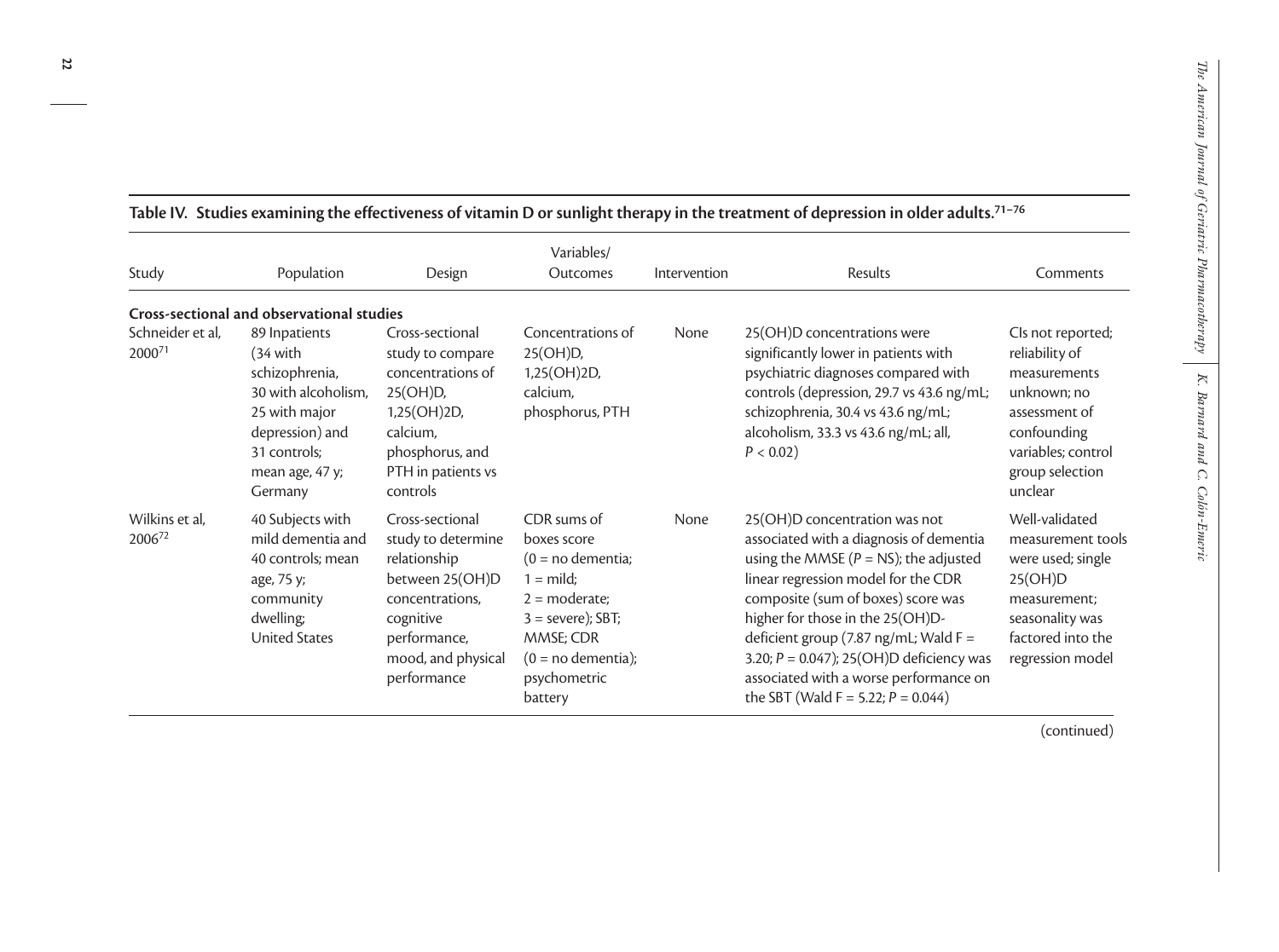| Study                       | Population                                                                                                                     | Design                                                                                                                              | Variables/<br>Outcomes                                                                                                                                                                                      | Intervention                                                                                              | Results                                                                                                                                                                                                                                                                                                     | Comments                                                                                                                                                   |
|-----------------------------|--------------------------------------------------------------------------------------------------------------------------------|-------------------------------------------------------------------------------------------------------------------------------------|-------------------------------------------------------------------------------------------------------------------------------------------------------------------------------------------------------------|-----------------------------------------------------------------------------------------------------------|-------------------------------------------------------------------------------------------------------------------------------------------------------------------------------------------------------------------------------------------------------------------------------------------------------------|------------------------------------------------------------------------------------------------------------------------------------------------------------|
| Hoogendijk et al,<br>200873 | 95 Subjects with<br>depression and<br>1087 controls;<br>mean age, 76 y;<br>99% white;<br>Amsterdam                             | Nested case-<br>control within the<br>LASA to determine<br>association<br>between depression,<br>25(OH)D, and PTH<br>concentrations | CES-D depression<br>scale confirmed<br>with psychiatric<br>interview                                                                                                                                        | None                                                                                                      | Mean 25(OH)D concentrations were<br>19 ng/mL in all depressed subjects vs<br>22 ng/mL in controls ( $P < 0.001$ ); after<br>adjustment for confounders, depression<br>severity (CES-D score) was associated<br>with decreased 25(OH)D concentra-<br>tions; β-coefficient 8; 95% Cl, 0.8-15.2;<br>$P = 0.03$ | Clinical significance<br>of difference in<br>25(OH)D<br>concentrations<br>questionable;<br>unclear whether<br>controls were<br>obtained from the<br>cohort |
| Jorde et al,<br>200674      | 21 Subjects and<br>63 age- and sex-<br>matched controls;<br>mean age, 62.5 y;<br>SHPT and normal<br>kidney function;<br>Norway | Nested case-<br>control study to<br>examine<br>neuropsychologic<br>function among<br>subjects with<br>25(OH)D<br>deficiency         | Multiple tests of<br>cognitive function<br>(working memory<br>capacity, speed of<br>information<br>processing,<br>memory, language,<br>cognitive<br>flexibility/<br>executive<br>function,<br>intelligence) | None                                                                                                      | Serum PTH concentration negatively<br>associated with tests of working<br>memory capacity ( $P < 0.01$ ) and speed<br>of information processing ( $P < 0.05$ ); in<br>the multiple linear regression model,<br>25(OH)D was not correlated with<br>cognitive performance                                     | No adjustment for<br>multiple testing<br>was done (sample<br>size too small)                                                                               |
|                             | Randomized, placebo-controlled trials                                                                                          |                                                                                                                                     |                                                                                                                                                                                                             |                                                                                                           |                                                                                                                                                                                                                                                                                                             |                                                                                                                                                            |
| Sumaya et al,<br>200175     | 10 Subjects; mean<br>age, 83 y; with<br>depression; in long-<br>term care facility;<br><b>United States</b>                    | Crossover trial to<br>determine the<br>efficacy of morning<br>bright light on<br>depression                                         | <b>GDS</b> scores                                                                                                                                                                                           | 1 Wk of<br>10,000 lux<br>vs 1 wk of<br>300 lux<br>(placebo)<br>or 1 wk<br>of no<br>treatment<br>(control) | Mean GDS score decreased significantly,<br>from 14.9 to 11.3 ( $P < 0.01$ ) in the<br>10,000-lux group; GDS pretest scores<br>were significantly correlated to<br>differences in GDS scores before and<br>after 10,000 lux ( $r = 0.62$ ; $P < 0.05$ )                                                      | Single facility; small<br>sample size; results<br>may not be<br>applicable to older<br>adults with mild<br>depression who<br>are not<br>institutionalized  |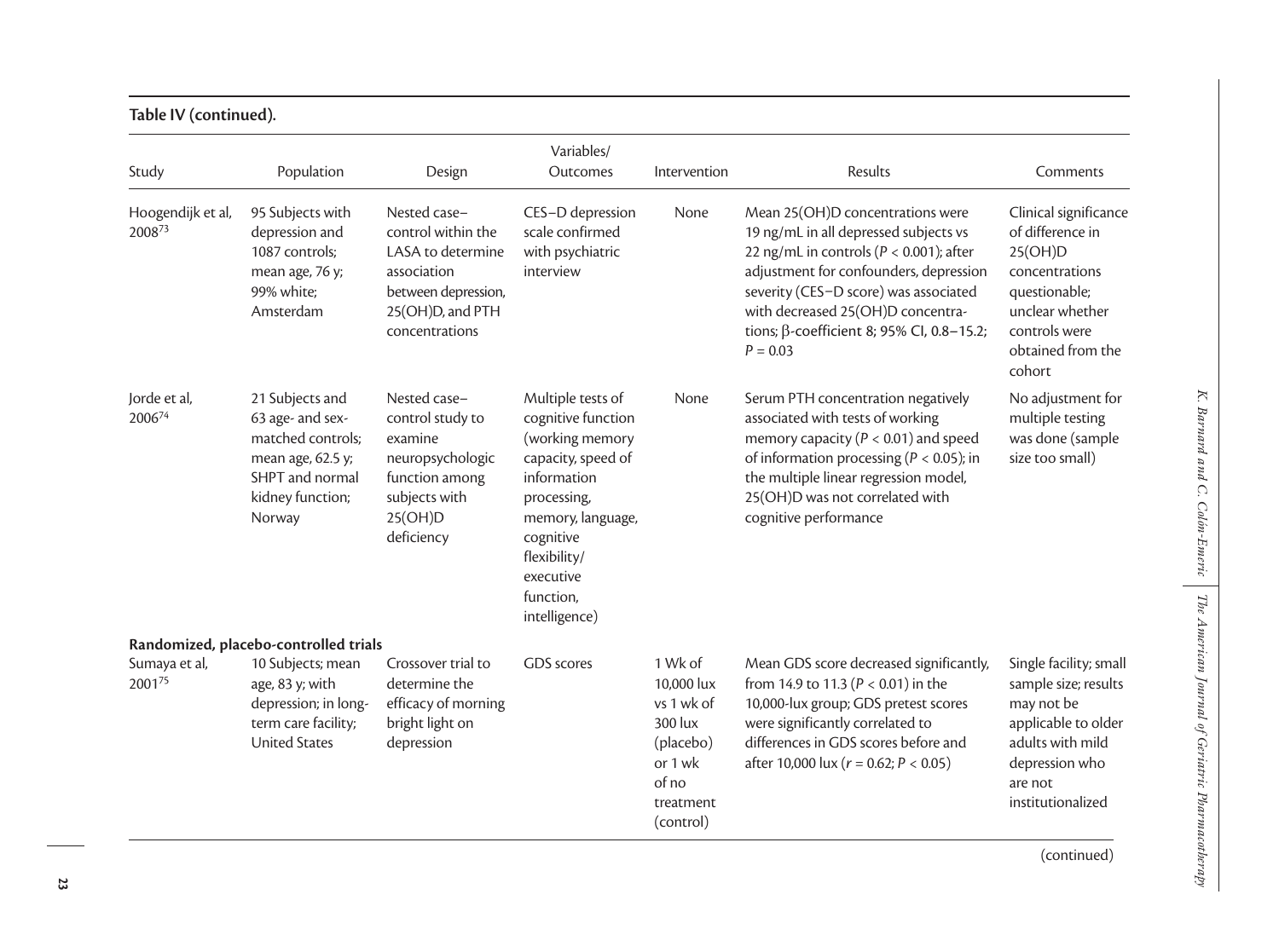# **Table IV (continued).**

| Study                  | Population                                                                                     | Design                                                                                                                                                                                                                    | Variables/<br>Outcomes | Intervention                                                                          | Results                                                                                                                                                                                                                                                                     | Comments                                                                                                   |
|------------------------|------------------------------------------------------------------------------------------------|---------------------------------------------------------------------------------------------------------------------------------------------------------------------------------------------------------------------------|------------------------|---------------------------------------------------------------------------------------|-----------------------------------------------------------------------------------------------------------------------------------------------------------------------------------------------------------------------------------------------------------------------------|------------------------------------------------------------------------------------------------------------|
| Jorde et al,<br>200876 | 441 Overweight or<br>obese outpatients<br>with depressive<br>traits; mean age,<br>47 y; Norway | Cross-sectional<br>analysis; double-<br>blind trial to<br>determine<br>relationship<br>between 25(OH)D<br>concentrations and<br>depression and the<br>effect of vitamin D<br>supplementation<br>on depressive<br>symptoms | <b>BDI</b>             | 40,000 or<br>20,000 IU<br>vitamin $D_2$<br>or placebo<br>weekly for<br>1 <sub>y</sub> | Subjects with higher BDI scores (6.0 vs<br>4.5) had lower 25(OH)D concentrations<br>$(<16.7$ vs $\geq$ 16.7 ng/mL; P < 0.05);<br>significant improvement in BDI score<br>(from 4.5 to 3.0; $P < 0.01$ ) in the<br>40,000-IU group at 1 y compared with<br>the placebo group | Difference in BDI<br>score of<br>questionable<br>clinical importance;<br>25% dropout rate<br>in all groups |

25(OH)D = 25-dihydroxyvitamin D; 1,25(OH)2D = 1,25-dihydroxyvitamin D; PTH = parathyroid hormone; CDR = Clinical Dementia Rating; SBT = Short Blessed Test; MMSE = Mini-Mental State Examination; LASA = Longitudinal Aging Study Amsterdam; CES–D = Center for Epidemiological Studies–Depression; SHPT = secondary hyperparathyroidism; GDS = Geriatric Depression Scale; BDI = Beck Depression Inventory.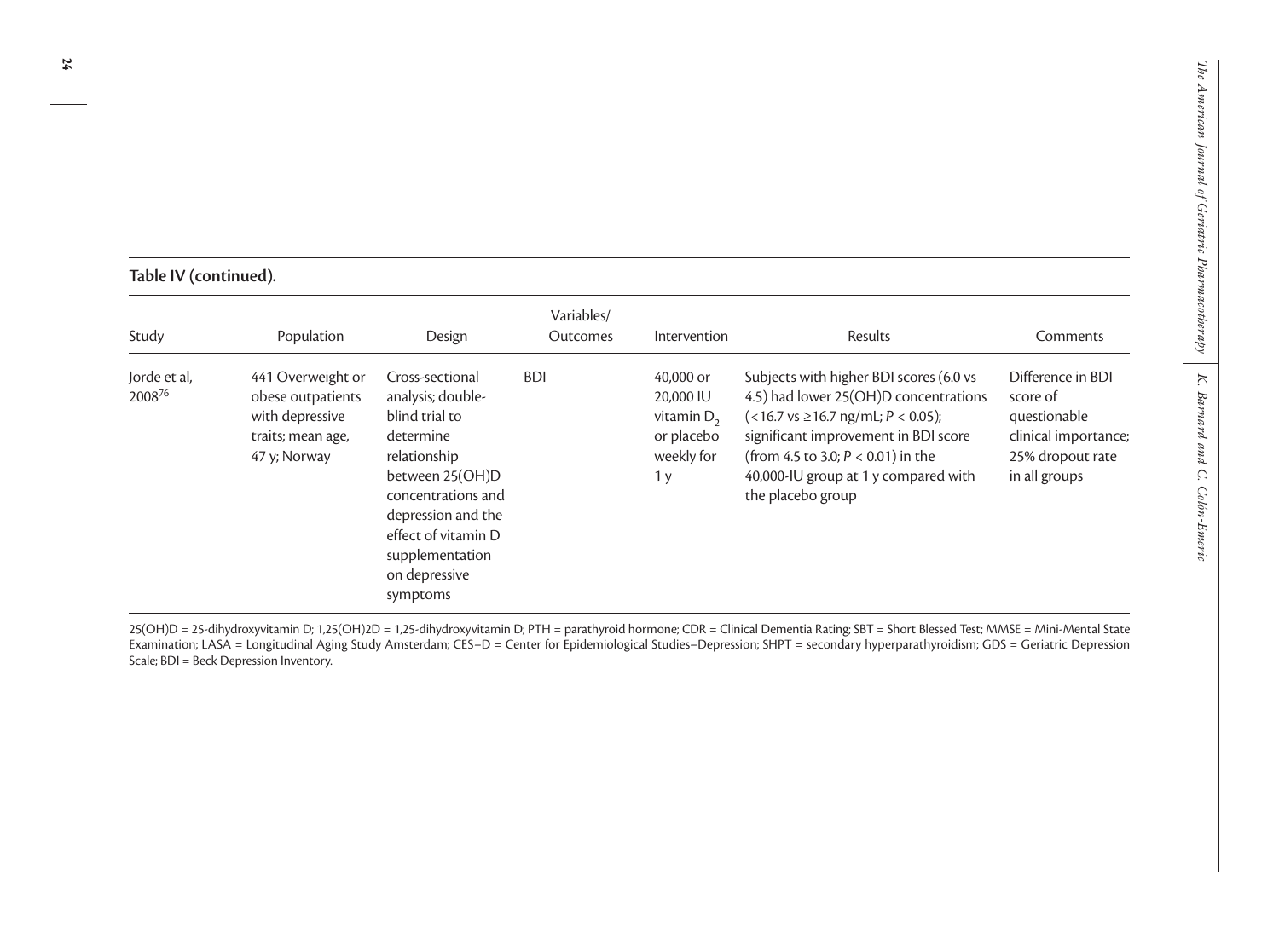| Study                    | Population                                                                                                                    | Design                                                                                                                                                        | Outcome<br>Measures                                                                                                                                 | Intervention | Results                                                                                                                                                                                                                                                                                                                                                                                                                                                                                          | Comments                                                                                                                                                |
|--------------------------|-------------------------------------------------------------------------------------------------------------------------------|---------------------------------------------------------------------------------------------------------------------------------------------------------------|-----------------------------------------------------------------------------------------------------------------------------------------------------|--------------|--------------------------------------------------------------------------------------------------------------------------------------------------------------------------------------------------------------------------------------------------------------------------------------------------------------------------------------------------------------------------------------------------------------------------------------------------------------------------------------------------|---------------------------------------------------------------------------------------------------------------------------------------------------------|
| Wilkins et al,<br>200672 | 40 Patients with<br>mild dementia and<br>40 controls; mean<br>age, 75 y;<br>community<br>dwelling; United<br><b>States</b>    | Cross-sectional<br>study to determine<br>relationship<br>between 25(OH)D<br>concentrations,<br>cognitive<br>performance,<br>mood, and physical<br>performance | DSI; for cognition:<br>sums of boxes<br>(greater score<br>indicates greater<br>dementia<br>severity), SBT,<br>MMSE, CDR,<br>psychometric<br>battery | None         | 25(OH)D deficiency (7.87 ng/mL) was<br>significantly associated with the<br>presence of a mood disorder<br>$(P = 0.022)$ ; adjusted OR for mood<br>$disorder = 11.69$ in 25(OH)D-deficient<br>group (95% Cl, 2.04-66.86), 2.54 (95%<br>Cl, 0.63-10.51) in the 25(OH)D-<br>insufficient group (15.38 ng/mL); all<br>compared with 25(OH)D-sufficient<br>group (26.07 ng/mL)                                                                                                                       | Well-validated<br>measurement tools<br>were used; single<br>25(OH)D<br>measurement;<br>seasonality was<br>factored into the<br>regression model         |
| Jorde et al,<br>200674   | 21 Subjects with<br>SHPT (normal<br>kidney function)<br>and 63 age- and<br>sex-matched<br>controls; mean age,<br>62 y; Norway | Nested case-<br>control within the<br>Tromsø cohort<br>to examine<br>neuropsychologic<br>function among<br>subjects with SHPT<br>and 25(OH)D<br>deficiency    | Multiple tests of<br>cognitive<br>function; BDI;<br><b>GHQ</b>                                                                                      | None         | The SHPT group (PTH concentration,<br>9.2 pmol/L) performed worse on the<br>BDI vs the control group (PTH<br>concentration, 3.1 pmol/L) (2.67 vs<br>2.03, respectively; $P < 0.05$ ); BDI scores<br>in the lowest quartile of 25(OH)D<br>(<20 ng/mL) and the highest quartile<br>$($ > 30 ng/mL) were 3.7 and 1.3,<br>respectively; $P = 0.04$ ; 25(OH)D<br>significantly correlated with the BDI<br>1-13, which assesses both cognitive<br>and affective symptoms of depression<br>$(P = 0.01)$ | Difference in scores<br>was of questionable<br>clinical importance;<br>no adjustment for<br>multiple testing was<br>done (sample size<br>was too small) |
|                          |                                                                                                                               |                                                                                                                                                               |                                                                                                                                                     |              |                                                                                                                                                                                                                                                                                                                                                                                                                                                                                                  | (continued)                                                                                                                                             |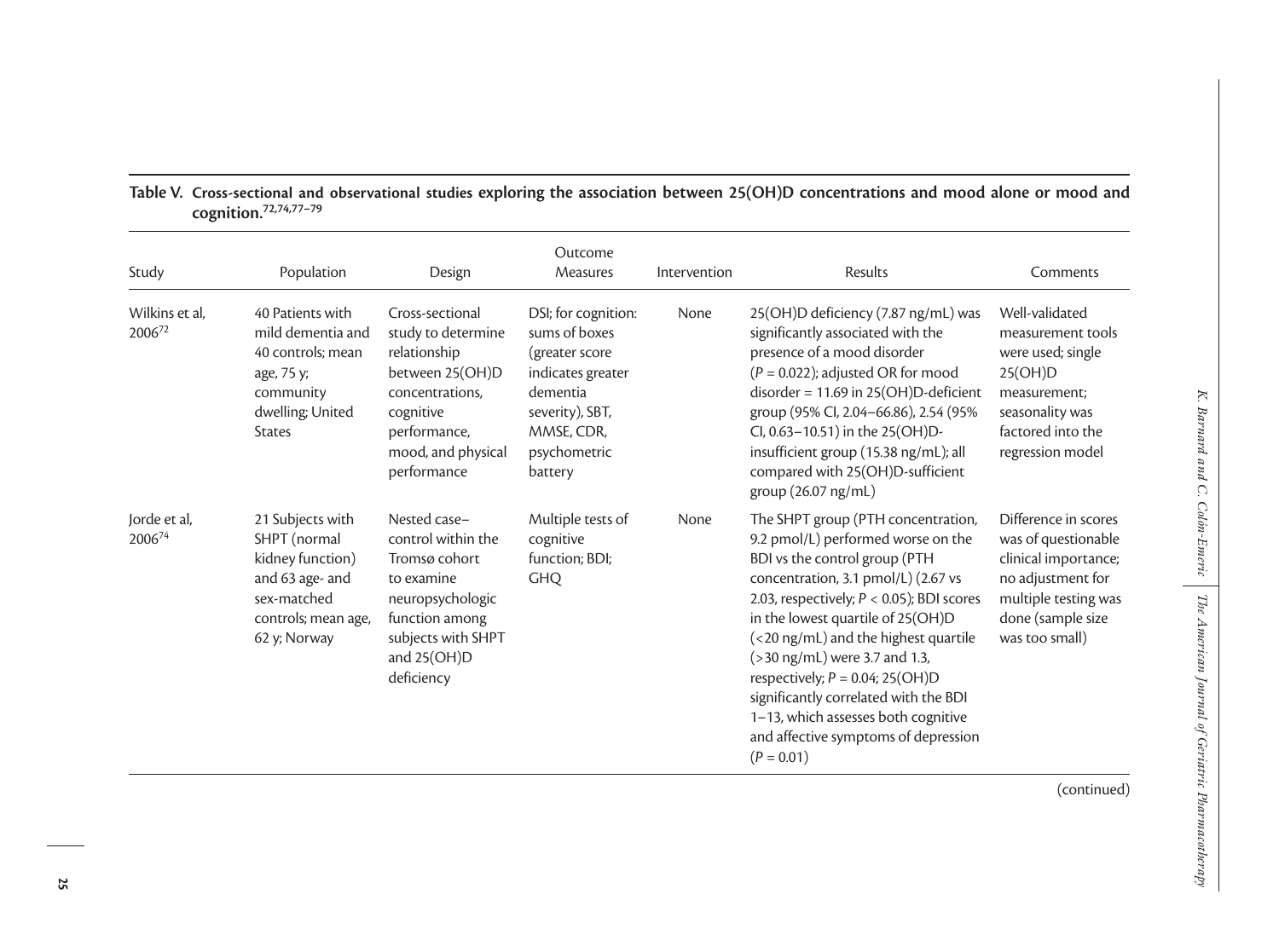# **Table V (continued).**

| Study                                | Population                                                                                                                                       | Design                                                                                                                                                                      | Outcome<br><b>Measures</b>                                                                                       | Intervention | Results                                                                                                                                                                                                                                                           | Comments                                                                                                              |
|--------------------------------------|--------------------------------------------------------------------------------------------------------------------------------------------------|-----------------------------------------------------------------------------------------------------------------------------------------------------------------------------|------------------------------------------------------------------------------------------------------------------|--------------|-------------------------------------------------------------------------------------------------------------------------------------------------------------------------------------------------------------------------------------------------------------------|-----------------------------------------------------------------------------------------------------------------------|
| Przybelski and<br>Binkley,<br>200777 | 80 Patients; mean<br>age, 79.5 y; in<br>memory clinic<br>(mean MMSE<br>score, 19.2);<br><b>United States</b>                                     | Retrospective<br>cohort study to<br>examine association<br>between 25(OH)D<br>concentrations and<br>cognition                                                               | <b>MMSE</b> scores                                                                                               | None         | Significant positive correlation<br>between 25(OH)D and MMSE ( $R^2$ =<br>0.225; $P < 0.001$ ); vitamin $B_{12}$ was<br>unrelated to MMSE score ( $R^2$ < 0.001)                                                                                                  | No adjustment for<br>confounders                                                                                      |
| McGrath et al,<br>200778             | 11,232 Subjects<br>(1676 aged<br>12-17 y; 4747 aged<br>$20 - 60$ y; and<br>4809 aged 60-90 y;)<br>community<br>dwelling; United<br><b>States</b> | Cross-sectional<br>analysis within the<br>NHANES III cohort<br>to examine the<br>relationship<br>between 25(OH)D<br>concentrations and<br>performance of<br>cognitive tasks | 1 Measure of<br>learning and<br>memory for the<br>elderly (higher<br>scores indicate<br>superior<br>performance) | None         | Score in the elderly was 6.5 for the<br>lowest 25(OH)D quintile (<17 ng/mL)<br>and 6.4 for the highest quintile<br>$($ >34 ng/mL) (Wald F = 3.38; P = 0.02);<br>those with the highest score (superior<br>performance) were within the lowest<br>25(OH)D quintile | Difference in scores<br>of questionable<br>clinical importance;<br>large cohort with<br>adjustment for<br>confounders |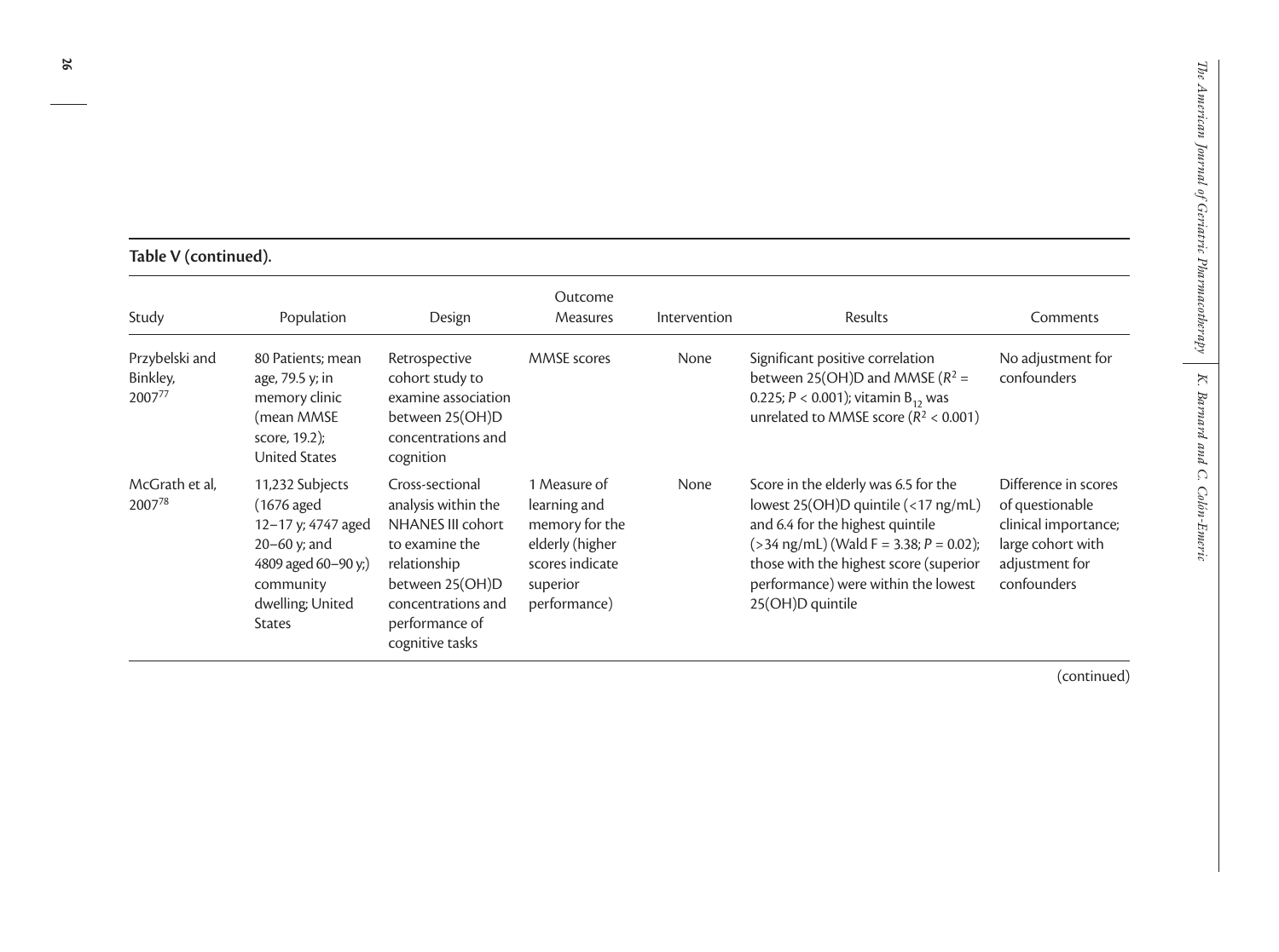| Study                  | Population                                                                                                                                                                | Design                                                                                                                                                 | Outcome<br>Measures                                                                                                                                                                                                                                                                                                                                                                                                                                                                             | Intervention | Results                                                                                                                                                                                                                                                                                                                                                                                                                                                                                                                                                                                                                                                                                             | Comments                                                                                                                                                                                 |
|------------------------|---------------------------------------------------------------------------------------------------------------------------------------------------------------------------|--------------------------------------------------------------------------------------------------------------------------------------------------------|-------------------------------------------------------------------------------------------------------------------------------------------------------------------------------------------------------------------------------------------------------------------------------------------------------------------------------------------------------------------------------------------------------------------------------------------------------------------------------------------------|--------------|-----------------------------------------------------------------------------------------------------------------------------------------------------------------------------------------------------------------------------------------------------------------------------------------------------------------------------------------------------------------------------------------------------------------------------------------------------------------------------------------------------------------------------------------------------------------------------------------------------------------------------------------------------------------------------------------------------|------------------------------------------------------------------------------------------------------------------------------------------------------------------------------------------|
| Buell et al,<br>200979 | 703 Mainly white<br>and 377 black<br>subjects; age,<br>65-99 y;<br>75% women:<br>mean BMI.<br>31 kg/m <sup>2</sup> ; recruited<br>through Boston<br>home care<br>agencies | Cross-sectional<br>analysis within the<br>NAME study to<br>determine the<br>association between<br>25(OH)D<br>concentrations and<br>cognitive function | MMSE, NAART,<br>supraspan<br>learning (WMS-III<br>word list<br>learning),<br>auditory and<br>visual retention<br>(WMS-III logical<br>memory),<br>executive<br>function/mental<br>processing speed<br>(digit symbol<br>coding, trail-<br>making test,<br>mental<br>alternations,<br>WAIS-III block<br>design), visual<br>construction/<br>fluid reasoning<br>(matrix<br>reasoning), verbal<br>fluency<br>(controlled oral<br>word association),<br>and anxiety (self-<br>rated anxiety<br>scale) | None         | 25(OH)D concentrations <20 ng/mL<br>in >65%; adjusted Pearson correlation<br>significant for 25(OH)D and MMSE,<br>$r = 0.06; P = 0.05$ ; tests of executive<br>function: block design, $r = 0.07$ ; $P =$<br>0.04; digit symbol, $r = 0.12$ ; $P < 0.01$ ;<br>digit span, $r = 0.08$ ; $P < 0.01$ ; matrix<br>reasoning, $r = 0.08$ ; $P < 0.02$ ; trails A,<br>$r = -0.08; P < 0.03$ ; and trails B, $r =$<br>$-0.10$ ; $P < 0.02$ ; adjusted regression<br>analysis showed 25(OH)D associated<br>with better performance on tests of<br>executive reasoning (each, $P < 0.05$ );<br>no observed associations between<br>25(OH)D and memory tests<br>( $\beta$ -coefficient = -0.004; $P < 0.54$ ) | Large cohort; large<br>battery of<br>neuropsychologic<br>tests were<br>performed; statistical<br>data reduction<br>techniques<br>addressed issues<br>associated with<br>multiple testing |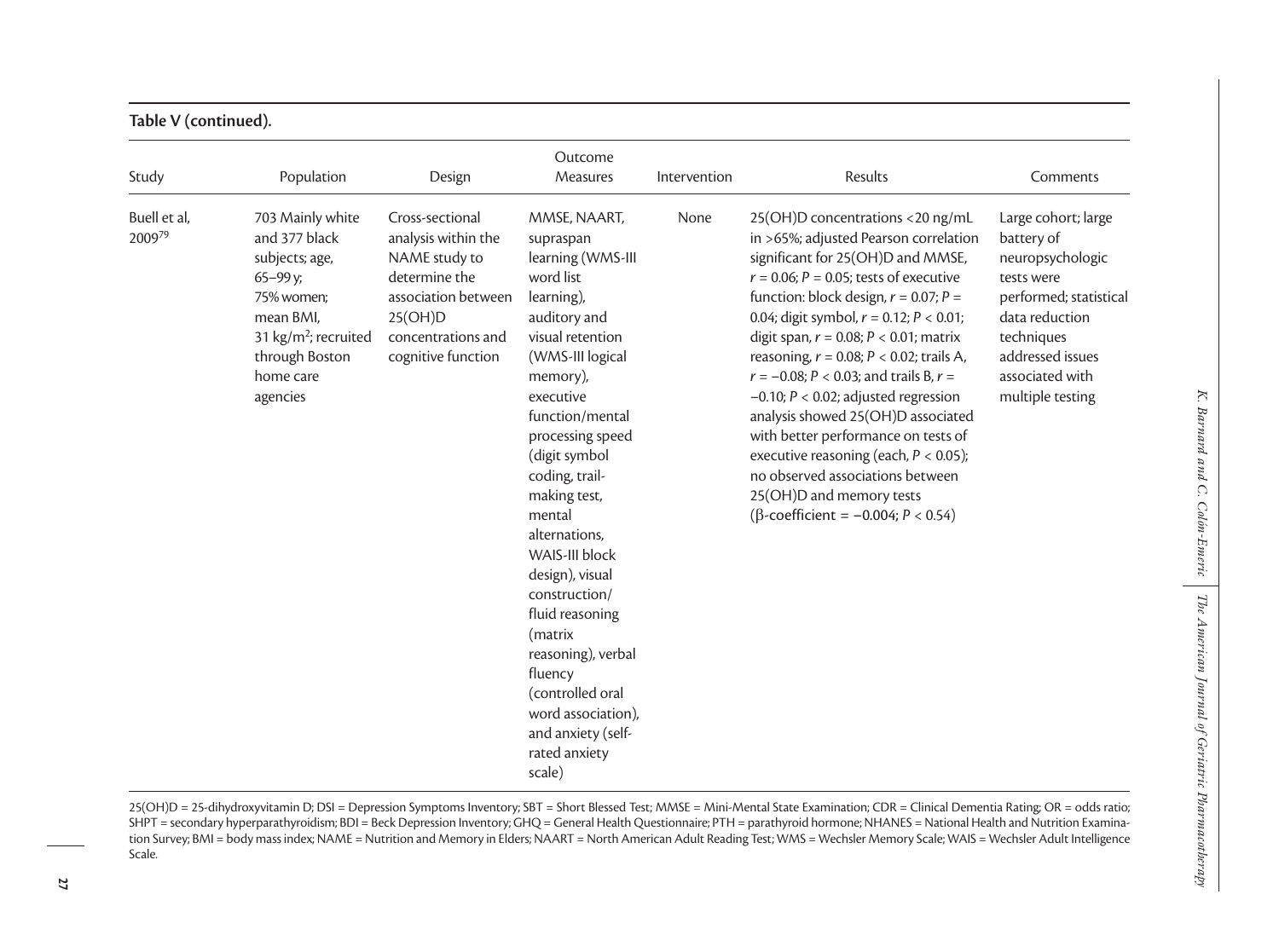was 11.69 (95% CI, 2.04–66.86) in the group with 25(OH)D deficiency (7.87 ng/mL) and 2.54 (95% CI,  $0.63-10.51$ ) in the group with  $25(OH)D$  insufficiency (15.38 ng/mL) compared with the group with sufficient 25(OH)D concentration (26.07 ng/mL).

Hoogendijk et al73 performed a nested case–control study within the LASA. Ninety-five subjects with depression (defined as Center for Epidemiological Studies– Depression [CES–D] score of ≥16 and confirmed with psychiatric interview) who were >65 years of age had serum concentrations of 25(OH)D and PTH measured. Mean 25(OH)D concentrations were 19 ng/mL in all depressed subjects and 22 ng/mL in controls  $(P < 0.001)$ . After adjusting for age, sex, BMI, smoking, and number of chronic conditions, depression severity (CES–D score) was associated with decreased 25(OH)D concentrations (β-coefficient, 8; 95% CI, 0.8– 15.2;  $P = 0.03$ ).

Jorde et al74 performed a nested case–control study within the Tromsø prospective population cohort in Norway to examine neuropsychologic function among subjects with secondary hyperparathyroidism (SHPT) and 25(OH)D deficiency. Their sample consisted of 84 subjects (mean age, 62 years): 21 with SHPT (PTH concentration, 9.2 pmol/L) and 63 controls (PTH concentration, 3.1 pmol/L). They evaluated mood disorders using the validated Beck Depression Inventory (BDI). The SHPT group performed worse on the BDI (score 2.67 vs 2.03 in the control group;  $P < 0.05$ ). Those in the lowest quartile of 25(OH)D concentrations (<20 ng/mL) had mean BDI scores of 3.7 versus 1.3 in the highest quartile  $(>30 \text{ ng/mL}; P = 0.04)$ .

#### *Randomized, Placebo-Controlled Trials*

Two trials evaluated the effectiveness of vitamin D therapy using bright light therapy<sup>75</sup> or vitamin  $D_2$ supplementation<sup>76</sup> in subjects with depression. In the first trial, Sumaya et al<sup>75</sup> performed a crossover study in 10 elderly institutionalized subjects (mean age, 83 years) with depression who were randomized to receive bright light therapy (10,000 lux), placebo light therapy (300 lux), or no treatment for 30 minutes daily for 5 days. This was followed by a 1-week washout period. Each participant cycled through all 3 arms of the study. A statistically significant improvement in depression scores (as measured by the Geriatric Depression Scale [GDS]) was observed after only 1 week of 10,000-lux therapy (GDS scores decreased from 14.9 to 11.3;  $P < 0.01$ ). This was a small, nonblinded, single-site study that required confirmation in a larger randomized trial.

In the second trial, Jorde et  $al^{76}$  randomized overweight or obese outpatients (mean age, 47 years) with depressive traits in Norway to receive either 40,000 or 20,000 IU of vitamin  $D_2$  or placebo weekly for 1 year. At baseline, subjects with higher BDI scores (6.0 vs 4.5) had lower 25(OH)D concentrations (<16.7 ng/mL vs  $\geq 16.7$  ng/mL;  $P < 0.05$ ). By intention-to-treat analysis, a significant decrease in symptoms of depression (using the BDI) was reported in the group that received the higher dose of vitamin D compared with the placebo group  $(4.5 \text{ to } 3.0; P < 0.01)$ . This was a well-designed trial; however, there was a high dropout rate  $(-25\% \text{ of participants in all groups})$ , and the change in BDI score, although statistically significant, was of questionable clinical importance. None of the identified studies found a trend to harm with vitamin D supplementation.

#### *Cognition*

#### *Cross-Sectional and Observational Studies*

The studies evaluating the association between cognition and vitamin D in older adults<sup>72,74,77-79</sup> reported conflicting results. Studies conducted by Wilkins et al72 and Jorde et al<sup>74</sup> have already been described in detail. In the study by Wilkins et al, cognitive performance was measured by several tests (**Table V**). The 25(OH)D concentration was not associated with a diagnosis of dementia using the Mini-Mental State Examination (MMSE). However, the adjusted linear regression models for 2 other tests of cognition, the Clinical Dementia Rating  $(CDR)^{80}$  and the Short Blessed Test  $(SBT)$ ,  ${}^{81}$  were significantly correlated with 25(OH)D concentrations. In the group with  $25(OH)D$  deficiency (<7.87 ng/mL), the CDR composite (sum of boxes) score was higher (Wald F =  $3.20$ ;  $P = 0.047$ ) and associated with worse performance on the SBT (Wald  $F = 5.22$ ;  $P = 0.044$ ).

Jorde et al74 did not find a correlation between serum 25(OH)D and any of the multiple tests of cognition they performed. However, serum PTH concentration was negatively associated with tests of working memory capacity (*P* < 0.01) and speed of information processing  $(P < 0.05)$ . In this study, the sample size was too small to perform multiple comparison testing; therefore, the results should be interpreted with caution.

Przybelski and Binkley<sup>77</sup> performed a retrospective chart review of 80 patients presenting to a community behavior clinic in the United States. They included patients who had MMSE scores and 25(OH)D and vitamin  $B_{12}$  concentrations determined. The mean age was 79.5 years, and the mean MMSE score was 19.2. An unadjusted linear regression analysis found a posi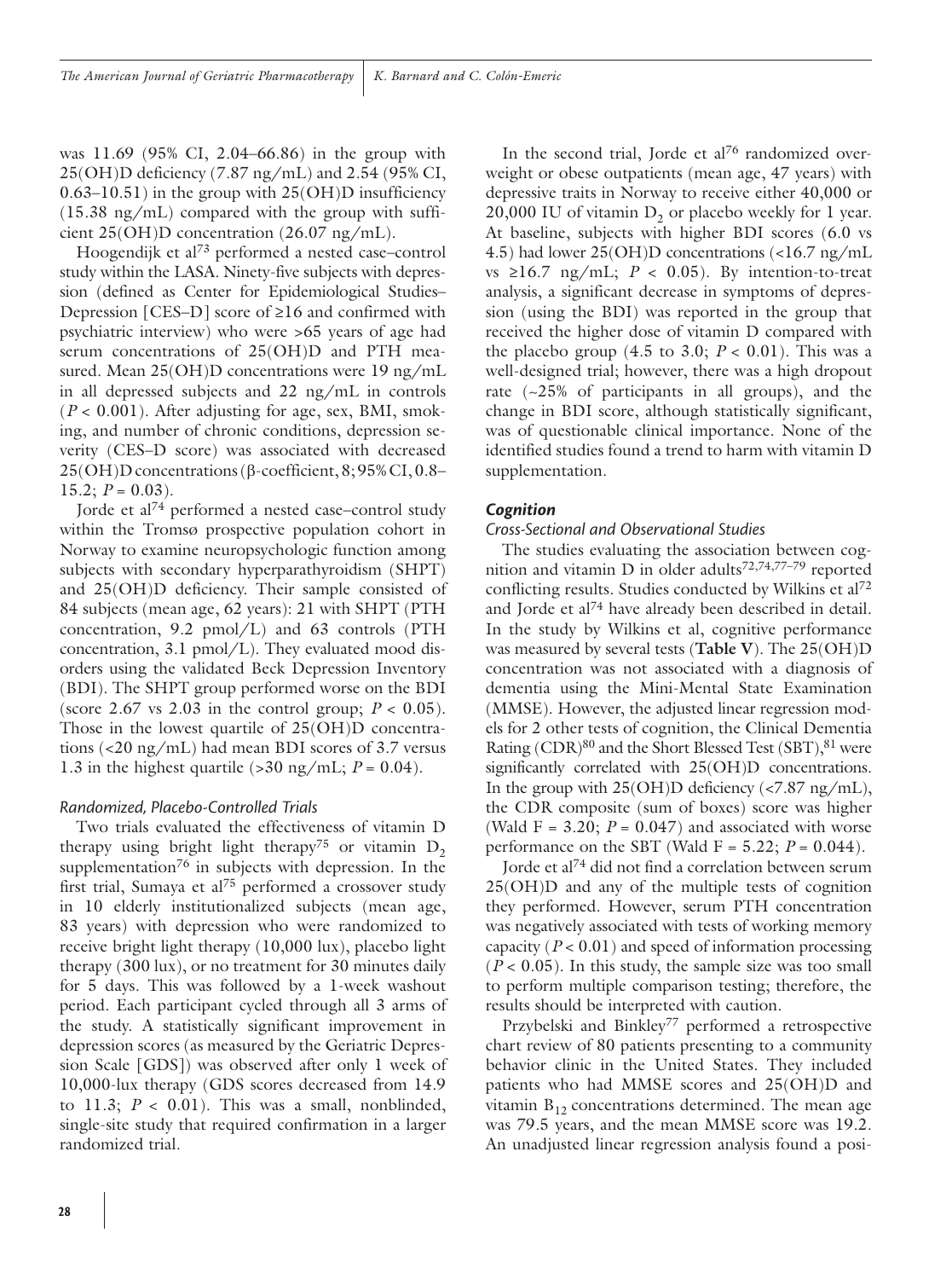tive correlation between 25(OH)D concentrations and MMSE score ( $R^2 = 0.225$ ;  $P < 0.001$ ). Vitamin B<sub>12</sub> was unrelated to MMSE score  $(R^2 = 0.001)$ . The lack of adjustment for confounding variables in this study is a methodologic problem; hence, the results should be interpreted with caution.

McGrath et al78 performed a cross-sectional analysis within the NHANES III cohort to examine the relationship between 25(OH)D concentrations and performance on cognitive tasks. They examined 3 age groups: adolescents  $(12-17 \text{ years of age}; n = 1676)$ , young adults (20–60 years;  $n = 4747$ ), and older adults (60– 90 years;  $n = 4809$ ) living in the community. The results in the older adults are discussed here. Contrary to the hypothesis, those with the highest score (indicating superior performance) were within the lowest 25(OH) D quintile, and no significant overall difference in mean score was observed between those in the lowest  $25(OH)D$  quintile  $\langle 17 \text{ ng/mL}$ ; score, 6.5) and those in the highest quintile  $(>34 \text{ ng/mL}; \text{score}, 6.4)$ (Wald F =  $3.38; P = 0.02$ ).

Buell et al79 performed a cross-sectional analysis within the Nutrition and Memory in Elders (NAME) study to determine the association between 25(OH)D concentrations and cognitive function; 703 mainly white subjects and 377 black subjects (aged 65–99 years; mean BMI, 31 kg/m2; 75% women) were included in the study. Subjects were recruited through Boston home care agencies. A comprehensive battery of neuropsychologic tests was administered: MMSE, North American Adult Reading Test, supraspan learning (Wechsler Memory Scale–III [WMS–III] word list learning), auditory and visual retention (WMS–III logical memory), executive function/mental processing speed (digit symbol coding, trail-making test, mental alternations, Wechsler Adult Intelligence Scale–III block design), visual construction/fluid reasoning (matrix reasoning), verbal fluency (controlled oral word association), and anxiety (self-rated anxiety scale). The 25(OH)D concentrations were  $\langle 20 \text{ ng/mL in } >65\%$  of subjects. Statistical data reduction techniques addressed issues associated with multiple testing. The adjusted Pearson correlation was not significant for 25(OH)D and MMSE, but was significant for tests of executive function (block design  $r = 0.07$ ;  $P = 0.04$ ; digit symbol  $r =$ 0.12; *P* < 0.01; digit span *r* = 0.08; *P* < 0.01; matrix reasoning *r* = 0.08; *P* < 0.02; trails A *r* = –0.08; *P* < 0.03; and trails B *r* = –0.10; *P* < 0.02). Adjusted regression analysis showed 25(OH)D concentrations were associated with better performance on tests of executive reasoning (each  $P < 0.05$ ). No significant associations were observed between 25(OH)D and memory tests. None of the identified studies reported a trend to harm with vitamin D supplementation.

In summary, the studies evaluating the effect of 25(OH)D concentrations on cognition reported mixed results, in part depending on which tests were used to assess cognitive function and differences in sample sizes. Overall, it appears that cognitive function, as assessed by the MMSE, is not associated with 25(OH)D concentrations. However, other instruments that assess executive functioning have been associated with better performance with higher 25(OH)D concentrations. Most of the studies are also limited by cross-sectional methodology and a single measurement of 25(OH)D, which does not allow for seasonal fluctuation, but provide data to justify a randomized, placebo-controlled trial to evaluate the effect of vitamin D therapy on cognition in the elderly.

# **DISCUSSION**

A growing awareness of the prevalence of vitamin D insufficiency, along with recognition of its role in fall and fracture prevention, is resulting in an increasing number of high-dose vitamin D prescriptions for older adults. Because VDRs are found in a variety of extraskeletal tissues, it is important for clinicians to understand the potential extraskeletal clinical impact of vitamin D supplementation. This review evaluated the literature on the association between vitamin D and mortality, hypertension, CV disease, mood, and cognition in older adults.

Although intriguing observational data support a link between 25(OH)D concentrations and reductions in SBP, CV disease, mortality, and symptoms of depression, and improved cognition, no clear benefit was observed in the largest randomized controlled trial of calcium and vitamin D supplementation (the WHIRT).46,53,62 Intervention contamination limited the power of this study to find a true difference; therefore, whether vitamin D supplementation is beneficial to CV, mortality, mood, and cognitive outcomes remains uncertain. An increased mortality risk in women with 25(OH)D concentrations >50 ng/mL in the prospective cohort by Melamed et al<sup>59</sup> has not been reproduced.

Guidelines currently recommend daily intake of 400 IU of vitamin D for adults 51 to 70 years of age and 600 IU for adults  $\geq$ 71 years, with at least 800 IU of vitamin D<sub>2</sub> daily for adults >65 years of age. However, uncertainty remains about the optimal dose, dosing interval (lowdose daily vs high-dose weekly or monthly supplements), and formulation  $(D_3$  vs  $D_2$  vs "activated"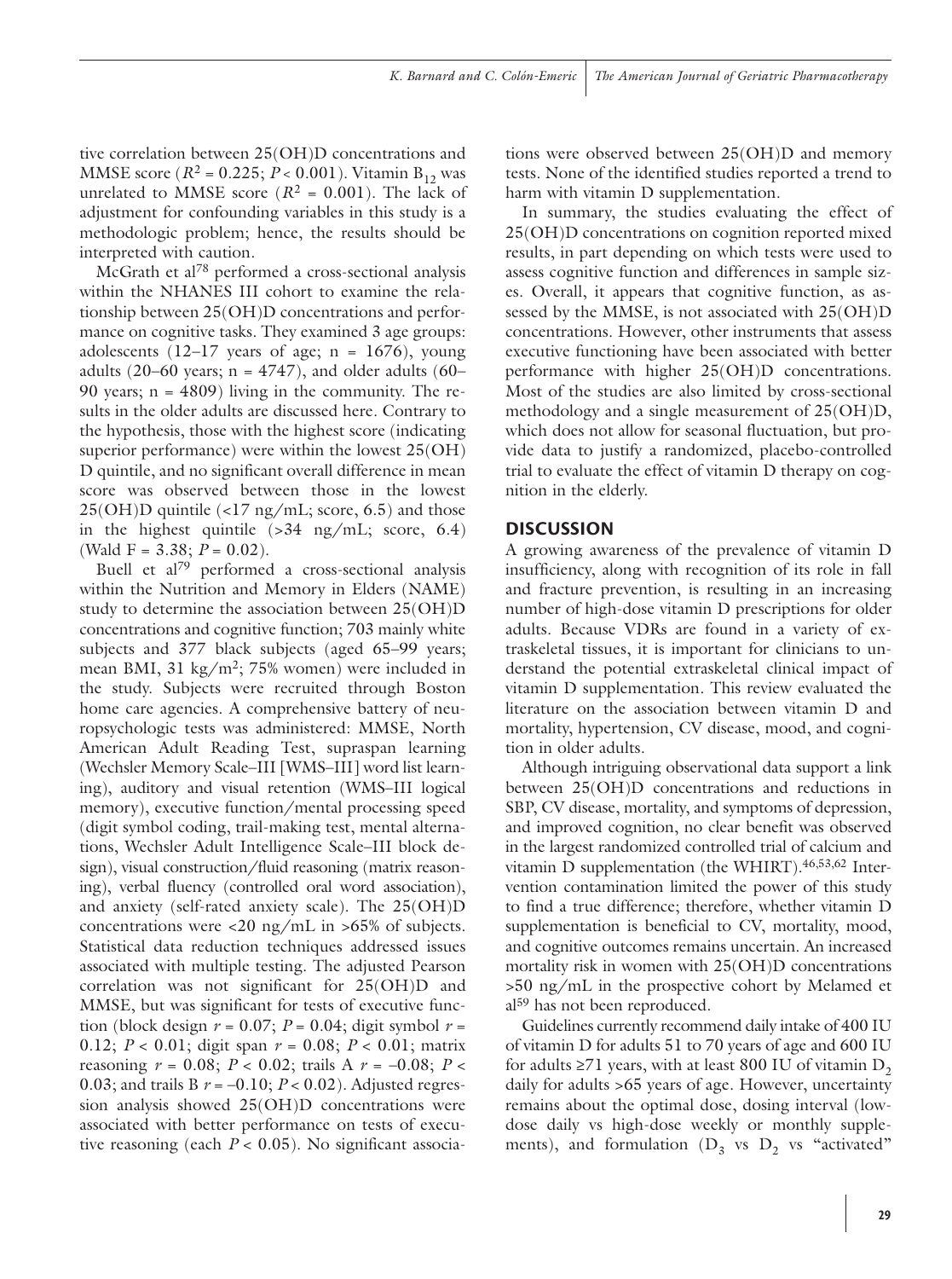1,25[OH]2D vitamin D products). Further studies are needed to clarify these important issues.

This review has several limitations. Publication bias may have resulted in a failure to identify pertinent studies that reported a negative association between vitamin D and these syndromes. The changing definition of vitamin D deficiency resulted in a wide variety of cutoff concentrations in the primary studies that may be less clinically relevant today. Many studies used selfreported vitamin D intake, which may not correlate with serum concentrations. Changes in vitamin D assays have occurred, which make older studies difficult to interpret.

Vitamin D is an intriguing substance with paracrine effects on a wide range of tissues. The current data suggest that, in addition to its established role in fracture and fall prevention in older adults, vitamin D may have beneficial effects on mortality and some common illnesses in older adults. Future studies are needed to evaluate high-dose supplements using current recommendations and to prospectively monitor changes in serum 25(OH)D concentrations.

# **CONCLUSIONS**

Vitamin D insufficiency appears to be highly prevalent among older adults. Evidence from epidemiologic studies and small clinical trials suggests an association between 25(OH)D concentrations and SBP, risk for CV disease–related deaths, symptoms of depression, cognitive deficits, and mortality. The WHIRT did not find a benefit of vitamin D supplementation on blood pressure, MI, or mortality in postmenopausal women.

### **ACkNOwLEDgMENTS**

The authors thank Virginia R.M. Carden, MSLS, AHIP, at the Duke Medical Center Library, for her guidance in searching the medical literature. Dr. Colón-Emeric has received research support from and is a consultant for Wyeth Pharmaceuticals, Inc., Amgen Inc., and Novartis Pharmaceuticals Corporation. The authors have indicated that they have no other conflicts of interest regarding the content of this article.

# **REfERENCES**

- 1. Holick MF. Vitamin D deficiency. *N Engl J Med*. 2007;357:266–281.
- 2. Lips P. Vitamin D physiology. *Prog Biophys Mol Biol*. 2006;92:4–8.
- 3. Heaney RP. Vitamin D endocrine physiology. *J Bone Miner Res*. 2007;22(Suppl 2):V25–V27.
- 4. Bikle DD. Vitamin D and the immune system: Role in protection against bacterial infection. *Curr Opin Nephrol Hypertens*. 2008;17:348–352.
- 5. Nagpal S, Na S, Rathnachalam R. Noncalcemic actions of vitamin D receptor ligands. *Endocr Rev*. 2005;26:662–687.
- 6. Avenell A, Gillespie WJ, Gillespie LD, O'Connell D. Vitamin D and vitamin D analogues for preventing fractures associated with involutional and post-menopausal osteoporosis. *Cochrane Database Syst Rev*. 2005: CD000227.
- 7. Jackson RD, LaCroix AZ, Gass M, et al, for the Women's Health Initiative Investigators. Calcium plus vitamin D supplementation and the risk of fractures [published correction appears in *N Engl J Med*. 2006;354:1102]. *N Engl J Med*. 2006;354:669–683.
- 8. Jurutka JW, Bartik L, Whitfield GK, et al. Vitamin D receptor: Key roles in bone mineral pathophysiology, molecular mechanism of action, and novel nutritional ligands. *J Bone Miner Res*. 2007;22(Suppl 2):V2–V10.
- 9. The Cochrane Collaboration. Authors & researchers portal. http://www.cochrane.org/index\_authors\_researchers. htm. Accessed March 2, 2008.
- 10. Wolpowitz D, Gilchrest BA. The vitamin D questions: How much do you need and how should you get it? *J Am Acad Dermatol*. 2006;54:301–317.
- 11. Stumpf WE, Sar M, Reid FA, et al. Target cells for 1,25 dihydroxyvitamin D3 in intestinal tract, stomach, kidney, skin, pituitary, and parathyroid. *Science*. 1979;206: 1188–1190.
- 12. Reichel H, Koeffler HP, Norman AW. The role of the vitamin D endocrine system in health and disease. *N Engl J Med*. 1989;320:980–991.
- 13. Bischoff-Ferrari HA, Borchers M, Gudat F, et al. Vitamin D receptor expression in human muscle tissue decreases with age. *J Bone Miner Res*. 2004;19:265–269.
- 14. DeLuca HF. Overview of general physiologic features and functions of vitamin D. *Am J Clin Nutr*. 2004;80 (Suppl 6):1689S–1696S.
- 15. Lips P, van Schoor NM, Bravenboer N. Vitamin D related disorders. In: Rosen CJ, Compston JE, Lian JB, et al, eds. *Primer on the Metabolic Bone Diseases and Disorders of Mineral Metabolism*. 7th ed. Washington, DC: American Society for Bone and Mineral Research; 2009: 330.
- 16. Holick MF. Vitamin D status: Measurement, interpretation, and clinical application. *Ann Epidemiol*. 2009;19:73–78.
- 17. Yetley EA. Assessing the Vitamin D status of the US population. *Am J Clin Nutr*. 2008;88:558S–564S.
- 18. Dawson-Hughes B, Heaney RP, Holick MF, et al. Estimates of optimal vitamin D status. *Osteoporos Int*. 2005; 16:713–716.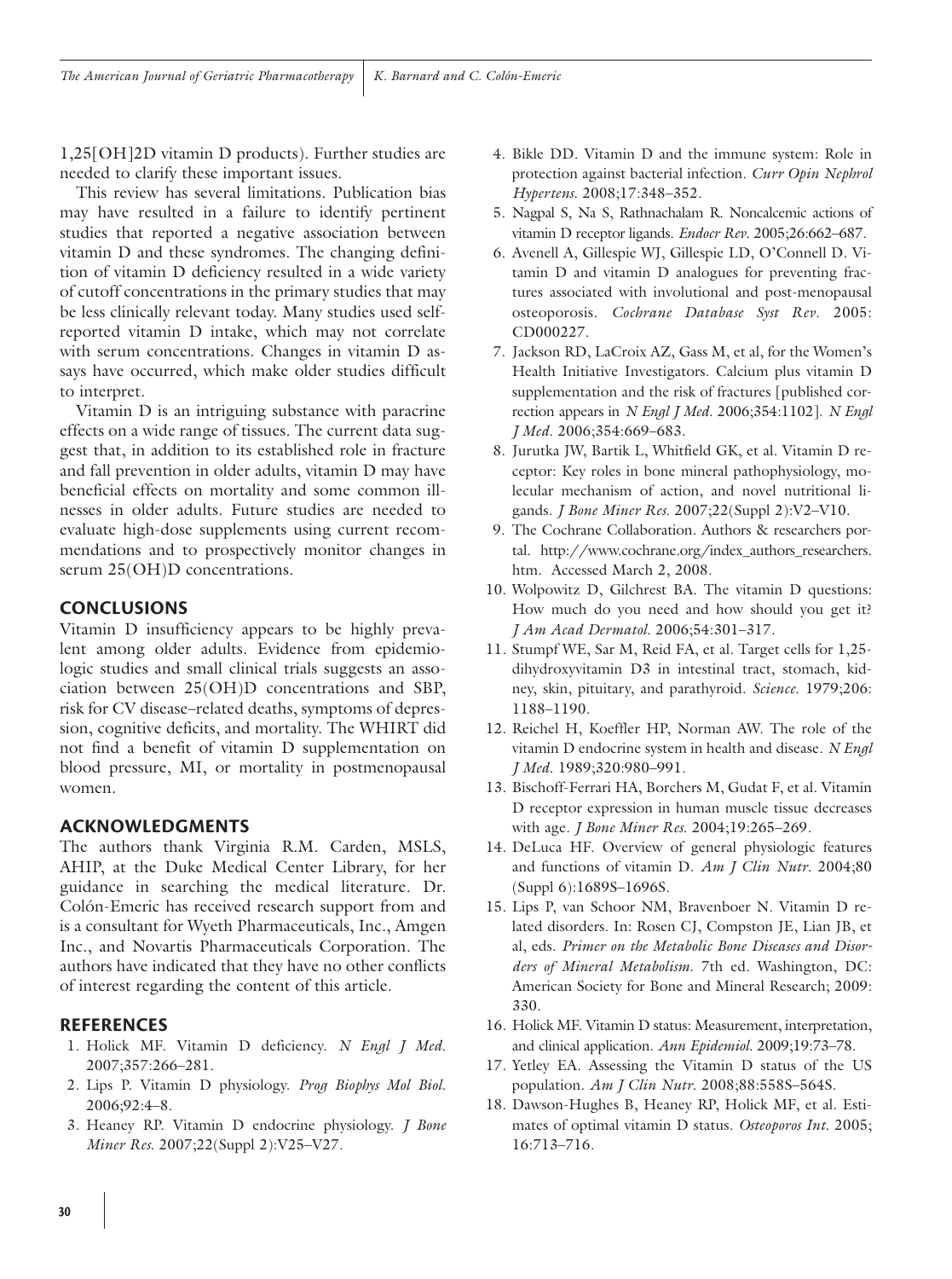- 19. Cannell JJ, Hollis BW, Zasloff M, Heaney RP. Diagnosis and treatment of vitamin D deficiency. *Expert Opin Pharmacother*. 2008;9:107–118.
- 20. Lips P, Duong T, Oleksik A, et al. A global study of vitamin D status and parathyroid function in postmenopausal women with osteoporosis: Baseline data from the multiple outcomes of raloxifene evaluation clinical trial [published correction appears in *J Clin Endocrinol Metab*. 2001;86:3008]. *J Clin Endocrinol Metab*. 2001;86:1212– 1221.
- 21. Bischoff-Ferrari HA, Willett WC, Wong JB, et al. Fracture prevention with vitamin D supplementation: A metaanalysis of randomized controlled trials. *JAMA*. 2005; 293:2257–2264.
- 22. Bischoff-Ferrari HA, Giovannucci E, Willett WC, et al. Estimation of optimal serum concentrations of 25 hydroxyvitamin D for multiple health outcomes [published correction appears in *Am J Clin Nutr*. 2006;84: 1253]. *Am J Clin Nutr*. 2006;84:18–28.
- 23. Holick MF. Vitamin D and sunlight: Strategies for cancer prevention and other health benefits. *Clin J Am Soc Nephrol.* 2008;3:1548–1554.
- 24. Harris SS, Soteriades E, Coolidge JA, et al. Vitamin D insufficiency and hyperparathyroidism in a low income, multiracial, elderly population. *J Clin Endocrinol Metab*. 2000;85:4125–4130.
- 25. Vieth R, Ladak Y, Walfish PG. Age-related changes in the 25-hydroxyvitamin D versus parathyroid hormone relationship suggest a different reason why older adults require more vitamin D. *J Clin Endocrinol Metab*. 2003; 88:185–191.
- 26. Looker AC, Pfeiffer CM, Lacher DA, et al. Serum 25 hydroxyvitamin D status of the US population: 1988– 1994 compared with 2000–2004. *Am J Clin Nutr*. 2008; 88:1519–1527.
- 27. Linnebur SA, Vondracek SF, Vande Griend JP, et al. Prevalence of vitamin D insufficiency in elderly ambulatory outpatients in Denver, Colorado. *Am J Geriatr Pharmacother*. 2007;5:1–8.
- 28. Johnson MA, Fischer JG, Park S. Vitamin D deficiency and insufficiency in the Georgia Older Americans Nutrition Program. *J Nutr Elder*. 2008;27:29–46.
- 29. Formiga F, Ferrer A, Riera-Mestre A, et al. High percentage of vitamin D deficiency in nonagenarians. *J Am Geriatr Soc*. 2008;56:2147–2148.
- 30. Cashman KD, Wallace JM, Horigan G, et al. Estimation of the dietary requirement for vitamin D in free-living adults ≥64 y of age. *Am J Clin Nutr*. 2009;89:1366– 1374.
- 31. Merke J, Hofmann W, Goldschmidt D, Ritz E. Demonstration of 1,25(OH)2 vitamin D3 receptors and actions

in vascular smooth muscle cells in vitro. *Calcif Tissue Int*. 1987;41:112–114.

- 32. O'Connell TD, Berry JE, Jarvis AK, et al. 1,25- Dihydroxyvitamin D3 regulation of cardiac myocyte proliferation and hypertrophy. *Am J Physiol*. 1997;272: H1751–H1758.
- 33. Rigby WF, Denome S, Fanger MW. Regulation of lymphokine production and human T lymphocyte activation by 1,25-dihydroxyvitamin D3. Specific inhibition at the level of messenger RNA. *J Clin Invest*. 1987;79:1659– 1664.
- 34. Li YC, Kong J, Wei M, et al. 1,25-Dihydroxyvitamin  $D(3)$  is a negative endocrine regulator of the reninangiotensin system. *J Clin Invest*. 2002;110:229–238.
- 35. Xiang W, Kong J, Chen S, et al. Cardiac hypertrophy in vitamin D receptor knockout mice: Role of the systemic and cardiac renin-angiotensin systems. *Am J Physiol Endocrinol Metab*. 2005;288:E125–E132.
- 36. Scragg R, Sowers M, Bell C. Serum 25-hydroxyvitamin D, ethnicity, and blood pressure in the Third National Health and Nutrition Examination Survey. *Am J Hypertens.* 2007;20:713–719.
- 37. Judd SE, Nanes MS, Ziegler TR, et al. Optimal vitamin D status attenuates the age-associated increase in systolic blood pressure in white Americans: Results from the third National Health and Nutrition Examination Survey. *Am J Clin Nutr*. 2008;87:136–141.
- 38. Snijder MB, Lips P, Seidell JC, et al. Vitamin D status and parathyroid hormone levels in relation to blood pressure: A population-based study in older men and women. *J Intern Med.* 2007;261:558–565.
- 39. Sowers MR, Wallace RB, Lemke JH. The association of intakes of vitamin D and calcium with blood pressure among women. *Am J Clin Nutr*. 1985;42:135–142.
- 40. Jorde R, Bonaa KH. Calcium from dairy products, vitamin D intake, and blood pressure: The Tromsø study. *Am J Clin Nutr.* 2000;71:1530–1535.
- 41. Forman JP, Giovannucci E, Holmes MD, et al. Plasma 25-hydroxyvitamin D levels and risk of incident hypertension. *Hypertension*. 2007;49:1063–1069.
- 42. Forman JP, Curhan GC, Taylor EN. Plasma 25 hydroxyvitamin D levels and risk of incident hypertension among young women. *Hypertension*. 2008;52:828–832.
- 43. Forman JP, Bischoff-Ferrari HA, Willett WC, et al. Vitamin D intake and risk of incident hypertension: Results from three large prospective cohort studies. *Hypertension*. 2005;46:676–682.
- 44. Krause R, Bühring M, Hopfenmüller W, et al. Ultraviolet B and blood pressure. *Lancet*. 1998;352:709–710.
- 45. Pfeifer M, Begerow B, Minne HW, et al. Effects of a short-term vitamin  $D(3)$  and calcium supplementation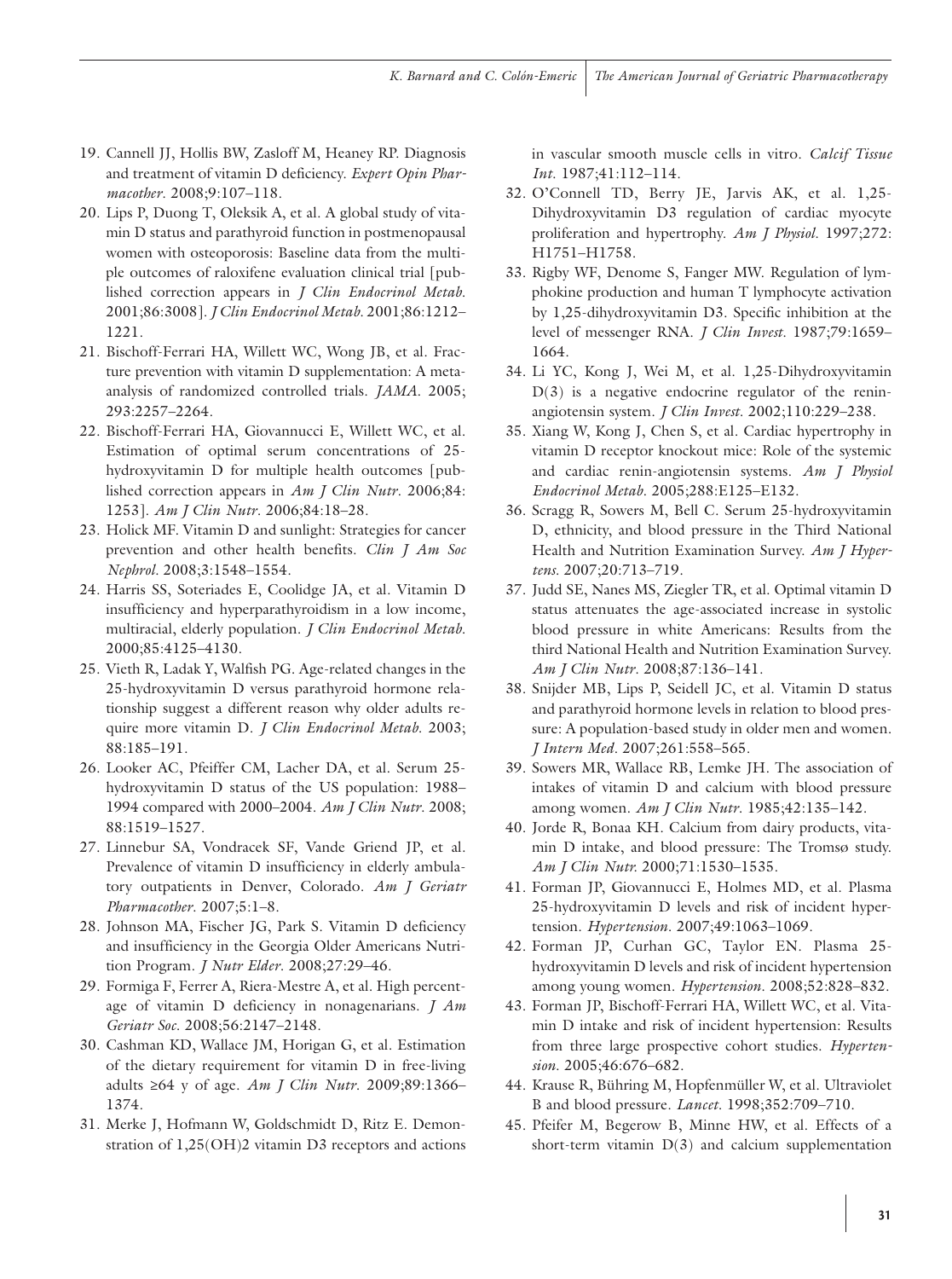on blood pressure and parathyroid hormone levels in elderly women. *J Clin Endocrinol Metab*. 2001;86:1633– 1637.

- 46. Margolis KL, Ray RM, Van Horn L, et al, for the Women's Health Initiative Investigators. Effect of calcium and vitamin D supplementation on blood pressure: The Women's Health Initiative Randomized Trial. *Hypertension*. 2008;52:847–855.
- 47. Lund B, Badskjaer J, Lund B, Soerensen OH. Vitamin D and ischaemic heart disease. *Horm Metab Res*. 1978;10: 553–556.
- 48. Scragg R, Jackson R, Holdaway IM, et al. Myocardial infarction is inversely associated with plasma 25-hydroxyvitamin D3 levels: A community-based study. *Int J Epidemiol*. 1990;19:559–563.
- 49. Giovannucci E, Liu Y, Hollis BW, Rimm EB. 25- Hydroxyvitamin D and risk of myocardial infarction in men: A prospective study. *Arch Intern Med*. 2008;168: 1174–1180.
- 50. Wang TJ, Pencina MJ, Booth SL, et al. Vitamin D deficiency and risk of cardiovascular disease. *Circulation*. 2008;117:503–511.
- 51. Pilz S, März W, Wellnitz B, et al. Association of vitamin D deficiency with heart failure and sudden cardiac death in a large cross-sectional study of patients referred for coronary angiography. *J Clin Endocrinol Metab*. 2008;93: 3927–3935.
- 52. Schleithoff SS, Zittermann A, Tenderich G, et al. Vitamin D supplementation improves cytokine profiles in patients with congestive heart failure: A double-blind, randomized, placebo-controlled trial. *Am J Clin Nutr*. 2006;83: 754–759.
- 53. Hsia J, Heiss G, Ren H, et al, for the Women's Health Initiative Investigators. Calcium/vitamin D supplementation and cardiovascular events [published correction appears in *Circulation*. 2007;115:e466]. *Circulation*. 2007; 115:846–854.
- 54. National Center for Health Statistics. Third National Health and Nutrition Examination Survey 1988–1994, reference manuals and reports (CD-ROM). Hyattsville, Md: Centers for Disease Control and Prevention; 1996.
- 55. Lee JH, O'Keefe JH, Bell D, et al. Vitamin D deficiency an important, common, and easily treatable cardiovascular risk factor? *J Am Coll Cardiol*. 2008;52:1949–1956.
- 56. Visser M, Deeg DJ, Puts MT, et al. Low serum concentrations of 25-hydroxyvitamin D in older persons and the risk of nursing home admission. *Am J Clin Nutr*. 2006; 84:616–622, quiz 671–672.
- 57. Zittermann A, Schleithoff SS, Frisch S, et al. Circulating calcitriol concentrations and total mortality. *Clin Chem*. 2009;55:1163–1170.
- 58. Dobnig H, Pilz S, Scharnagl H, et al. Independent association of low serum 25-hydroxyvitamin D and 1,25 dihydroxyvitamin D levels with all-cause and cardiovascular mortality. *Arch Intern Med*. 2008;168:1340–1349.
- 59. Melamed ML, Michos ED, Post W, Astor B. 25- Hydroxyvitamin D levels and the risk of mortality in the general population. *Arch Intern Med*. 2008;168:1629– 1637.
- 60. Ginde AA, Scragg R, Schwartz RS, Camargo CA Jr. Prospective study of serum 25-hydroxyvitamin D level, cardiovascular disease mortality, and all-cause mortality in older US adults. *J Am Geriatr Soc.* 2009;57:1595– 1603.
- 61. Kuroda T, Shiraki M, Tanaka S, Ohta H. Contributions of 25-hydroxyvitamin D, co-morbidities and bone mass to mortality in Japanese postmenopausal women. *Bone*. 2009;44:168–172.
- 62. LaCroix AZ, Kotchen J, Anderson G, et al. Calcium plus vitamin D supplementation and mortality in postmenopausal women: The Women's Health Initiative calciumvitamin D randomized controlled trial. *J Gerontol A Biol Sci Med Sci*. 2009;64:559–567.
- 63. Autier P, Gandini S. Vitamin D supplementation and total mortality: A meta-analysis of randomized controlled trials. *Arch Intern Med*. 2007;167:1730–1737.
- 64. Teng M, Wolf M, Lowrie E, et al. Survival of patients undergoing hemodialysis with paricalcitol or calcitriol therapy. *N Engl J Med*. 2003;349:446–456.
- 65. Teng M, Wolf M, Ofsthun MN, et al. Activated injectable vitamin D and hemodialysis survival: A historical cohort study. *J Am Soc Nephrol*. 2005;16:1115–1125.
- 66. Tentori F, Hunt WC, Stidley CA, et al, for the Medical Directors of Dialysis Clinic Inc. Mortality risk among hemodialysis patients receiving different vitamin D analogs. *Kidney Int*. 2006;70:1858–1865.
- 67. Shoji T, Shinohara K, Kimoto E, et al. Lower risk for cardiovascular mortality in oral 1alpha-hydroxy vitamin D3 users in a haemodialysis population. *Nephrol Dial Transplant*. 2004;19:179–184.
- 68. Palmer SC, McGregor DO, Macaskill P, et al. Metaanalysis: Vitamin D compounds in chronic kidney disease. *Ann Intern Med*. 2007;147:840–853.
- 69. Simon JA. Review: Vitamin D supplementation decreases all-cause mortality in adults and older individuals. *ACP J Club*. 2008;148:30.
- 70. Zehnder D, Bland K, Williams MC, et al. Extrarenal expression of 25-hydroxyvitamin d(3)-1 alpha-hydroxylase. *J Clin Endocrinol Metab*. 2001;86:888–894.
- 71. Schneider B, Weber B, Frensch A, et al. Vitamin D in schizophrenia, major depression and alcoholism. *J Neural Transm*. 2000;107:839–842.